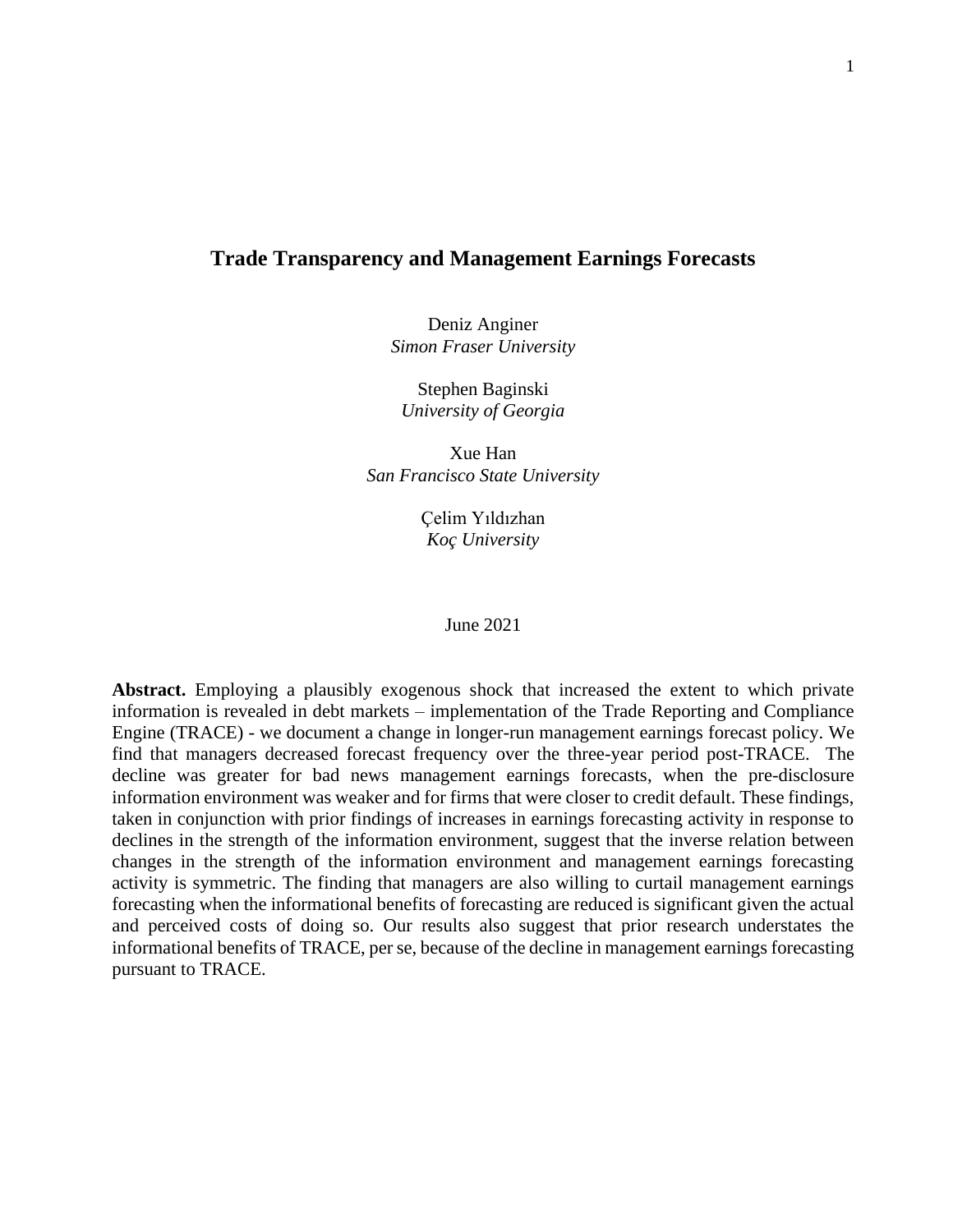#### **1. Introduction**

Management earnings forecasts are an important source of information for the securities markets (Beyer, Cohen, Lys, and Walther 2010). Accordingly, the investment public, regulators, and researchers have a substantial interest in understanding the factors that shape a firm's earnings forecast disclosure policy. Recently, research has focused on whether management reacts to a deterioration in its firm's information environment by substituting its own disclosure of private information, the idea being that the informational benefits of disclosing private information increase when the information environment becomes weaker.

Anantharaman and Zhang (2011) and Balakrishnan, Billings, Kelly, and Ljungqvist (2014) exploit the plausibly exogenous variation in analyst coverage provided by brokerage house mergers and closures and find evidence that managers respond to the reduction in coverage (a *decrease* in the strength of the firm's information environment) by *increasing the quantity* of earnings guidance. Baginski and Hinson (2016) exploit the plausibly exogenous reduction of industry-level information from competitor decisions to cease forecasting (a *decrease* in the strength of the industry information environment) and find evidence that previously non-forecasting peer firms *initiate* management earnings forecasting.<sup>1</sup>, In summary, reductions in the strength of the pre-disclosure information environment increase the information benefits of management earnings forecasts and thus increase the likelihood that managers will publicly disclose their forecasts.

But, what happens when there is an *increase* in the strength of the firm's information environment? If a manager currently provides earnings forecasts, investors view the disclosure policy as an implicit commitment to provide earnings forecasts in the future (Graham, Harvey, and Rajgopal 2005; Einhorn and Ziv 2008). Given that past earnings forecasting activity implies that

<sup>&</sup>lt;sup>1</sup> In a similar vein, using an alternative identification strategy, Kim, Shroff, Vyas, and Wittenberg-Moerman (2018) find that managers are more likely to *issue earnings forecasts and forecast more frequently* when traded CDSs reference their firms (an indicator of information environment deterioration from lack of monitoring).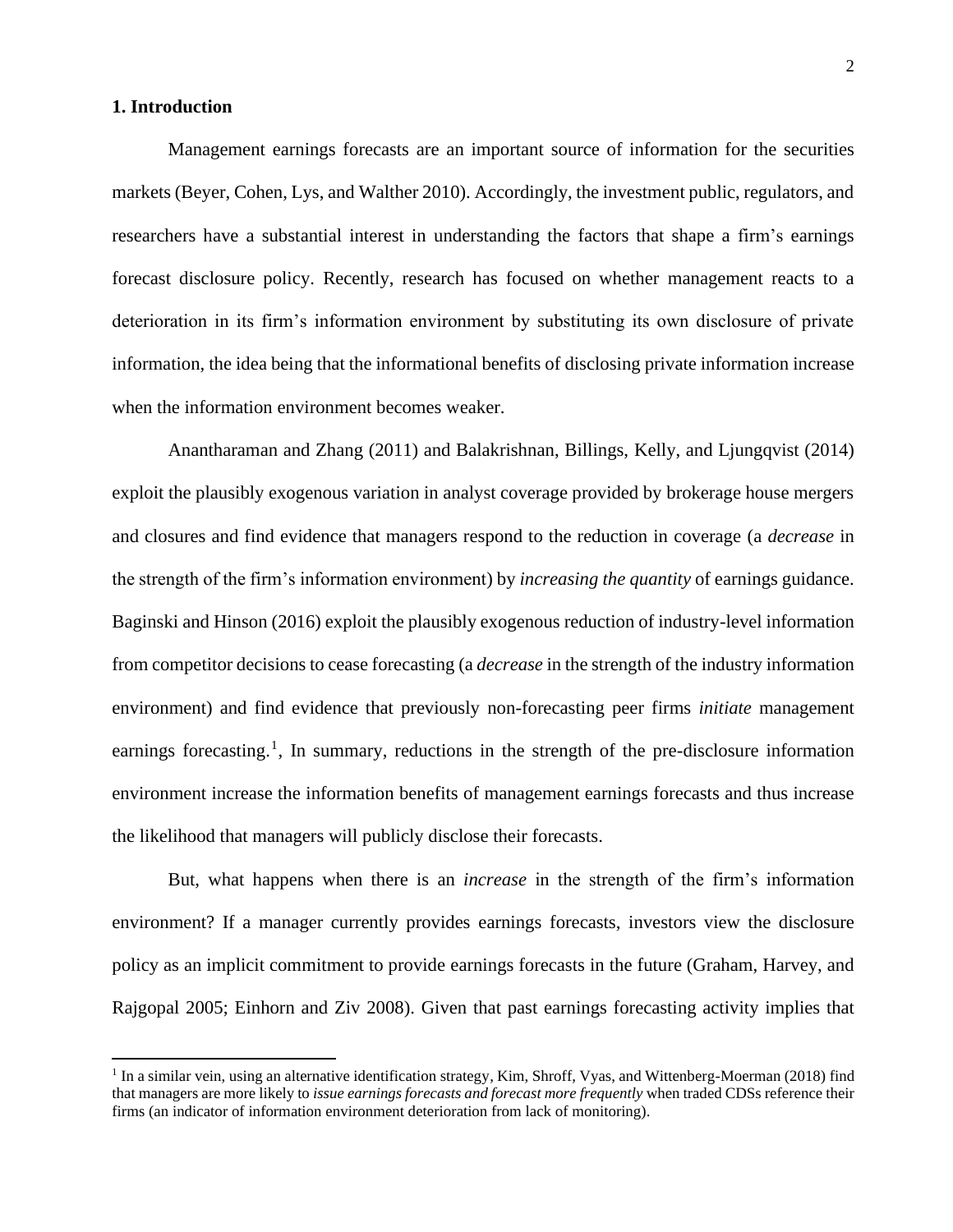managers have systems in place to produce private information (i.e., they are likely currently privately informed), a reduction of forecast activity could be interpreted by investors as a signal of expected poor performance (Dye 1985; Houston, Lev, and Tucker 2010; Chen, Matsumoto, and Rajgopal 2011) or a lack of control over the operating environment (Trueman 1986). Because of the substantial potential costs of partially or fully curtailing current forecasting activity, it is not clear if the finding of increased management forecasting activity when the information environment weakens implies a decrease in management forecasting activity when the information environment strengthens. Therefore, we ask the question: "Does an *increase* in the strength of the information environment lead to a *reduction* in management earnings forecasting activity?"

To address our research question, we exploit a plausibly exogenous shock introduced by a regulatory change that increased the amount of private information reflected in bond prices – the implementation of the Trade Reporting and Compliance Engine (TRACE) – to examine whether management's earnings forecast activity decreased after the act was implemented. Almost all bond trading occurs over the counter. Before the implementation of TRACE, price transparency in the bond market was limited, with transaction details known only to the parties engaging in the trade. This resulted in a highly opaque trading environment relative to the equity market. Starting in 2002, the Financial Regulation Authority (FINRA), prompted by the SEC, started requiring dealers to collect and disclose information on bond transactions. Upon completion of the full TRACE implementation, FINRA was able to disseminate publicly transaction information on virtually all corporate bonds in real time. As one would expect, this regulatory change greatly improved the public information environment. Several papers have shown that the introduction of TRACE has led to improvements in liquidity and price discovery in the corporate bond market (Goldstein, Hotchkiss and Sirri 2007; Bessembinder and Maxwell 2008; Edwards, Harris, and Piwowar 2007). These results are consistent with the theoretical literature showing that transparency in financial market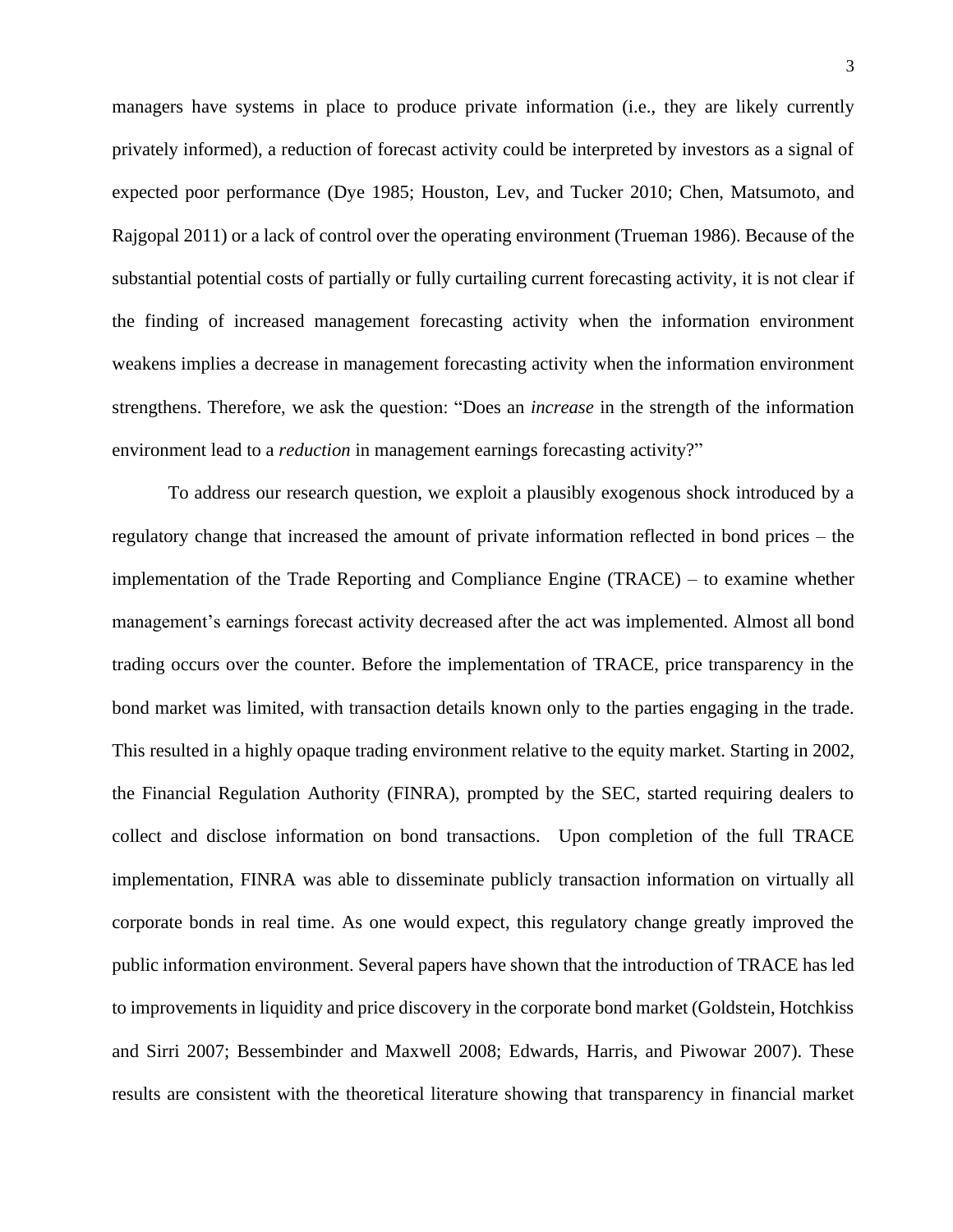transactions increases the accuracy and speed with which information is priced (Madhavan 1995; Bloomfield and O'Hara 1999).<sup>2</sup>

We focus on the effects of the TRACE information environment shock on management earnings forecast policy, and thus our hypotheses are grounded in the theoretical information-related benefits of high-quality forecasts disclosed under that policy (i.e., greater liquidity, lower bid-ask spread, and a lower cost of capital). By *policy*, we mean a firm pre-commitment to high quality mandatory disclosure rules (e.g., Leuz and Verrecchia 2000) or an observable demonstration over time that a firm will provide credible voluntary disclosures to remove information asymmetry regardless of disclosure content (i.e., disclosure is not "selective"). Greater frequency of disclosures by managers over time is evidence that selective disclosure is less likely. Accordingly, our focus on *policy* requires us to measure management forecasting activity over a longer run.<sup>3</sup> Our focus on information *quality* requires the choice of a management forecast that is a (relatively) more precise measure of future valuation-related payoffs (e.g., future earnings, future free cash flows, or future dividends) because the ability to remove information asymmetry depends on signal precision (Kim and Verrecchia 1991). Accordingly, we examine management *earnings* forecasts rather than sales forecasts, cash forecasts, or qualitative forecasts (e.g., linguistic tone). Current earnings are superior predictors of future earnings, free cash flows, and dividends. Sales forecasts omit expenses, cash forecasts omit expected accruals, and linguistic tone is imprecisely related to future payoffs.

Consistent with the increased transparency of prices leading to lower information asymmetry, greater liquidity, and hence fewer benefits to a policy of issuing regular management earnings forecasts, we find a decrease in the number of voluntary management earnings forecasts

<sup>2</sup> Bessembinder and Maxwell (2008) describe TRACE as "… a major shock to this previously opaque market."

<sup>&</sup>lt;sup>3</sup> We use a three-year period to measure the quantity of management earnings forecast disclosures instead of immediate short-run disclosure and replicate our results for a six-year period (untabulated) as well.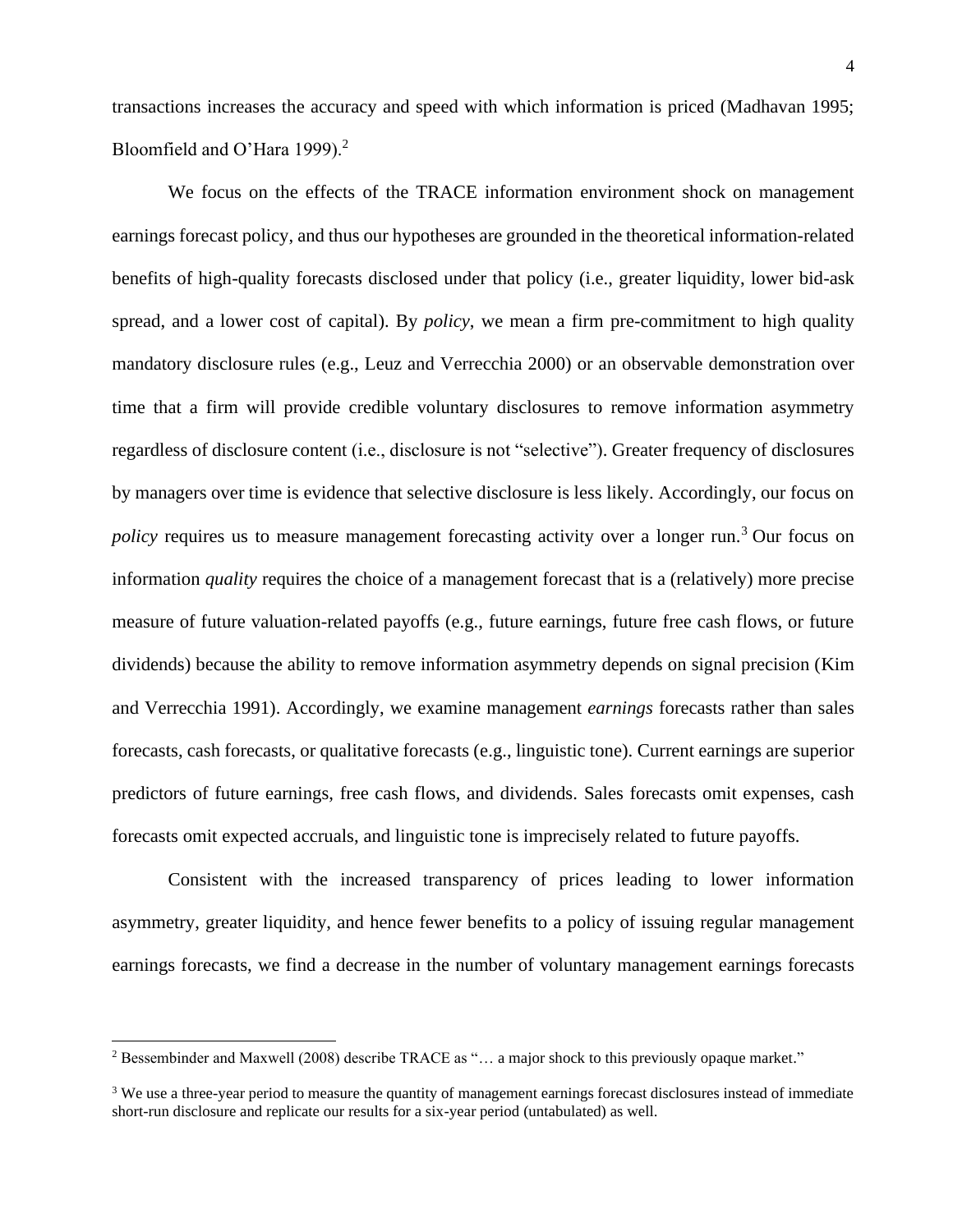over a longer-run window pursuant to TRACE. We provide several supplementary analyses to support our main result. First, given that a bond investment has an asymmetric payoff (i.e., a limited potential upside gain and a significant loss from distress or default), bond prices are more likely to reflect private information about the downside risk of the firm. TRACE's increased bond price transparency places that unfavorable private information in the public domain, which in turn, decreases the benefits of bad news management earnings forecasts in particular. Thus, we predict that TRACE led to a greater decrease in bad relative to good news management forecasts, and our results support the prediction. Second, regardless of the motive for continuing to issue forecasts after TRACE, the post-TRACE forecasts should have less of an effect on security prices because of the relatively stronger pre-disclosure information environment after TRACE-induced price transparency (e.g. Kim and Verrecchia 1991). We find that short-term equity price reactions to management forecasts decreased after TRACE was fully implemented.

Finally, we test two cross-sectional predictions about when the substitution of TRACE transparency for management earnings forecasts should be greatest. First, when the public information environment is weak, which we proxy by low analyst following and low institutional ownership, the effects of TRACE-induced decreases in information asymmetry should be greater and thus lead to greater decreases in management earnings forecasts. Second, the impact of trade transparency should also depend on a firm's credit risk. As mentioned earlier, bond prices contain more information about the downside risk of a firm. The information coming from post-TRACE bond prices would therefore have a larger impact on firms that are close to the default boundary. We would thus expect firms that have greater credit risk to reduce management earnings forecasts relatively more in response to TRACE. Our evidence is consistent with both conjectures.

In summary, and with consideration of the prior management earnings forecasting literature which documents increases in earnings forecasting activity in response to deterioration in the information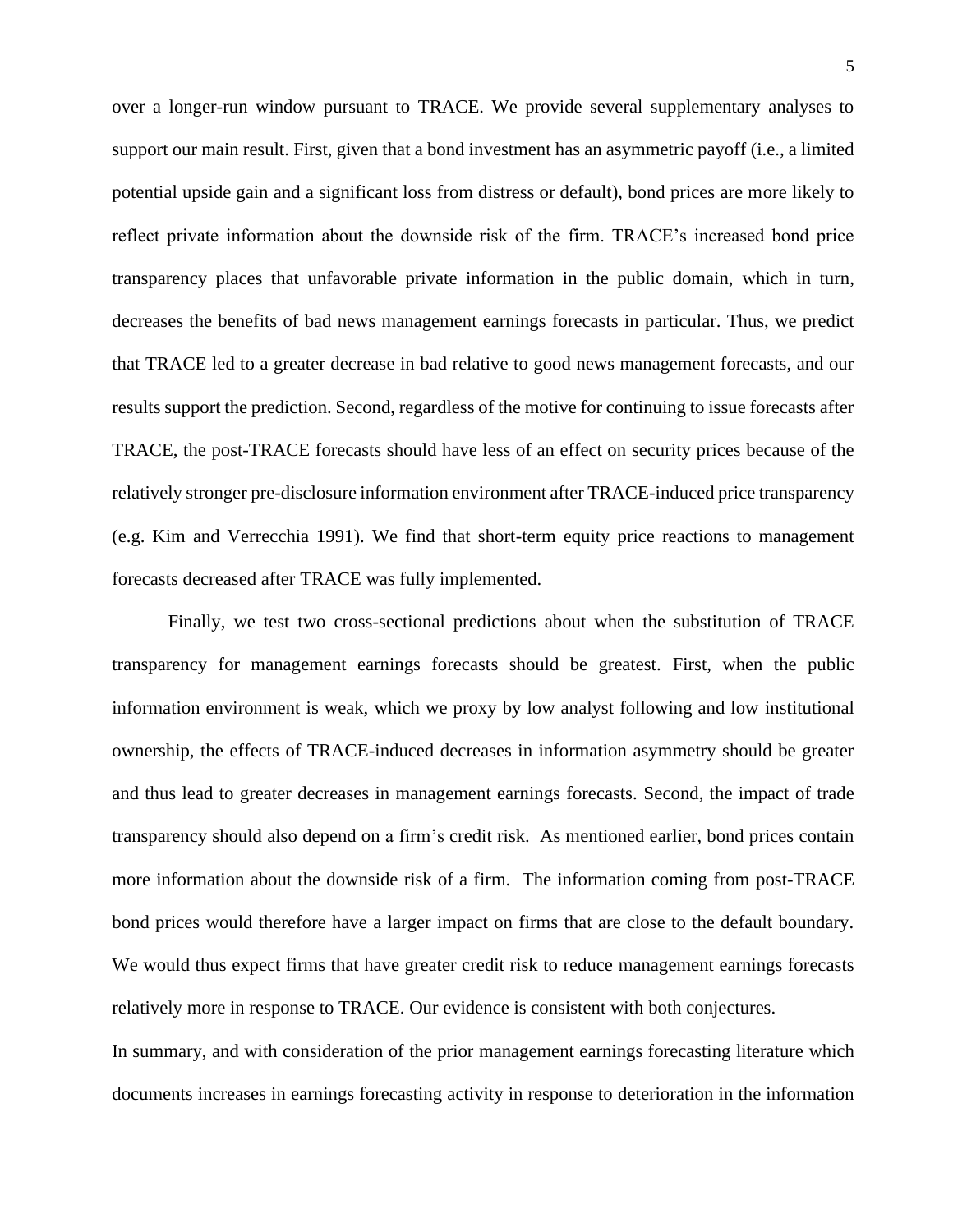environment (e.g., Anantharaman and Zhang 2011; Balakrishnan et al. 2014; Baginski and Hinson 2016), we contribute by providing empirical evidence that the inverse relation between changes in the strength of the information environment and management earnings forecasting activity is symmetric. Plausibly exogenous shocks that decrease (increase) the strength of the information environment increase (decrease) the quantity of management earnings forecasts of affected firms. Given that we use a bond market-related change in the information environment, our results also add to the literature documenting the effects of bond market conditions on management earnings forecasts (e.g., Kim et al. 2018). Finally, we contribute to the literature on the longer-run capital market effects of TRACE by showing that the positive information effects of TRACE implementation might have been somewhat offset by firms' substitution out of management forecasts.<sup>4</sup>

### **2. Hypotheses**

We develop our hypotheses in the sub-sections that follow. Our primary hypothesis is about the effect of TRACE on management earnings forecast quantity (i.e., the substitution effect). The remainder of the hypotheses are about more nuanced relations that we expect to exist given the theory underlying the benefits of management forecasts and the nature of bond markets. One hypothesis conditions the substitution effect on the nature of management forecast news (i.e., a greater substitution effect for bad news). Another hypothesis is about a key condition underlying the substitution effect (i.e., the reduction in the benefits of issuing a management forecast). Finally, we

<sup>4</sup> A current working paper by Rickman (2019) focusses on immediate short-run reactions to TRACE implementation during the implementation period and documents increases in shorter-run management forecast activity by firms as they are included in the set of firms required to implement. Rickman does not design his study to test the information substitution hypothesis as we do. Because we test that hypothesis, our focus is on longer-run disclosure policy change after the full implementation of TRACE changed the information environment for the universe of traded bonds. Shorterrun forecasting behavior pursuant to a regulatory change does not imply longer-run forecasting behavior. For example, Baginski and Rakow (2012) document that forecasting behavior during the year immediately following the issuance of Regulation FD is not predictive of future years' behavior.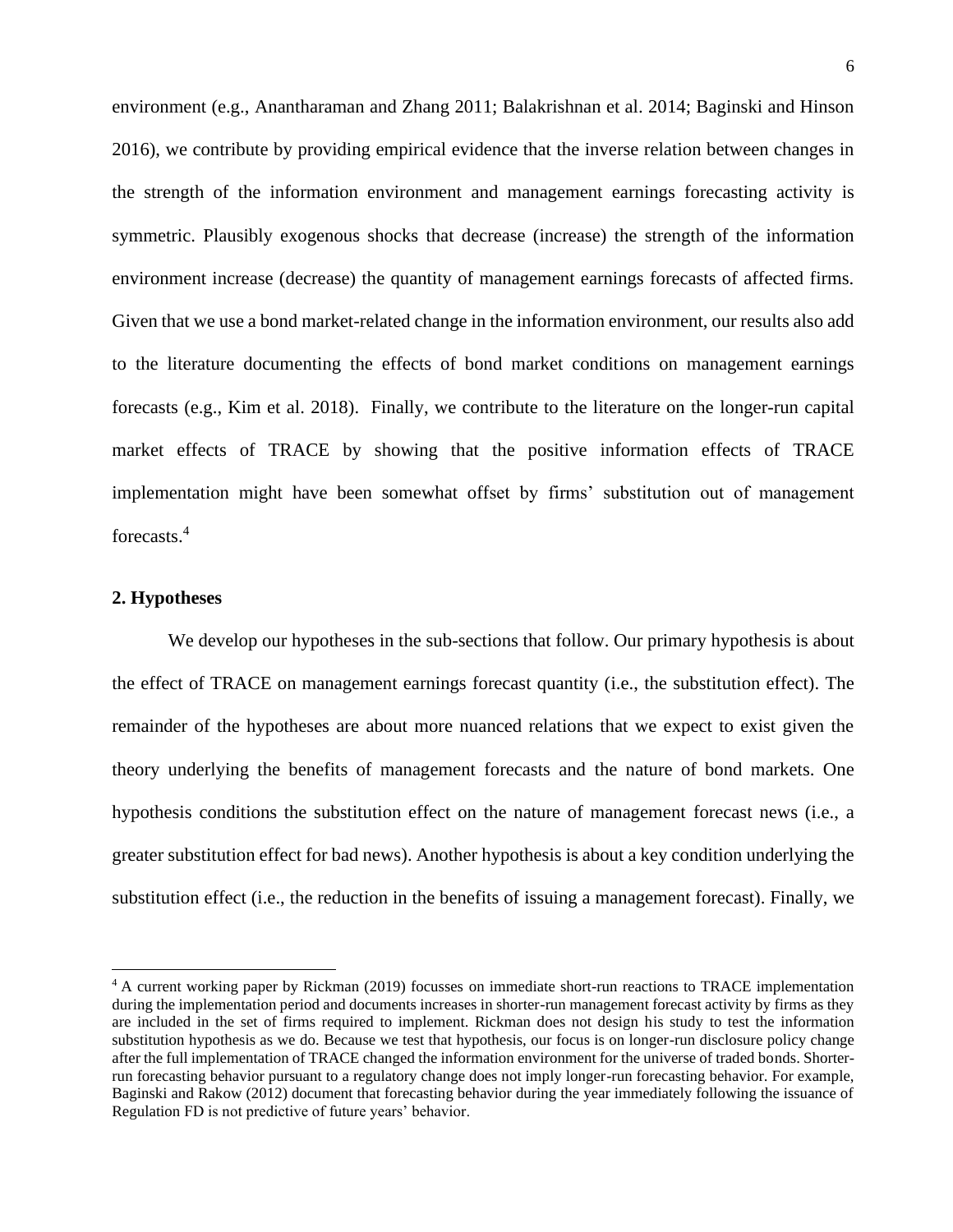have two cross-sectional hypotheses about firm-specific conditions that should enhance the substitution effect (i.e., weaker firm-specific information environment and greater credit risk).

#### **2.1 The substitution effect**

Prior to the introduction of TRACE, properly incentivized and monitored, value-maximizing managers set a disclosure policy to maximize net disclosure benefits, taking into account all markets in which the firm raises capital, the regulatory agencies and legal systems which could impose disclosure-related costs (e.g., litigation risk), the industry characteristics which could also impose disclosure-related costs (e.g., proprietary costs linked to competitive conditions), and the existence of alternative sources of information. We assume that managers are likely aware (both pre-TRACE and post-TRACE) that, over the longer term, investors and creditors are able to infer their forecast policy by regularly observing conditions that drive short-run manager incentives (e.g., corporate control contests, insider trades), the release and content of management earnings forecasts, and the outcomes of earnings disclosed in a relatively short period after forecast issuance (e.g., the actual earnings release). Thus, the "repeated game" that exists in the longer run enhances monitoring, establishes manager reputation, and leads to a credible disclosure policy (Stocken 2000).

King et al. (1990) identify the key benefit of a high quality management earnings forecast policy to the firm and its shareholders as the removal of information asymmetry, accomplished by credibly adjusting market expectations either upward or downward (i.e., not suppressing disclosure in the face of management's bad news private information). The specific benefits are greater liquidity, lower bid-ask spread, and a lower cost of capital achieved via some combination of lower information asymmetry (Amihud and Mendelson 1986; Diamond and Verrecchia 1991; Easley and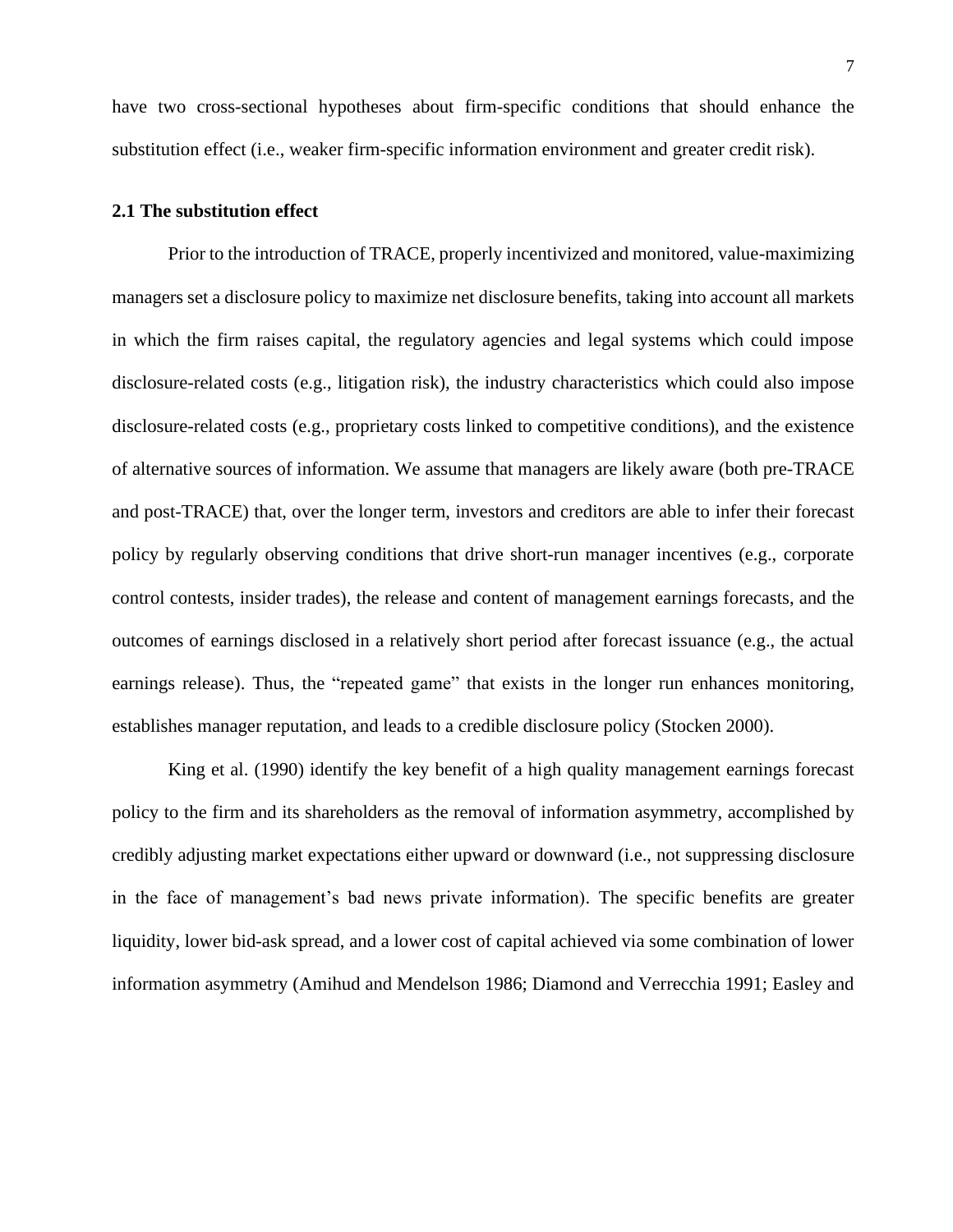O'Hara 2004) and lower information risk (Barry and Brown 1985; Handa and Linn 1993; Coles, Loewenstein, and Suay 1995; Lambert, Luez, and Verrecchia 2007, 2012).<sup>5</sup>

The lack of reporting for bond transaction data in the pre-TRACE information environment caused private information underlying bond trades to remain private, yielding an information disadvantage to parties not involved in the trade. Removing such information disadvantage (i.e., removing information asymmetry) is a benefit of releasing a management forecast, and thus, in the pre-TRACE period, managers would issue a management forecast to remove the information disadvantage, assuming that the benefit of removing the information asymmetry exceeded the costs of disclosure.

The introduction of TRACE increased the public dissemination of private information, leading to an increase in the informational efficiency of bond prices. The bond price-reflection of private information would, in turn, reduce the benefits of alternative sources of information supplied by information intermediaries and managers. With respect to information intermediaries, Badoer and Demiroglu (20197) show that the introduction of TRACE has significantly reduced the market reaction to rating downgrades by credit rating agencies.

We argue that the better price discovery of private information could also act as a substitute for management earnings forecasts. The TRACE-mandated dissemination of transaction data is an alternative source of information that can reduce the key benefit of management forecasts: the

<sup>5</sup> Management earnings forecasts can also be motivated by incentives other than the goals of reducing information asymmetry or information risk. Other short-run, non-cost of capital-related, strategic, management forecast disclosure benefits include conveying good performance (Verrecchia 1983, Miller 2002), manipulating market beliefs around insider and compensation-related transactions (e.g., Noe 1999; Aboody and Kasznik 2000; Cheng, Luo, and Yue 2013), avoiding legal liability when bad news is imminent (Skinner 1994, 1997), winning proxy contests (Baginski, Clinton, and McGuire 2014), and obtaining higher prices in takeovers (Brennan 1999). These disclosure acts are generally driven by period-specific conditions, most notably, the news that can be disclosed (i.e., good or bad news).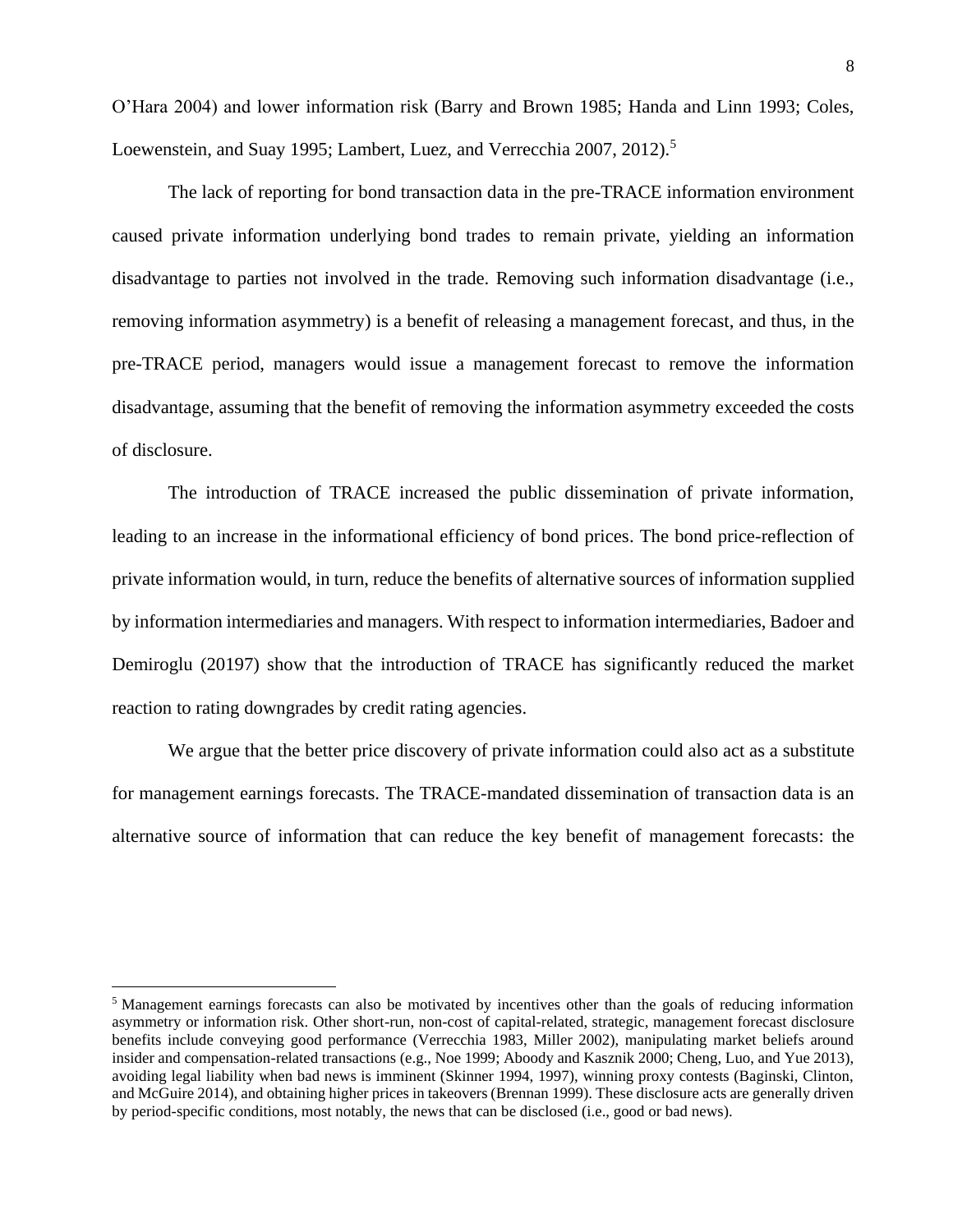removal of information asymmetry. Accordingly, our primary hypothesis predicts the substitution effect: 6

*H1. An increase in bond trade transparency leads to a decrease in the number of management earnings forecasts.* 

The tension surrounding this prediction is significant. Once a firm sets a disclosure policy that includes management earnings forecasts, the investment public expects the policy to continue and might penalize a reduction in guidance (Healy and Palepu 2001, Einhorn and Ziv 2008). Firms that provide disclosure develop a reputation of being informed, which in turn increases the manager's implicit commitment to future disclosure and the adverse price reaction of withholding future disclosure. In addition, as bond prices become more transparent and available to more market participants, there will be immediate feedback to creditors (both bondholders and other lenders such as banks) in the form of prices. Potential private information revelation through more transparent prices would pressure managers to supply more information to avoid reputational damage or potential litigation. This could lead managers to maintain the supply of management earnings forecasts post-TRACE.

## **2.2 Greater substitution effect for bad news**

As bondholders have fixed claims against a firm's assets, they face non-linear pay-offs with respect to changes in a firm's value. They have limited gains on the upside, but can suffer significant loses on the downside if a firm defaults on its obligations.<sup>7</sup> Post-TRACE, bond prices will contain

<sup>6</sup> Greater trade transparency also yields an indirect incentive for managers to disclose less information. If management believes that greater transparency will lead to better monitoring of their actions by the market and the board, then they may reduce the amount of information they disclose (Holmstrom 2005, Adams and Ferreira 2007).

<sup>7</sup> Consistent with this view, Easton, Monahan, and Vasvari (2009) and Shivakumar, Urcan, Vasvari, and Zhang (2011) show that bond prices react more to negative surprises than to positive earnings surprises from earnings announcements and management earnings forecasts, respectively.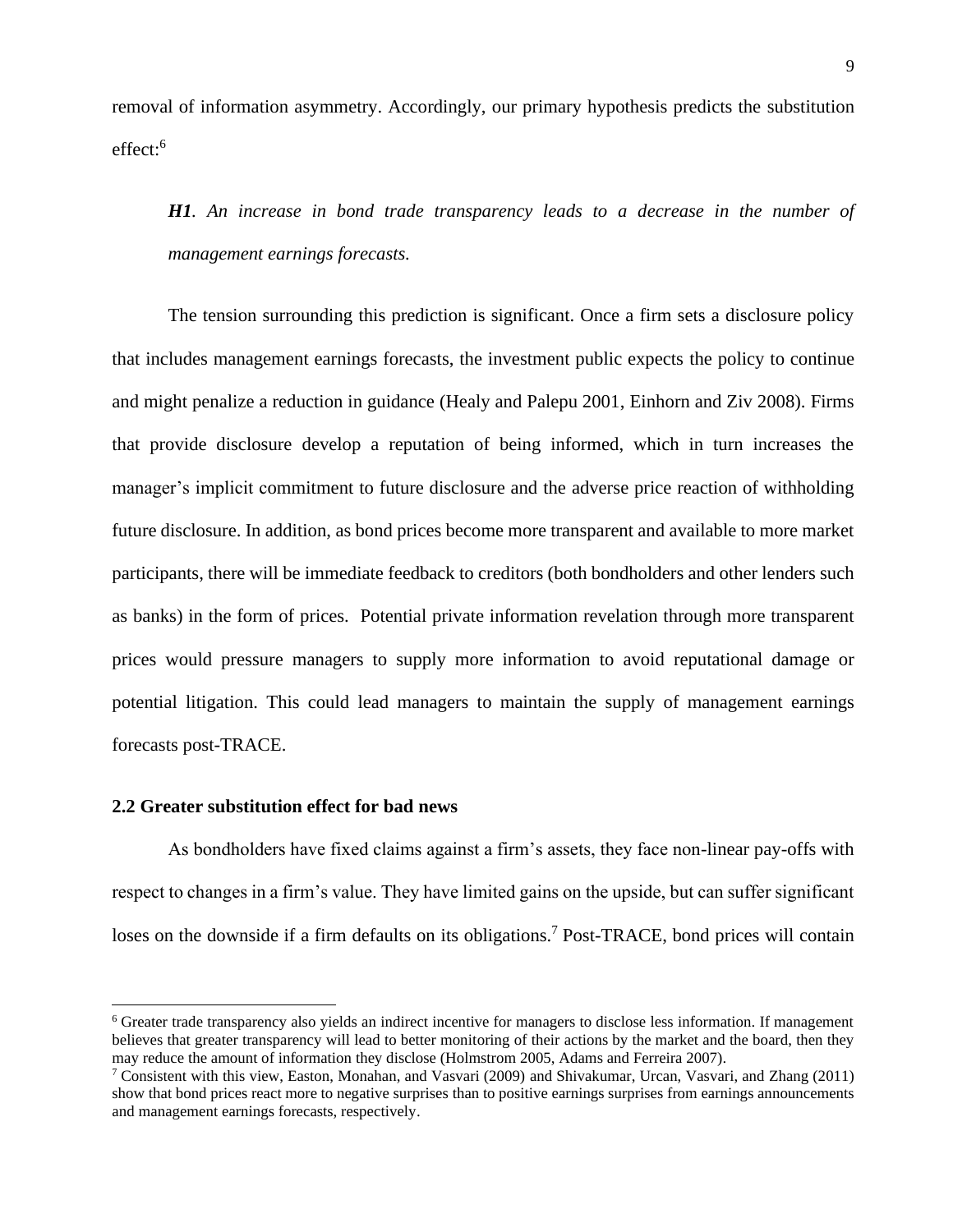more information about the downside risk of a firm, thus rendering bad news forecasts less useful in removing information asymmetry. If the substitution hypothesis *H1* above is correct, then there should be fewer bad news management forecasts after TRACE implementation.

*H2. An increase in trade transparency leads to a greater decline in the number of bad news voluntary management earnings forecasts compared to good news forecasts.* 

#### **2.3 Reduction of the benefits of issuing a management forecast**

An increase in trade transparency increases the informativeness of bond prices. The substitution of the information in bond prices for the information in management forecasts yields our H1 prediction. However, some firms will continue to issue management earnings forecasts because the benefits lost from the substitution effect are not sufficiently large to change their forecast policy (i.e., forecast benefits continue to outweigh forecast costs in a post-TRACE environment). Accordingly, we expect the information content of (i.e., short-term market reactions to) management forecasts to decline after TRACE implementation.

*H3. An increase in trade transparency reduces the short-term market reaction to remaining post-TRACE management earnings forecasts.*

#### **2.4 Cross-sectional hypotheses: Conditional effects on the impact TRACE**

The impact of trade transparency should depend on the larger information environment in which the firm operates. In particular, the marginal impact of TRACE on firm disclosures should be greater when there is less information available to investors. That is, when there is significant information already available to investors, the incremental value of information coming from bond prices should be less.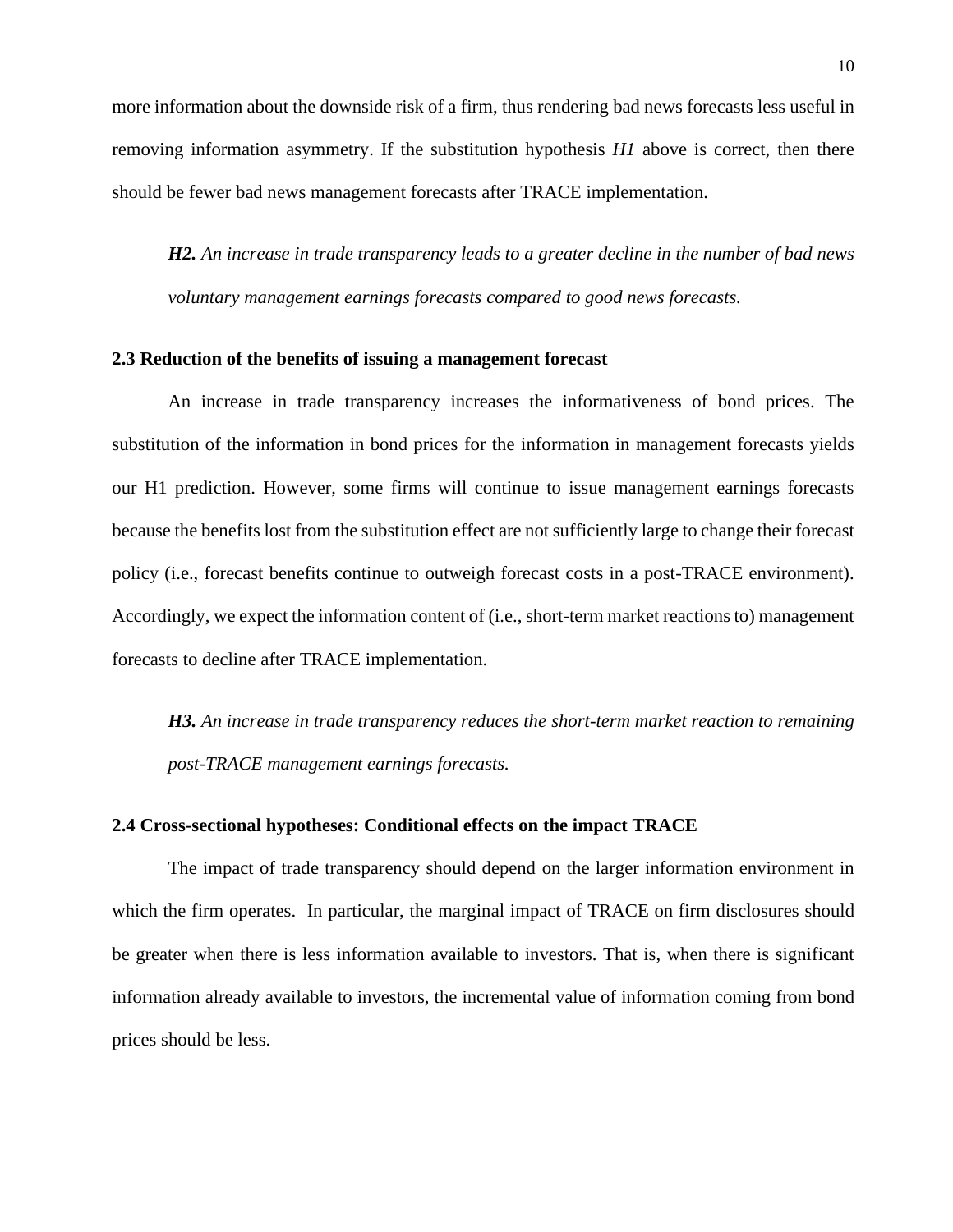*H4. Firms with a weaker information environment experience greater decreases in management earnings forecasts when trade transparency increases.*

The impact of trade transparency should also depend on credit risk of firms. As mentioned earlier, bond prices contain more information about the downside risk of a firm. The information coming from the bond market would therefore have a larger impact on firms that are close to the default boundary. We would thus expect firms that have greater credit risk to reduce management earnings forecasts relatively more in response to TRACE.

*H5. Firms with greater credit risk experience greater decreases in management earnings forecasts when trade transparency increases.*

#### **3. Research Design and Empirical Results Related to Our Primary Substitution Hypothesis**

Our sample includes all firms at the intersection of the Thomson Reuters First Call, CRSP, Compustat and IBES databases.<sup>8</sup> After merging, our final sample includes 98,791 firm-quarter observations for the time period Q3-1998 to Q1-2008.

#### **3.1 Tests of H1 (the substitution hypothesis)**

We use a difference-in-difference (DID) regression approach to examine the impact of TRACE on management earnings forecasting behavior (H1). That is, we compare the changes in management earnings forecasting behavior from before TRACE implementation to after the full implementation of TRACE for firms that were affected by the introduction of TRACE to the same intertemporal changes for firms that were *not* affected by TRACE. Using the common nomenclature

<sup>&</sup>lt;sup>8</sup> We obtain management forecast characteristics from First Call, stock price, return and volatility information from CRSP, firm financial information from Compustat, and analyst coverage, equity issuances and institutional ownership from IBES.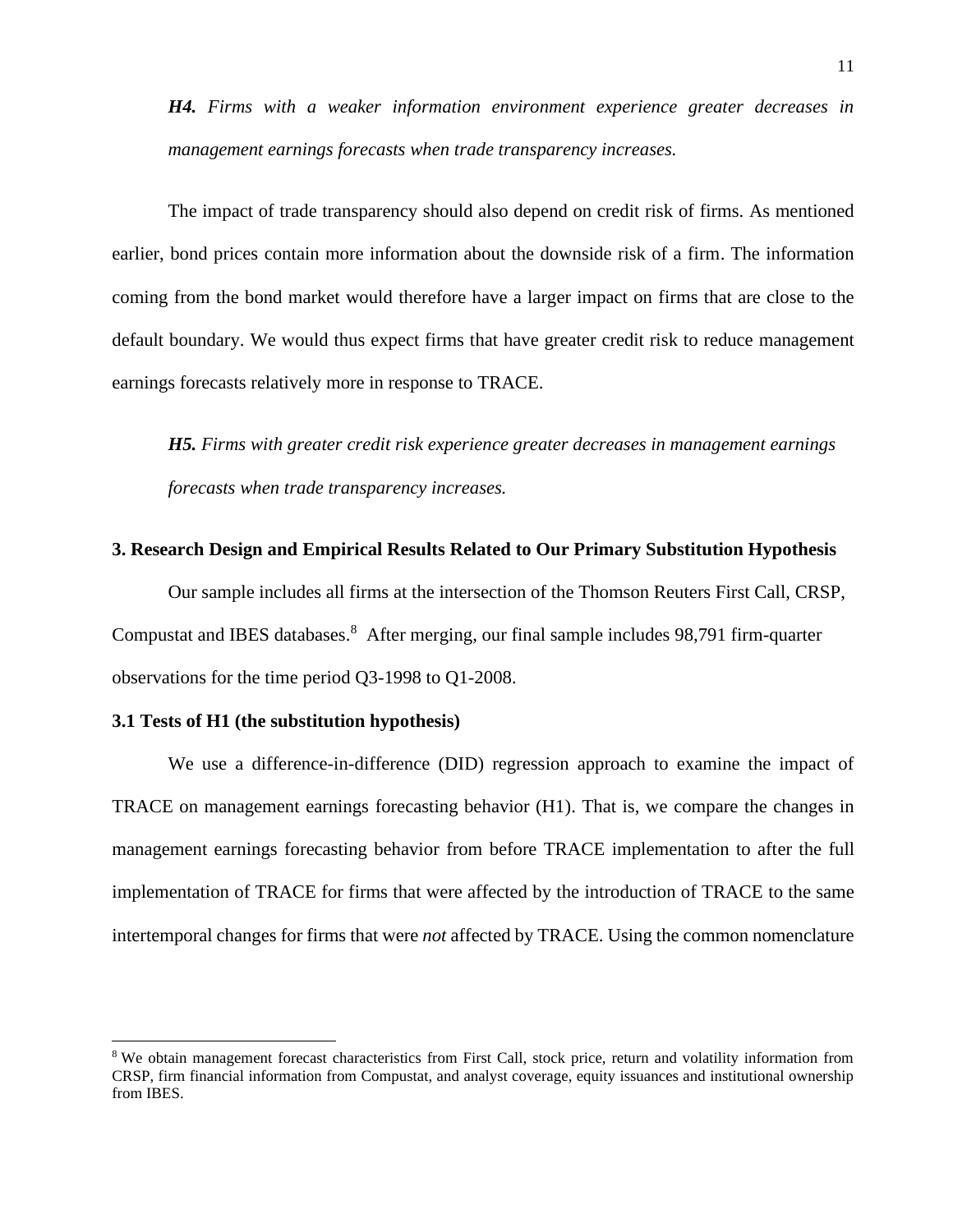in DID analyses, we refer to the affected firms as *Treated* and the after-TRACE period as *Post.* The empirical model is as follows:

$$
Disclosure_{i,t} = \alpha + \beta Treated_i \times Post_t + \theta'_{i,t}X_{i,t} + \varphi_1 Trend_t
$$
  
+  $\varphi_2 Trend_t \times Treated_i + \gamma_i + \delta_t + \varepsilon_{i,t}$  (1)

Disclosure $_{i,t}$  measures management earnings forecast activity for firm  $i$  in quarter  $t$ . We use two measures of disclosure: i) a dummy variable that takes on a value of one if the firm has issued at least one annual or quarterly earnings forecast in a quarter (*Issue*), ii) the number of annual and quarterly earnings forecasts (*Count*) in a given quarter. As the number of forecasts can be highly skewed, we supplement the count measure with the log of one plus the number of forecasts, *log(1+Count)*.

The TRACE system was implemented in three phases. Phase 1 started with public dissemination of investment grade bond transactions data with issue sizes larger than \$1 billion on July 1, 2002. Phase 2 began on March 3, 2003 with public dissemination of all investment grade bonds with issue size larger than \$100 million. Phase 3 started on February 7, 2005 with the immediate dissemination of all bond transactions. Accordingly, we divide the sample period into three periods: 1) before dissemination (before July 2002), 2) first dissemination period (July 2002 to September 2004), and 3) complete dissemination (February 2005 onwards). We identify (from the Fixed Income Securities Database) firms that have bonds outstanding as of July 1, 2002 and designate them as *Treated* (*Treated*<sub>i</sub> = 1) because they are affected by the full implementation of TRACE. Since we have firm fixed effects, this variable is omitted in the regression as it does not vary over time. *Treated<sub>i</sub>* equals zero for control firms.

Consistent with our interest in management earnings forecast policy and the resulting need for longer-run measurement of forecast activity, we examine management forecast disclosure in the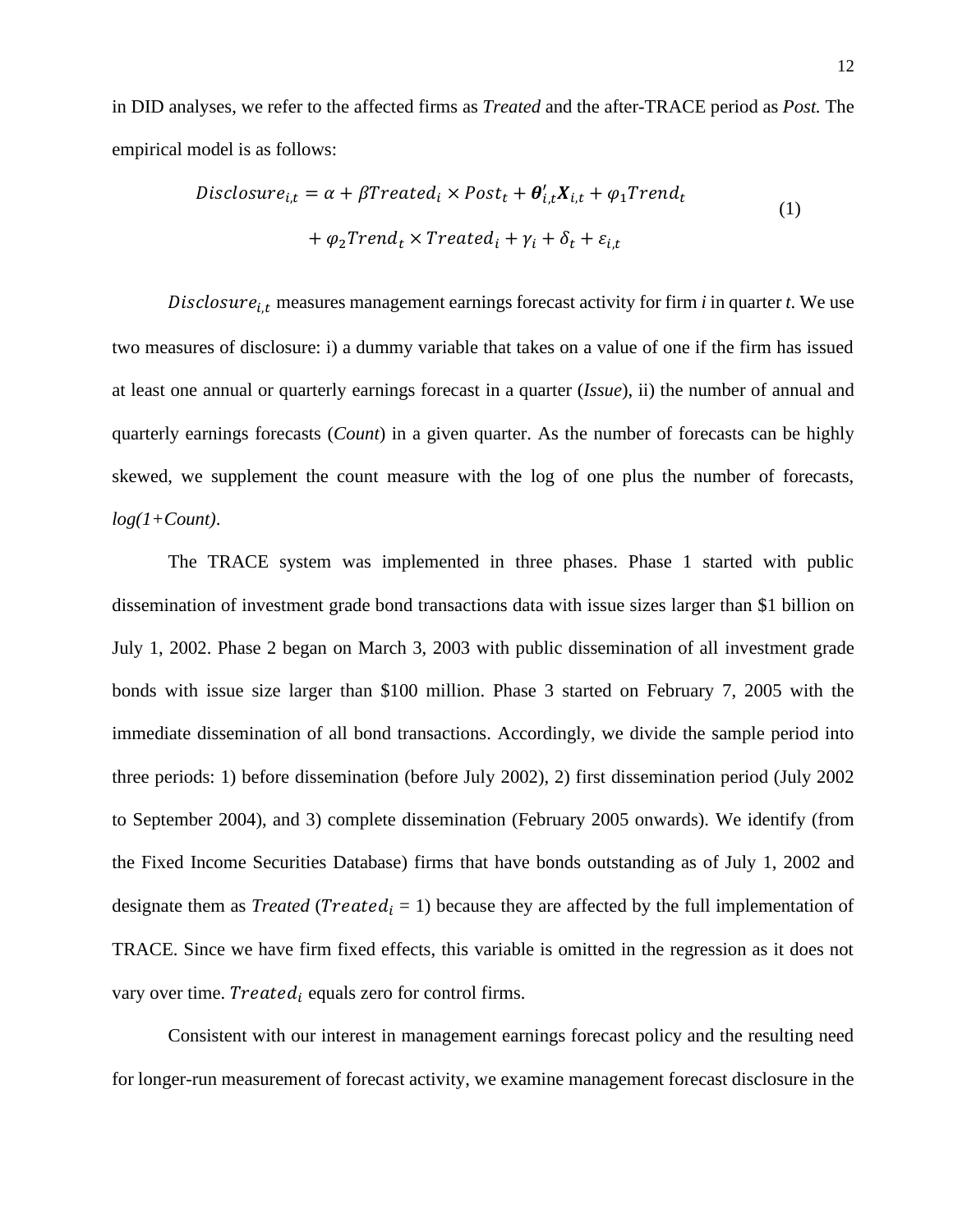three years (i.e., 12 quarters) before TRACE implementation began (July 2002) compared to management earnings forecast disclosures in the three years after the full implementation (February 2005).<sup>9</sup> Accordingly,  $Post<sub>t</sub>$  is a dummy variable equal to one for the 12 quarters after the full implementation of TRACE on February 7, 2005, and zero for the 12 prior when implementation began. The dummy variable is also omitted as we include quarter fixed effects.

An alternative research design approach would be to investigate disclosure change "within" the implementation period using a "staggered" DID and a control group of firms with bonds outstanding but not yet required to adhere to TRACE regulations. While this would be a strong research design, it is not amenable to an investigation of long-run disclosure policy for several reasons. First, the time frame between these implementation stages is very short, causing few available quarters to measure management forecasts before the next TRACE stage is implemented. Second, the control group composition would change with each implementation phase and it is unclear whether previously treated firms should be reclassified as control firms. Third, the assumption that other firms with actively traded bonds were unaffected by TRACE is questionable. Because the details of the TRACE program implementation were made public, it is not unreasonable to expect managers to incorporate future expected changes in dissemination rules in their current disclosure decisions. For instance, transactions data on investment grade bonds with an initial issue size of at least \$1 billion was initially disseminated on July 1, 2002. On March 3, 2003 transactions

<sup>9</sup> Disclosure behavior tends to be "sticky" but there is very little evidence on how long it takes to get that way after a shock to disclosure costs or benefits. Baginski and Rakow (2012) document that, after the passage of Regulation FD, one year of management forecast activity did not predict forecast activity in subsequent years, but two and three years of forecast activity had high predictive power for subsequent years' activity. Accordingly, we use three years to capture longer-run management forecast policy for our main (tabulated) tests. However, we recognize that the three-year period includes one year pre-FD. The private disclosure existing pre-FD biases the results against our prediction (i.e., pre-TRACE forecast activity would be biased downward by including the pre-FD period, making it more difficult to find a decrease post-TRACE). Nonetheless, we replicate our tests using a two-year window to capture forecast policy and find similar results (untabulated, available upon request). Our results are also robust to using a longer window length of 24 quarters.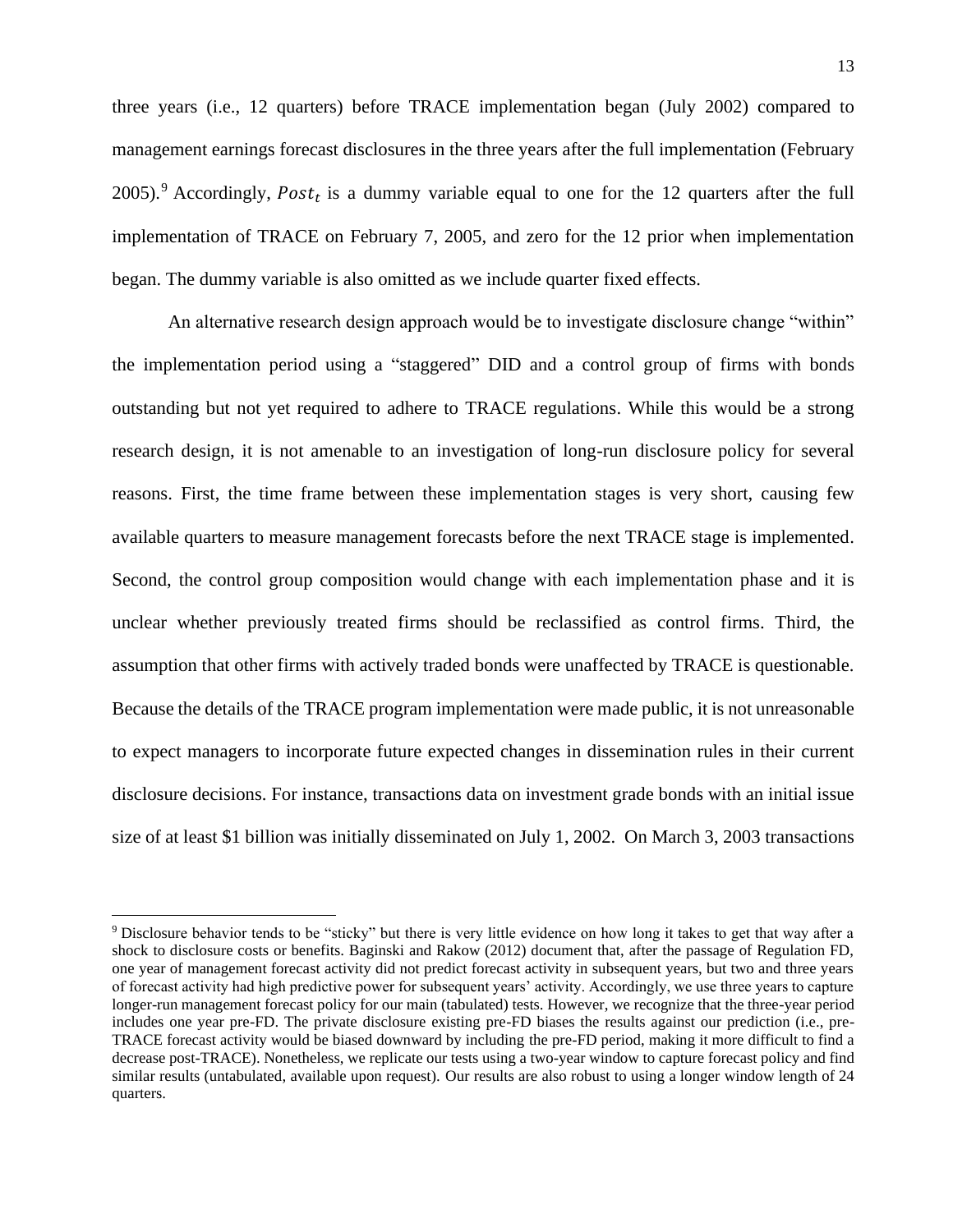data on investment grade bonds with issue size greater than \$100 million was disseminated publicly. We would expect managers whose firms have investment grade bonds with issue size greater than \$100 million but less than \$1 billion to anticipate that their firms' bonds trades will be disseminated publicly in the near future and possibly change their forecasting behavior.<sup>10</sup> Baginski (1987) and Han, Wild, and Ramesh (1989) document information transfer associated with management earnings forecasts, and Pownall and Waymire (1989) document that firms receiving information transfers are less likely to disclose management earnings forecasts. Moreover, it is possible that firms not yet subject to TRACE receive or expect to receive information transfers from the disclosures of firms subject to TRACE and alter their disclosure decisions to free-ride on disclosing firms. Or, firms could herd in disclosure depending on the content of the news to be disclosed (e.g., Tse and Tucker 2010; Jorgenson and Kirschenheiter 2012). Disclosure changes by control firms related to receiving information transfers and herding would violate the DID research design requirement that control firms are unaffected by the treatment effect. Finally, it is also possible for a given firm to have bonds that qualify for dissemination at different stages making it difficult to ascertain the impact of trade transparency on disclosure.<sup>11</sup>

A disadvantage of our approach is that longer windows raise the possibility that other regulatory events or other phenomena affect treated firms differently than control firms. The treated firms have listed bonds and the control firms do not. During this time period, credit default swaps (CDS) emerged and bond markets became less efficient (Das, Kalimipalli, and Nayak 2014). As we mention earlier, Kim et al. (2017) document a positive association between management forecast frequency and having a CDS reference the firm. But, this condition biases against our H1 prediction

 $10$  The requirement to disclose trades on bonds with issue size greater than \$100 million was made public on January 31, 2003.

 $11$  For instance, a firm may have multiple bonds outstanding with some bonds with issue size greater than \$1 billion and some with issue size less than a \$1 billion.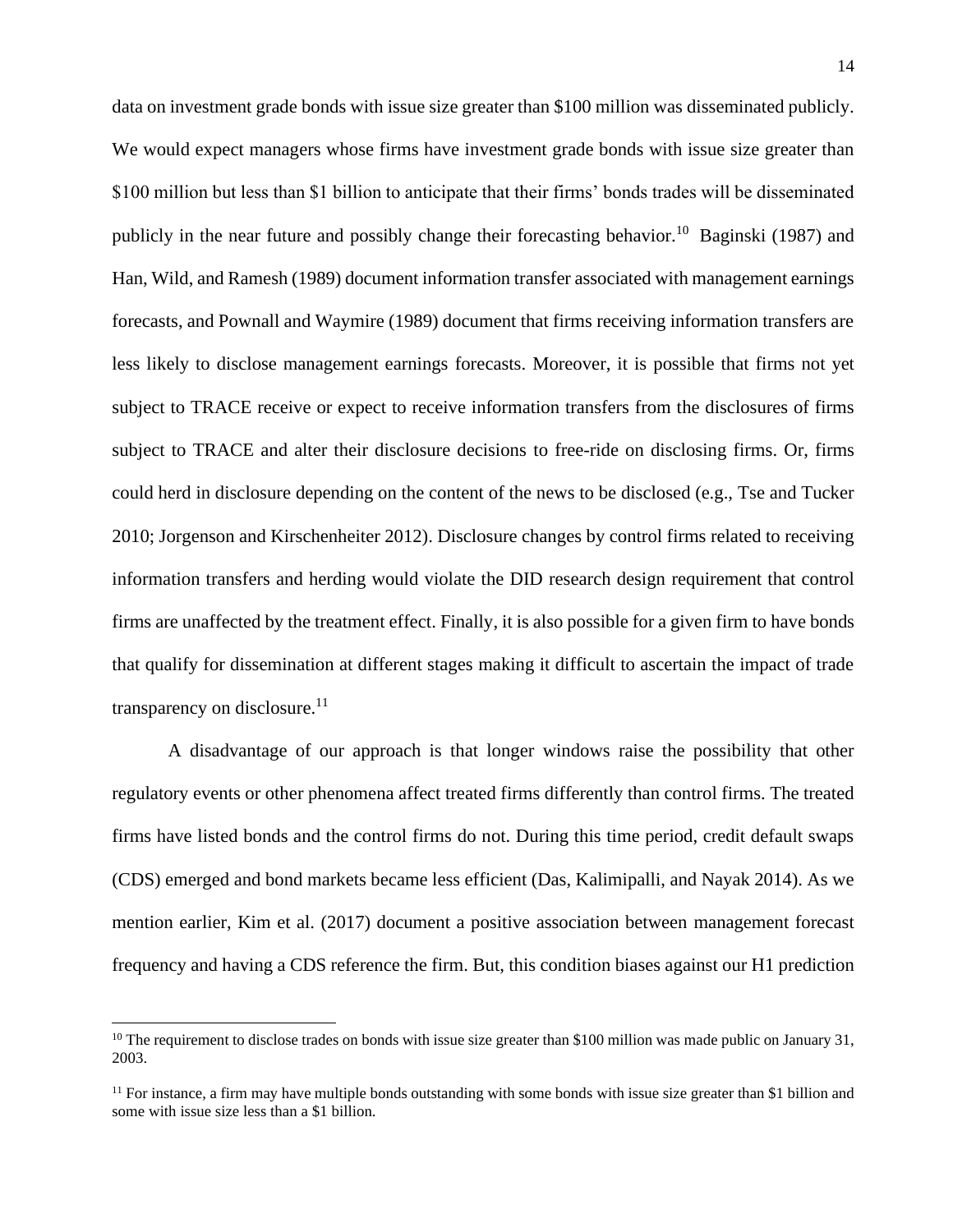because some treated firms will be referenced and will *increase* management earnings forecasting, contrary to our prediction of a decline in management earnings forecasting. Control firms will not be affected because they do not have listed bonds.

 $X_{i,t}$  is a vector of firm-level controls selected because of their association with management earnings forecast disclosure and, as will be seen shortly, association with the treatment condition. *Firm Size* is the natural log of total assets. *Leverage* is total liabilities divided by total assets. *Marketto-Book* is the market value of equity divided by the book value of total equity at the end of each quarter. *Return Volatility* is the standard deviation of a firm's daily stock returns during a given quarter measured as a percentage. *ROA* is return on assets, computed as income before extraordinary items divided by total assets. *Mid Z-score* is an indicator variable that takes the value of one if a firm's Altman (1968) Z-score falls within the middle quintile of the sample distribution in a given quarter, and zero otherwise.<sup>12</sup> *Analyst Following* is calculated as the natural logarithm of one plus the number of analysts following each firm. *Equity Issuance* is an indicator variable that equals one if a firm issues equity in a given quarter, and zero otherwise. *High Litigation Industry* is an indicator variable that equals one if a firm belongs to a high litigation industry, and zero otherwise. *Institutional Ownership* is the percentage of total shares outstanding held by institutional investors. All firm characteristics are calculated at the end of each quarter.<sup>13</sup> We also include firm  $(\gamma_i)$  and quarter  $(\delta_t)$  fixed effects to control for all time invariant firm characteristics and quarterly macro factors affecting all firms.

We also include a time-trend variable  $(Trend_t)$  and its interaction with the treatment variable (*Trend<sub>t</sub>*  $\times$  *Treated<sub>i</sub>*) to capture potentially differential pre-event trends in the dependent variables

<sup>&</sup>lt;sup>12</sup> Altman (1968) Z-score is calculated as  $1.2 \times$  (current assets minus current liabilities, divided by total assets) +  $1.4 \times$ (retained earnings divided by total assets) + 3.3  $\times$  (earnings before interest and taxes divided by total assets) + 0.6  $\times$ (market value of equity divided by total liabilities) +  $0.999 \times$  (sales divided by total assets).

<sup>&</sup>lt;sup>13</sup> Table 1 provides a detailed description of all the variables used in the analyses.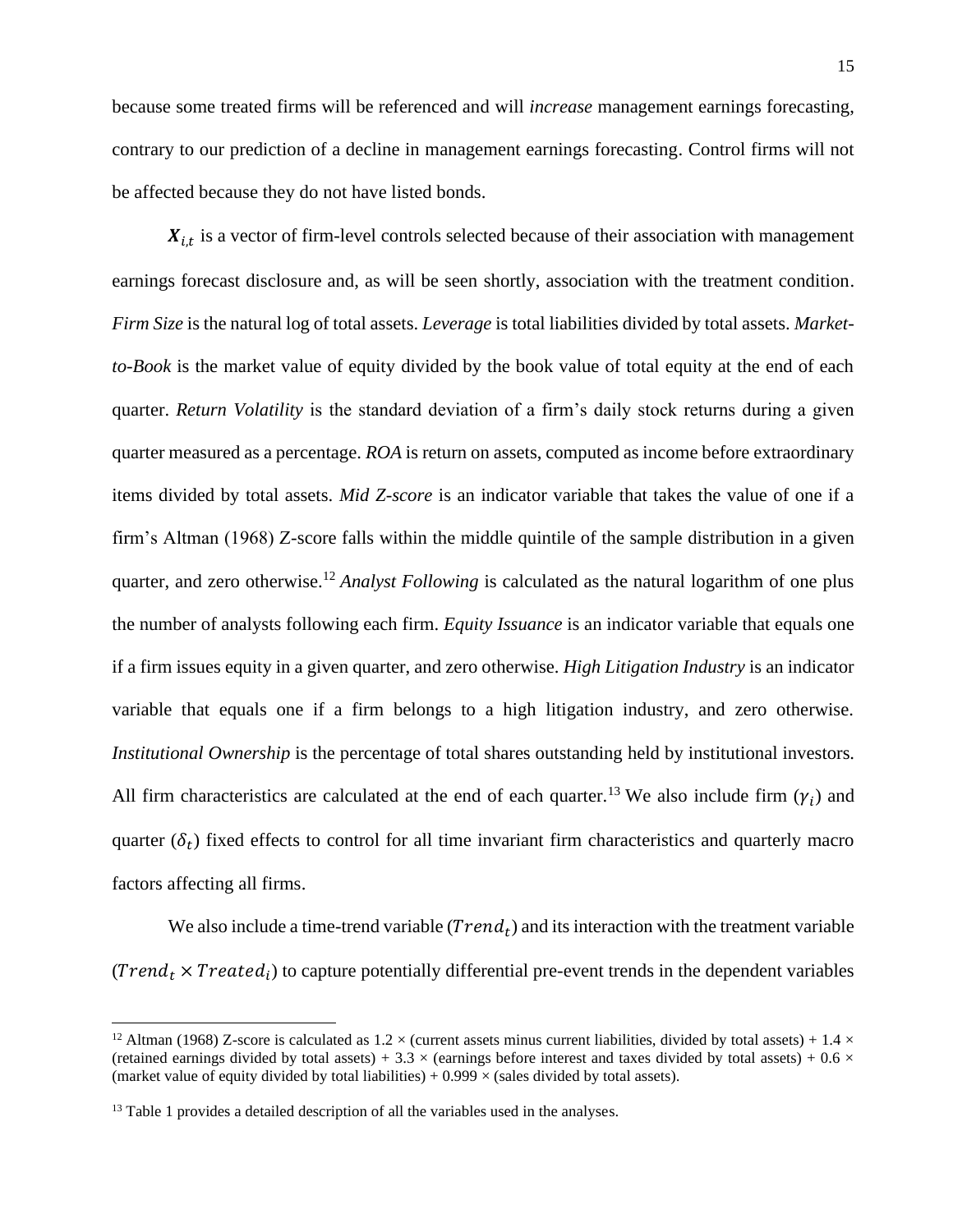for treated firms. If we do not control for pre-event trends, differential growth rates for the dependent variable for the treated and untreated firms over time could lead to incorrect inferences. <sup>14</sup> For instance, management disclosure by untreated firms with no bonds outstanding could be increasing at a greater rate compared to treated firms over the sample period we study. Without controlling for time trends, we could mistakenly attribute the increase over time to the TRACE event.

The variable of interest is  $Treated_i \times Post_t$ . The coefficient on this variable,  $\beta$ , provides us the difference in disclosures by firms that have bonds traded (treated firms) compared to firms with no public bonds traded (control firms) after the introduction of TRACE. A negative coefficient on  $\beta$  indicates that firms with bonds that were affected by TRACE have seen a greater decline in management forecasts after TRACE compared to firms that were not affected, consistent with H1, the substitution hypothesis.

We provide summary statistics in Table 2, which we calculate by pooling quarterly observations over the sample period. Panel A presents statistics for the entire sample, including bond issuing companies that were affected by TRACE (treated firms), as well as non-bond-issuing companies that were not affected (control firms). Panel B and C present statistics for the treated and control group, respectively. Panel B also reports significance tests for differences in means for each firm characteristic between the control and treated samples. On average treated firms are larger, have higher leverage, lower valuations relative to book, higher institutional ownership and analyst following, and lower return volatility and a higher likelihood of bankruptcy (although the mean likelihood is low for both treated and control firms). Treated firms are also more likely to issue management forecasts  $(0.4206)$  compared to control firms  $(0.1590).$ <sup>15</sup>

<sup>&</sup>lt;sup>14</sup> Another approach to address pre-event trends is to do a placebo test by moving the event window forward and backwards in time. For robustness, we also do a placebo test later on in this section.

<sup>&</sup>lt;sup>15</sup> Because of these significant differences, we employ propensity score matching and Heckman adjustment in tests described later.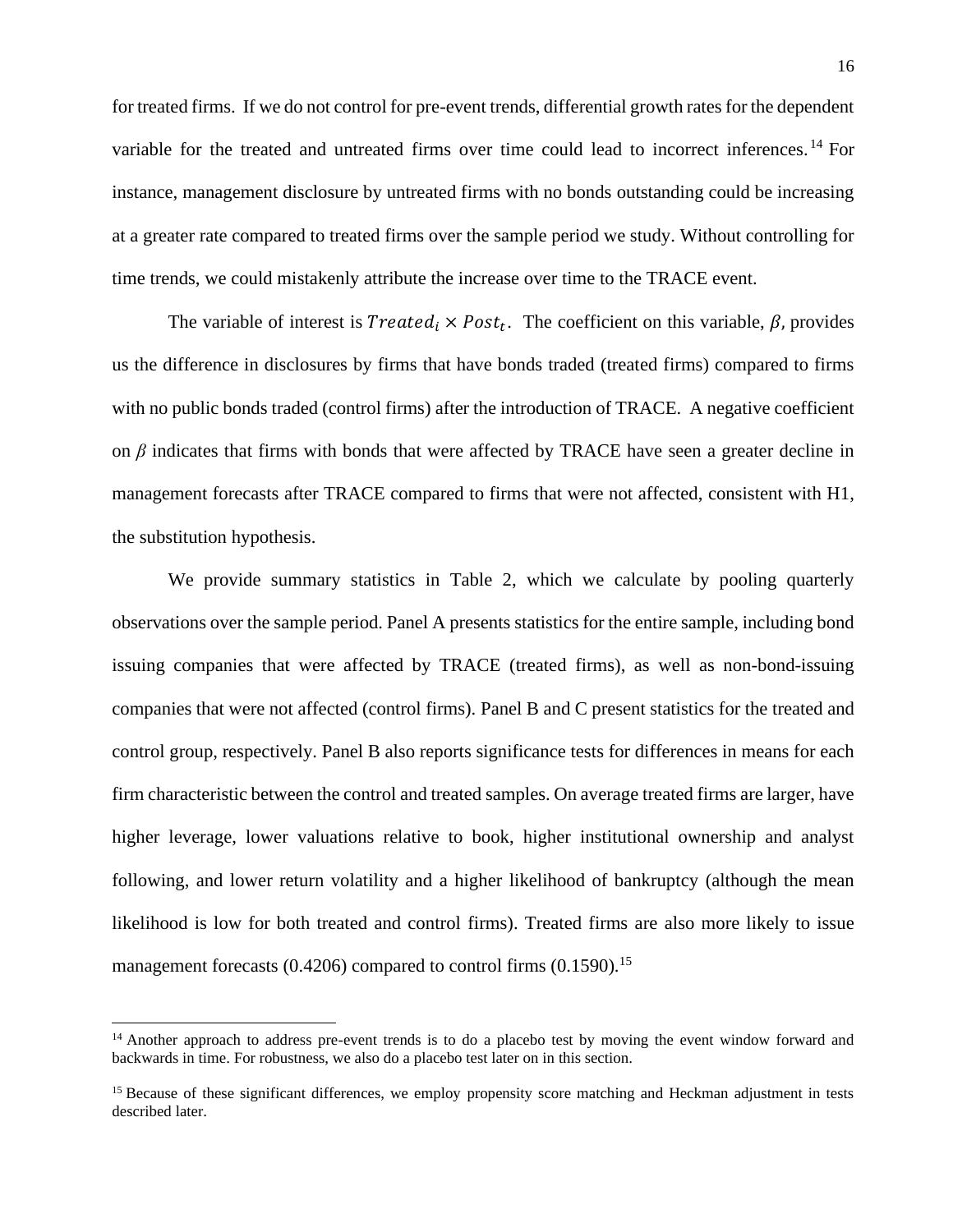We report results from the DID regression in Table 3, using pairs of columns for each dependent variable (*Issue*, *Count*, and *log(1+Count)*). The first of each column pair omits control variables and the second of each column pair includes control variables. In all specifications, the coefficient  $\beta$  on *Treated<sub>i</sub>* × *Post<sub>t</sub>* is negative and significant. After controls, treated firms see a 0.224 decline (column 4) in the number of forecasts they make after the introduction of TRACE. Given that the mean number of forecasts for the treated firms is 0.9083 with a standard deviation of 1.4596, the decline is economically significant. Overall, these results lend support to the hypothesis (*H1*) that trade transparency decreases the number of management earnings forecasts.

#### **3.2 Placebo tests, propensity score matching, and Heckman correction**

Table 2 shows several significant differences in firm characteristics between firms in the treated and control groups. It is important to note that since we have firm fixed effects and since we examine changes after an event, unobserved selection characteristics would need to affect management forecasts at the time of the event for pre-event selection to affect our results. Nonetheless, to address potential endogenous selection issues, we carry out three additional tests : i) we perform placebo tests by moving the event window forward and backward in time, ii) we create an alternative control group using propensity score matching, and finally iii) we use Heckman (1979) correction to control for endogenous selection.

For the placebo tests, we counterfactually move the event window forwards and backwards in time as if TRACE were implemented before and after the actual implementation date (i.e., we create several pseudo-events). We then run the same DID analyses surrounding these pseudo-event windows. We keep the treated and control sample constant when we do the placebo analyses. In the main DID analyses, we examine the impact of TRACE after full implementation and skip the partial implementation period, leaving us with an event window from Q3 2002 to Q1 2005. The first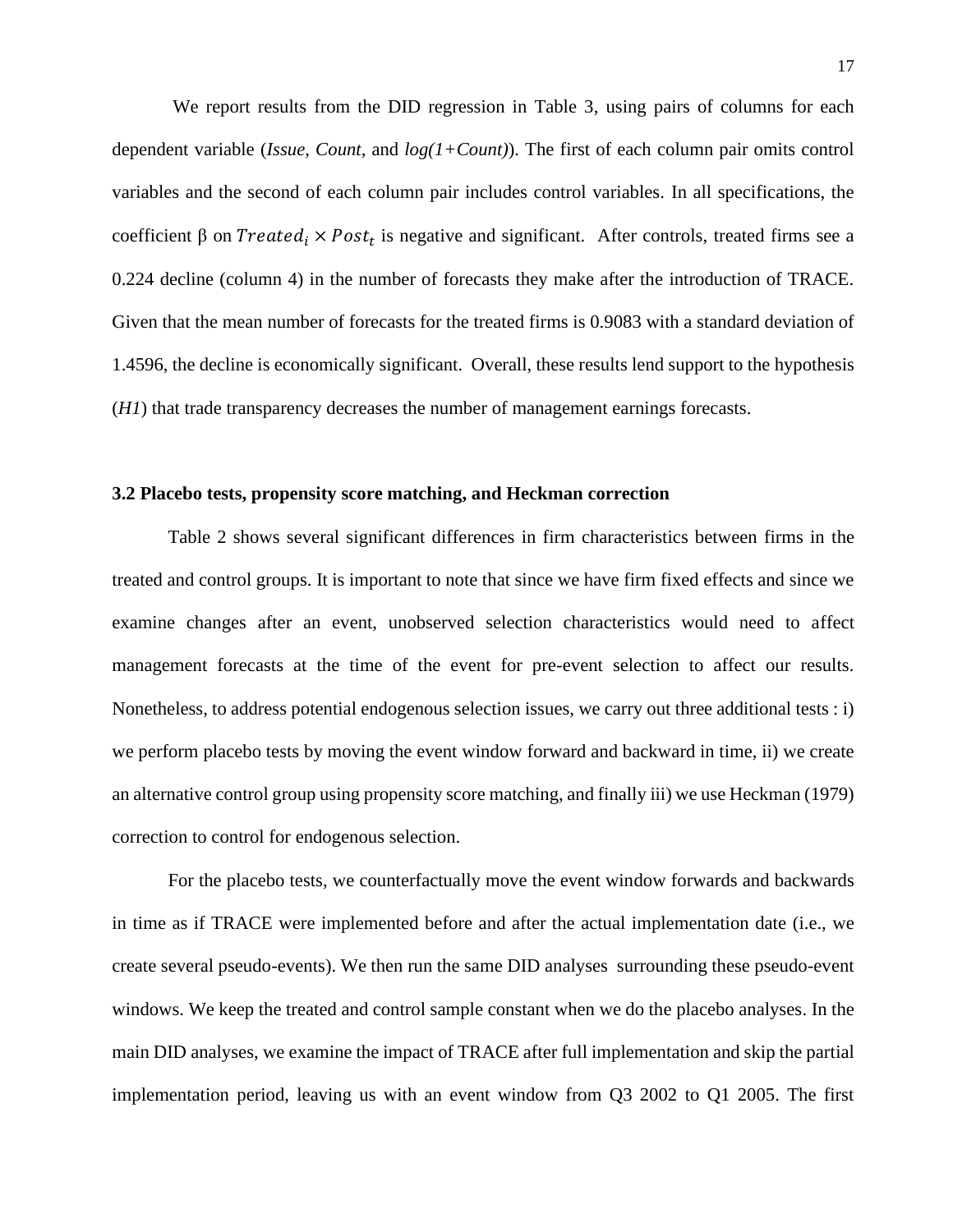pseudo-event window (P1) starts 2 years before the TRACE implementation (Q3 2000) and ends right immediately after the start of the TRACE event window (Q1 2003). The second pseudo-event window (P2) starts 3 years before the start of the TRACE event window (Q3 1999) and ends right before the start of the TRACE event window (Q1 2002). The third pseudo-event window (P3) starts 2 years after the TRACE event (Q3 2004) and ends in Q1 2007. The fourth pseudo-event window (P4) starts 3 years after the start of the TRACE event window (Q3 2005) and ends in Q1 2008. This approach provides us with four pseudo-events, which have the same length as the actual TRACE implementation period.

The results from the placebo analyses are reported in Table 4. We only report the coefficient β on *Treated<sub>i</sub>* × *Post<sub>t</sub>* for brevity. The top panel with the header, *Before TRACE Launch*, presents results for the two pseudo-events (P1 and P2) that start before the actual event window. The bottom panel with the header, *After TRACE Launch*, presents the results for the two pseudo-events (P3 and P4) that start after the actual event window. The β coefficients on  $Treated_i \times Post_t$  are all insignificant except for one case – in the second pseudo-event (P2) the likelihood of the issuance of an earnings forecast is higher for treated firms (i.e., β is positive), the opposite of our prediction and findings. These results suggest that our results are unlikely to be driven by selection issues or preevent trends.

We also use propensity score matching (PSM) to match a control firm to each of the treated firms in our sample based on the firm-specific characteristics in Table 2.<sup>16</sup> Although the OLS regression model used in Table 3 controls for differences in various firm characteristics, the model assumes a linear relation between the explanatory variables and the dependent variable.

<sup>&</sup>lt;sup>16</sup> The PSM method was first developed by Rosenbaum and Rubin (1983) and is commonly used in accounting and financial studies (see Tucker 2010 for a review).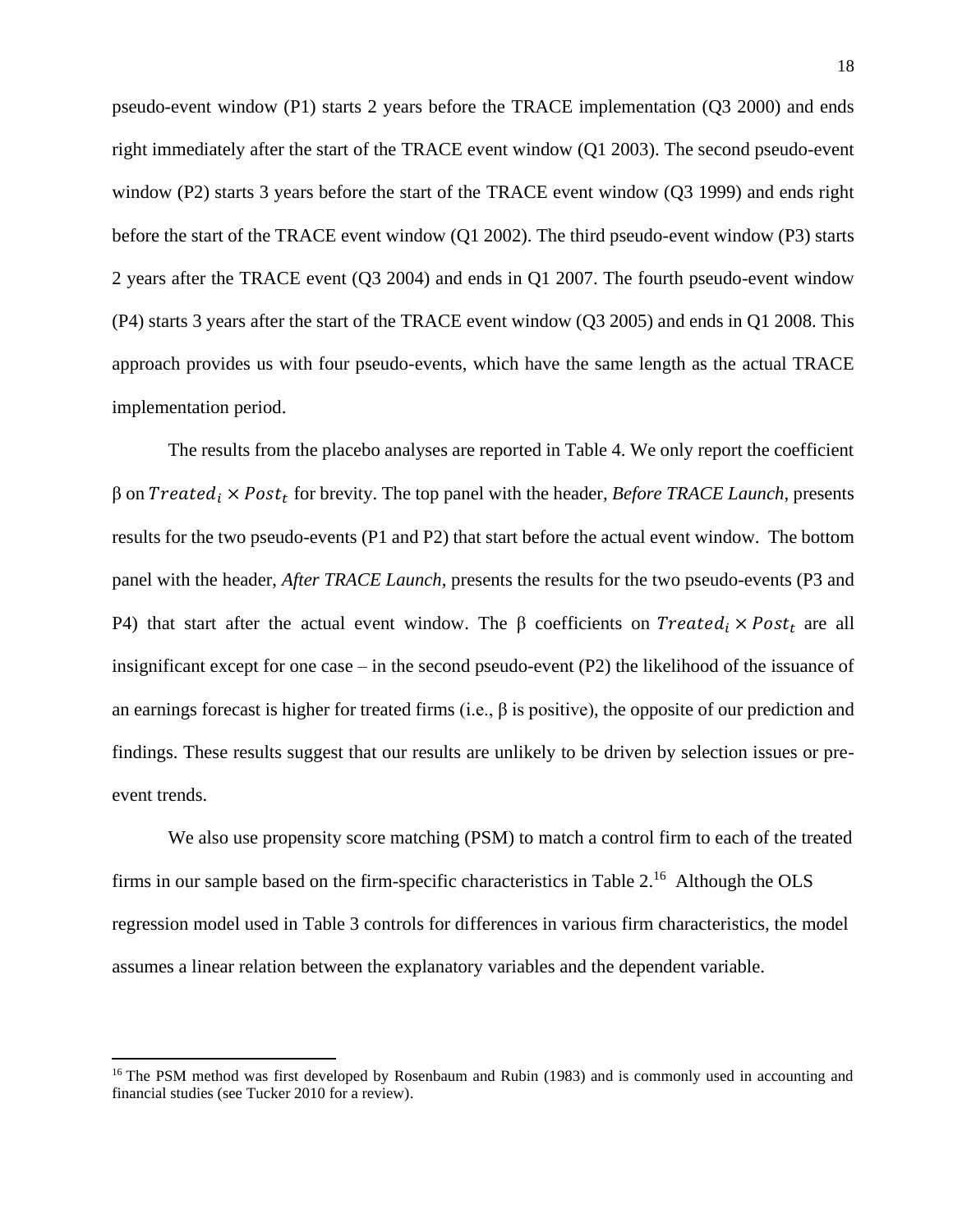In the first PSM step, we run a logistic regression where the dependent variable is a dummy that takes on a value of one if a given firm has bonds outstanding over the 1998 Q3 to 1999 Q2 time frame (the last quarter preceding the DID analysis). <sup>17</sup> Table 5 shows that firms with bonds outstanding are larger, have higher leverage, higher analyst following and lower equity volatility. Based on the pseudo- $R^2$  of 0.43, the set of dependent variables explain a significant variation in whether firms issue bonds.

In the second PSM step, we create a propensity score for each firm based on the coefficients obtained from the logistic regression estimated in Table 5. We then pair treated and control firms with the smallest score differences. Specifically, we use the nearest-neighbor matching method with and without replacement. When we use the matching procedure with replacement, we allow for the possibility that the same firm from the control group can be matched to more than one treatment firm. After the matching procedure, we end up with a corresponding control firm for each of the treated firms in our sample.

After the matching procedure, we re-estimate the DID analysis in equation (1) using the matched firms as our alternative control group. Table 6, columns  $(1) - (3)$  report results when using the matched sample with no replacements and columns  $(4) - (6)$  report results with replacements. We use firm and quarter fixed effects, time trend and its interaction with the treated dummy, and the same set of control variables. Again, we only report the estimated β coefficient for the interaction term on the variable  $Treated_i \times Post_t$ . We obtain very similar results to those reported in Table 3. The economic significance is marginally higher when we use the PSM approach with replacement while it is marginally lower when we use the PSM approach without replacement.

<sup>&</sup>lt;sup>17</sup> We use the Q3 2002 to Q1 2005 as the TRACE period. For the DID analyses the pre-event window is 12 quarters long and takes place from Q3 1999 to Q2 2002 while the post-event window is also 12 quarters and takes place from Q2 2005 to Q2 2008.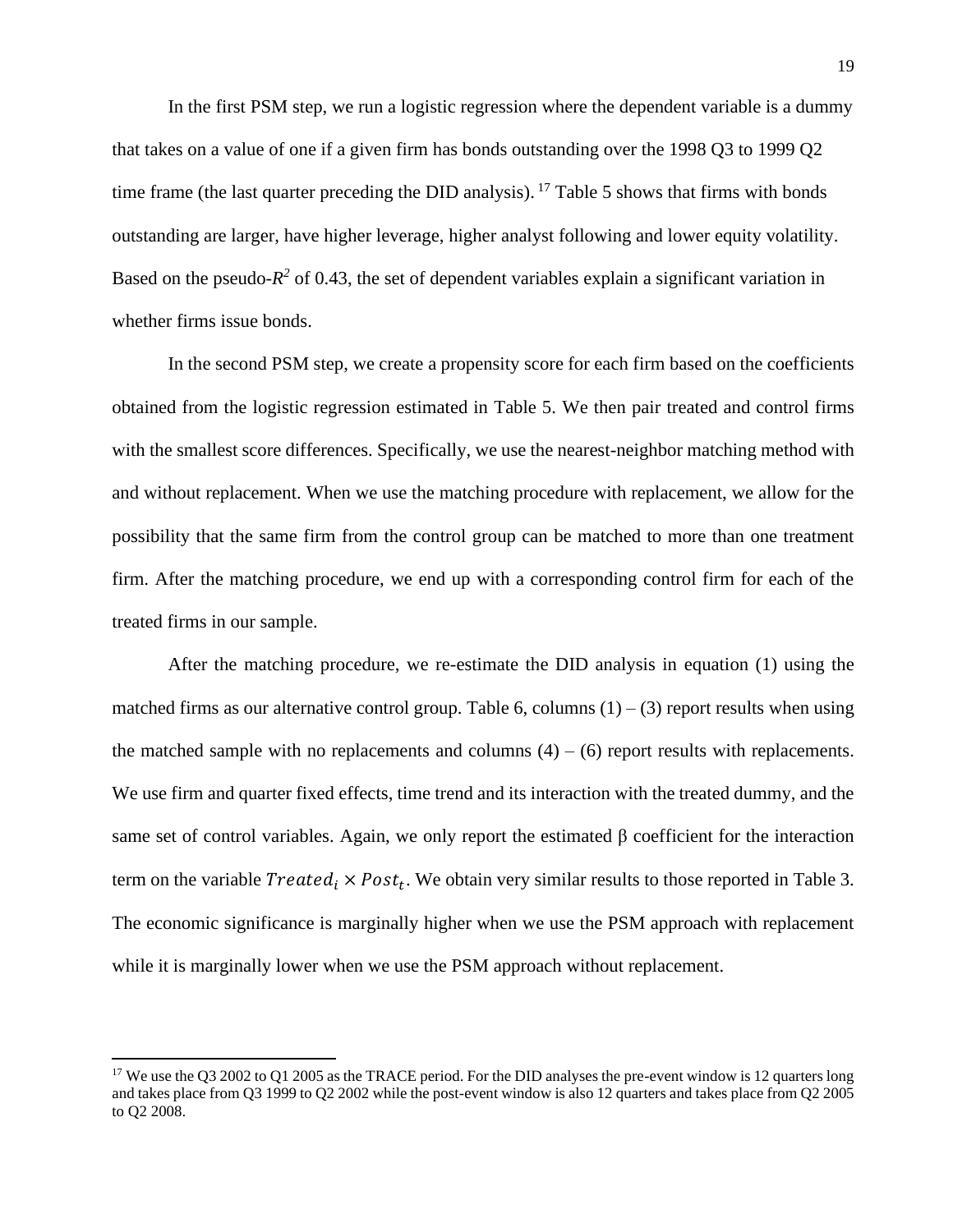The third approach we use to address potential selection bias is Heckman's (1979) two-stage correction. While propensity score matching helps mitigate selection bias due to observable variables, the Heckman model addresses selection bias due to un-observable variables. In the first stage of the Heckman approach, we estimate the probability that a firm has issued bonds using a probit model. In the second stage, we add the inverse Mills ratio (*Lambda*) obtained in the first stage to the main regression specified in equation (1) as an additional explanatory variable. If the coefficient on the inverse Mills ratio is significantly different from zero, there is significant selection bias. The sign of the coefficient indicates the direction of the possible bias. In particular, a negative sign on the inverse Mills ratio coefficient indicates a downward bias in the treated coefficient.

In the first step probit regression, we include the same set of firm controls used in Table 3. Following Faulkender and Petersen (2005), we also add two potentially exogenous variables that drive firms' choice to issue bonds. These variables are i) a dummy variable that takes on a value of one if a firm is rated (*Rated*), ii) a set of dummy variables indicating the State in which a firm is head-quartered. Not all firms that are rated have bonds outstanding, but it is significantly easier for firms that are already rated to issue bonds. Firms whose headquarters are closer to financial centers also find it easier to access capital markets to issue bonds. These exogenous variables are excluded in the second-stage model.

Column (1) of Table 7 reports the first stage probit results. The coefficient on the *Rated* variable is positive and highly significant. As expected, firms that are rated are more likely have bonds outstanding. The probit regression includes firm and quarter fixed effects and the same set of control variables in regression specified in equation (1). For brevity we do not report the coefficients on these control variables. In columns  $(2)$  to  $(4)$ , we re-run the regression but include the inverse Mills ratio (*Lambda*) as an additional control. The coefficient on the Lambda variable is negative and significant, suggesting that estimates without a selection correction are biased downward. When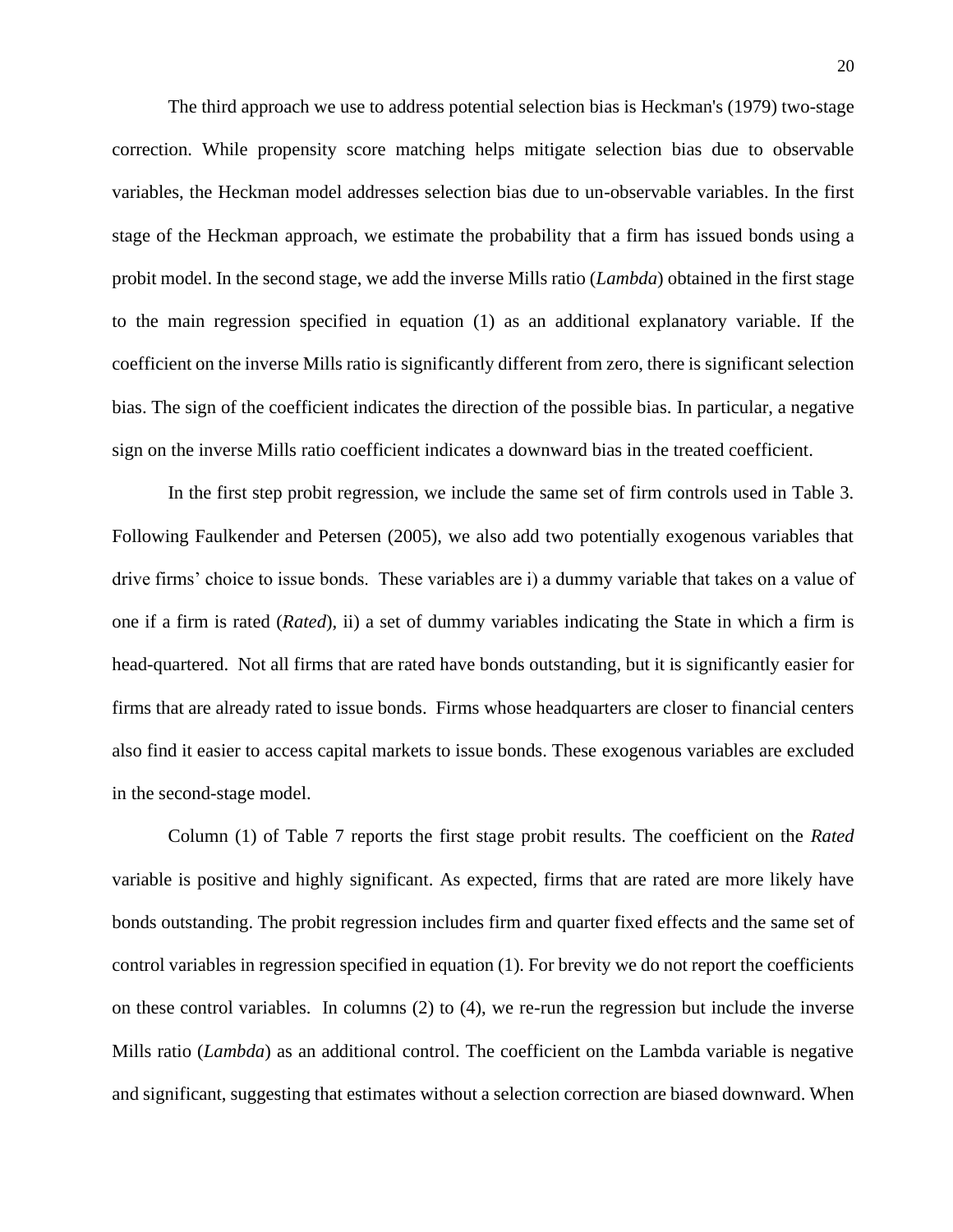we compare the coefficients on the *Treated × Post* variable in Table 7 and Table 3, we find that the coefficients are 20% to 50% smaller in absolute value (i.e., a smaller negative coefficient) but still highly significant. Overall, these additional tests show that our findings are robust to potential selection issues and are consistent with *H1*, that trade transparency reduces management earnings forecasts.

#### **3.3 Test of H2: Greater reduction of bad news management disclosures post-TRACE**

Bondholders face limited upside potential but can suffer severe loses on the downside when a firm defaults. As a result, bond prices reveal more information about the downside risk of a firm. H2 predicts that greater transparency in bond transactions will lead to a greater decline in management earnings forecasts that relate to the downside risk of a firm. That is, we expect the substitution effect to be stronger for bad news forecasts compared to good news forecasts after the introduction of TRACE.

In Table 8, we report results from DID regression (equation 1) for bad and good news forecasts, separately.<sup>18</sup> We include the same set of control variables, fixed affects and trend interactions. The coefficients on the *Treated*  $\times$  *Post*, variable are negative and significant for the bad news sample. For the good news forecast sample on the other hand the coefficients are insignificant. These results (consistent with H2) suggest that the impact of TRACE on management earnings forecast disclosure mostly relates to bad news forecasts.

#### **3.4 Tests of H3: The information content of management forecasts post-TRACE**

The substitution effect hypothesis is based on the idea that post-TRACE management earnings forecasts are less useful in moving earnings expectations and thus less beneficial in

<sup>&</sup>lt;sup>18</sup> We use the approach in Kothari, Shu, and Wysocki (2009) to classify management forecasts into good/bad news forecasts. Good (bad) news management earnings forecasts are higher than (lower than) the most recent analyst consensus forecast. We use the mid-point of the range for range forecasts.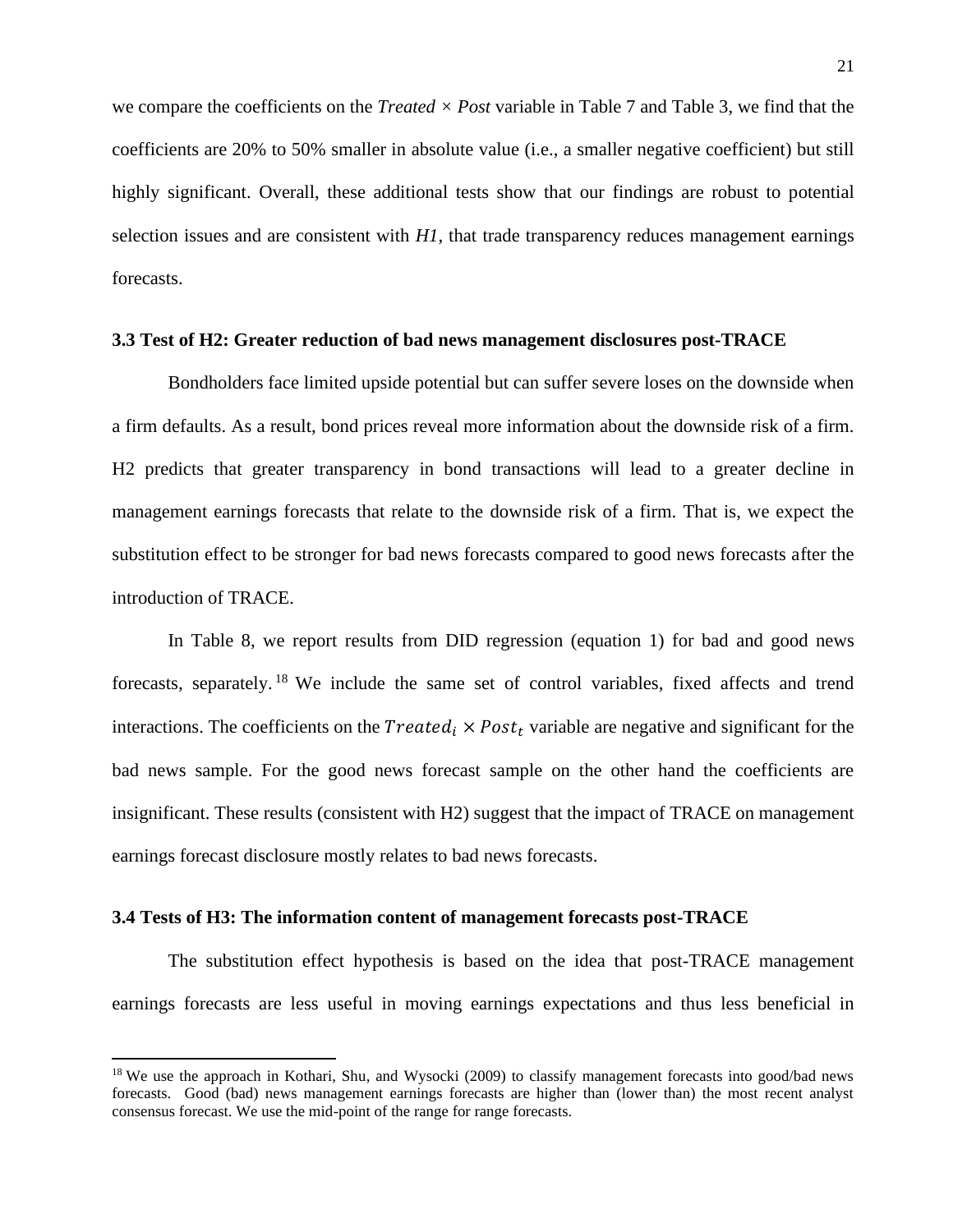reducing information asymmetry (H3). We estimate the reduction in the informational value of forecasts by examining equity market reaction to forecasts when they are released.<sup>19</sup> Using the Fama and French (1993) 3-factor model, we calculate absolute cumulative abnormal equity returns (*CAR*) over a three-day window around management forecast disclosures. If there are multiple forecasts released in a given quarter, we compute the average absolute CAR across all releases for a given firm. We then re-estimate our baseline DID regression using cumulative abnormal returns as the dependent variable. The results from this regression are reported in the last column of Table 8 (column 7). Consistent with H3, we find that the introduction of TRACE leads to a significant decline (2.43%) in the absolute equity market reaction to management earnings forecasts for affected firms relative to control firms. $20$ 

#### **4. Cross-sectional Tests: Conditional Effects on the Impact of TRACE**

In this section, we test hypotheses *H4* and *H5*. We expect trade transparency to be a more effective substitute for management earnings forecast disclosure when a firm faces greater information asymmetry (*H4*). As information quality and quantity increases with greater institutional ownership and more analyst coverage, we use these two variables to proxy for information asymmetry. Since bond prices reveal more information about the downside risk of a firm, we expect the impact of trade transparency on disclosure to be greater for distressed firms (H5).

To test these conjectures, we create three dummy variables - *High Institution Dummy, High Analyst Dummy*, and *Distress Dummy* - to proxy for firm information asymmetry and firm distress.

 $19$  Because we use the DID design with a control group comprised of firms without bonds, we test this hypothesis using equity market returns. However, bond and stock markets quickly react when private information becomes public (DeFond and Zhang 2014), and while one market might lead the other (e.g., Downing, Underwood, and Xing 2009), they are reasonably efficient.

 $20$  This decline is likely an upper bound to the decline in benefits for the management forecasts that were not issued because, presumably, the forecasts that were issued post-TRACE are those for which the benefits of forecasting continue to exceed disclosure costs.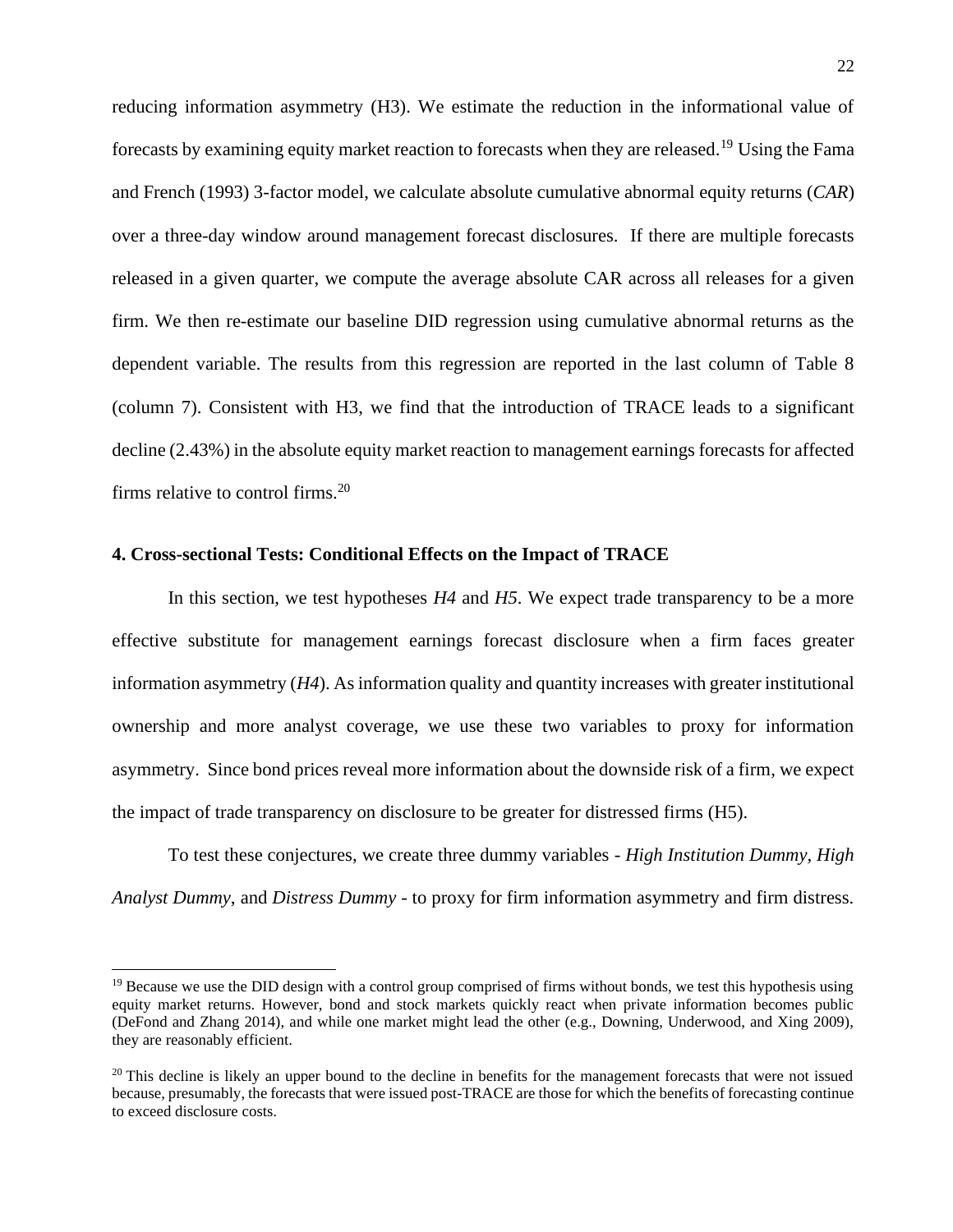We set *High Institution Dummy, High Analyst Dummy*, and *Distress Dummy* to one for firms that have greater institutional ownership than the median firm, have more analysts following the firm than the median firm, and have an Altman (1968) Z-score in the bottom  $25<sup>th</sup>$  percentile, respectively. We then interact the dummy variables with  $Post_t$ ,  $Treated_i$ , and  $Treated_i \times Post_t$  in a modified equation (1):

$$
Disclosure_{i,t} = \alpha + \beta_1 Treated_i \times Post_t + \beta_2 Treated_i \times CRDummy_i
$$
  
+  $\beta_3 Post_t \times CRDummy_i + \beta_4 Treated_i \times Post_t \times CRDummy_i$  (2)  
+  $\theta'_{i,t}X_{i,t} + \varphi_1 Trend_t + \varphi_2 Trend_t \times Treated_i + \gamma_i + \delta_t + \varepsilon_{i,t}$ 

 $CRDummy<sub>i</sub>$  is either *High Institution Dummy, High Analyst Dummy* or *Distress Dummy* in separate regressions. All other variables are the same as in regression (1). We are interested in the  $\beta_4$ coefficient on  $Treated_i \times Post_t \times CRDummy_i$ . This coefficient captures how the impact of TRACE on treated firms varies based on firm-level information asymmetry and distress risk.

We report the results in Table 9. In Panel A, we report interaction results for the *High Analyst Dummy* using *Issue*, *Count* and *log(1+Count)* as dependent variables in columns (1), (2) and (3), respectively. Coefficient  $β_4$  on the triple interaction term is positive and significant in columns (2) and (3). In Panel B, we report interaction results for the *High Institution Dummy.* The triple interaction coefficient is also positive and significant in all three specifications. Overall, these results are consistent with our *H4* conjecture that lower levels of information asymmetry reduce the impact of trade transparency on management earnings forecast frequency.

In Panel C, we report interaction results for the *Distress Dummy.* Consistent with *H5*, β<sup>4</sup> coefficient  $\beta_4$  on the triple interaction term is negative and significant. That is, the decline in management disclosures after TRACE are greater for firms that have higher likelihood of default.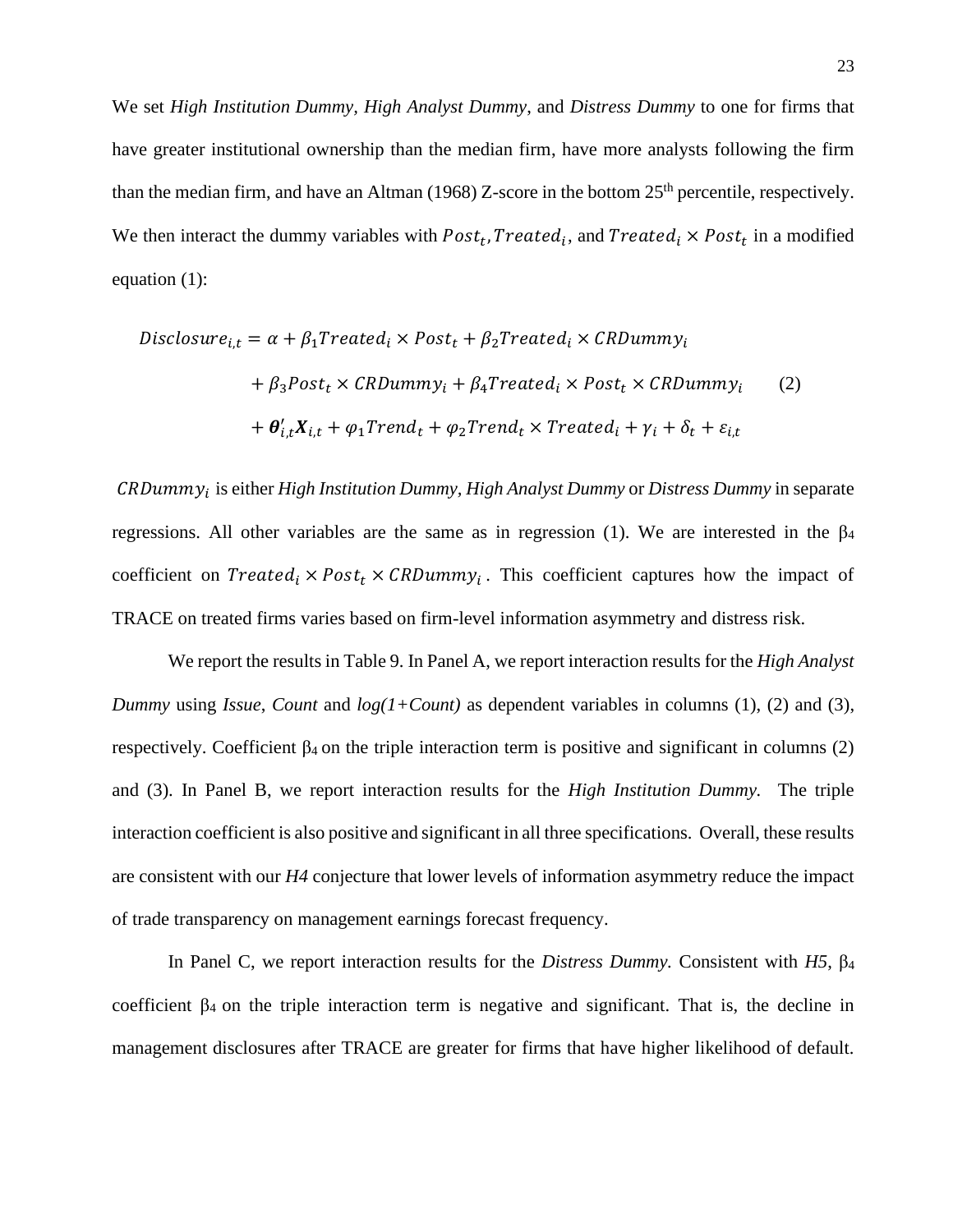As bonds provide more information about downside risk, the substitution effect is stronger for firms that are closer to the default boundary.

#### **5. Conclusion**

Employing a plausibly exogenous shock that strengthened the information environment (TRACE), we document a change in longer-run management earnings forecast policy. Managers decreased forecast frequency over the three-year period post-TRACE, more so for bad news management earnings forecasts and more so when the pre-disclosure information environment was weaker and firms were closer to credit default. These findings, taken in conjunction with prior findings of increases in earnings forecasting activity in response to declines in the strength of the information environment, suggest that the inverse relation between changes in the strength of the information environment and management earnings forecasting activity is symmetric. The finding that managers are willing to curtail management earnings forecasting when the informational benefits of forecasting are reduced is significant given the actual and perceived costs of doing so.

Our research goal is to test the validity of the information substitution hypothesis, which is grounded in the long-run benefits to the firm of managers credibly conveying private information in a precise manner in order to correct market expectations. Accordingly, we design our tests to increase the power to reject the null. Specifically, theory speaks to the conditions under which voluntary disclosure can achieve informational benefits – a commitment to credible and non-selective disclosure, which we capture by longer-run behavior, and precise disclosure, which we capture by using management earnings forecasts rather than forecasts of earnings components. We do not design our tests to speak to other non-information based disclosure incentives such as conveying good performance, manipulating market beliefs around insider and compensation-related transactions, avoiding legal liability when bad news is imminent, and manipulating market beliefs during contests for corporate control. These are acts of selective disclosure, driven by the news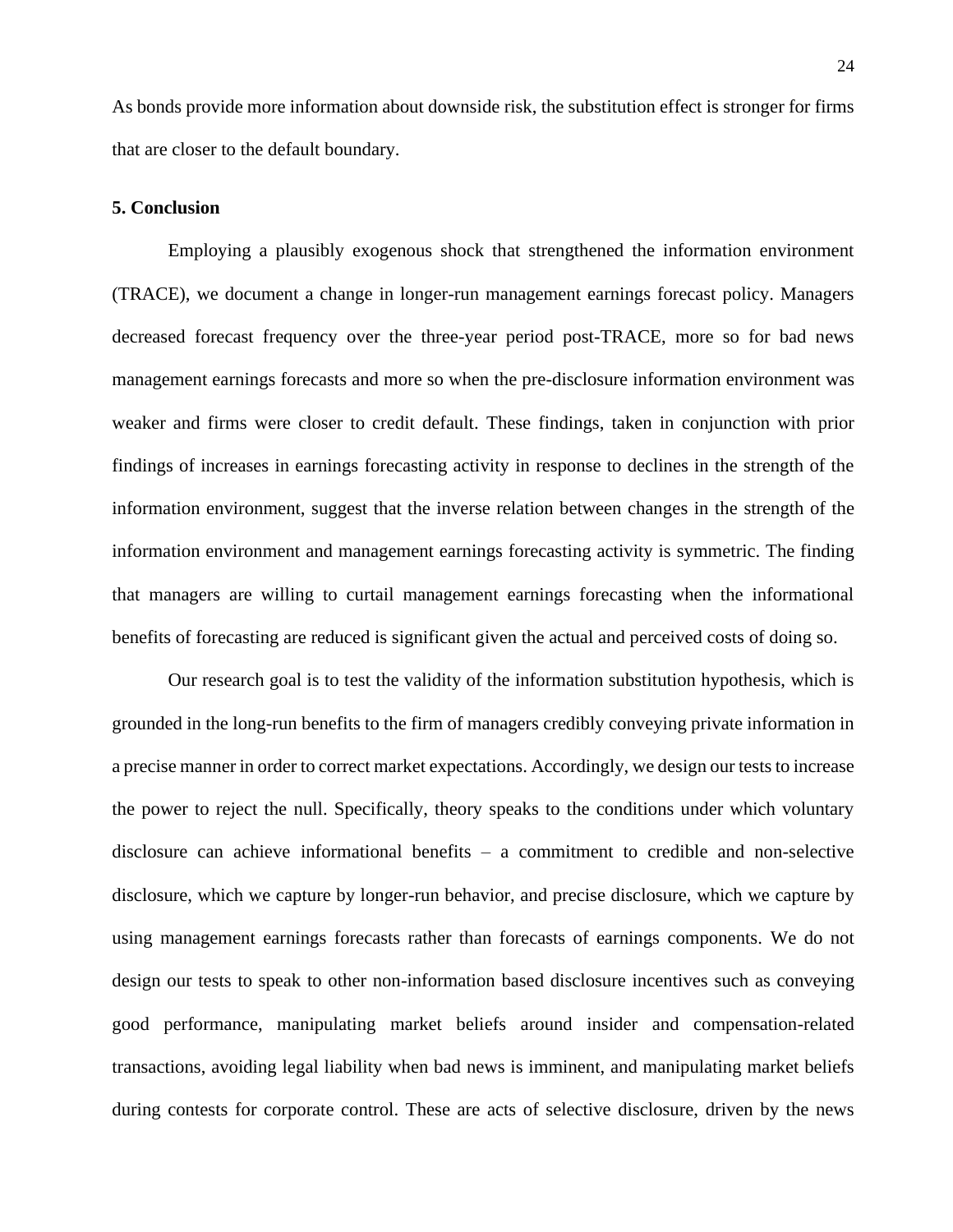content (bad or good) that can be disclosed and short-run management incentives with little value to the firm and its shareholders. Because the repeated game disciplines management behavior in the long run, these short-run incentives are far less likely to explain longer-run management earnings forecasting behavior after full implementation of a regulation that changes the strength of the information environment market wide.

Aside from the implication of our results for understanding the incentives to provide management earnings forecasts, our results also have implications for understanding the effects of the TRACE regulation. As mentioned earlier, several papers find that TRACE improved the information environment. Our results imply that those studies might understate the benefits of TRACE, per se, by not controlling for the decrease in the strength of the information environment when managers curtail earnings forecasting.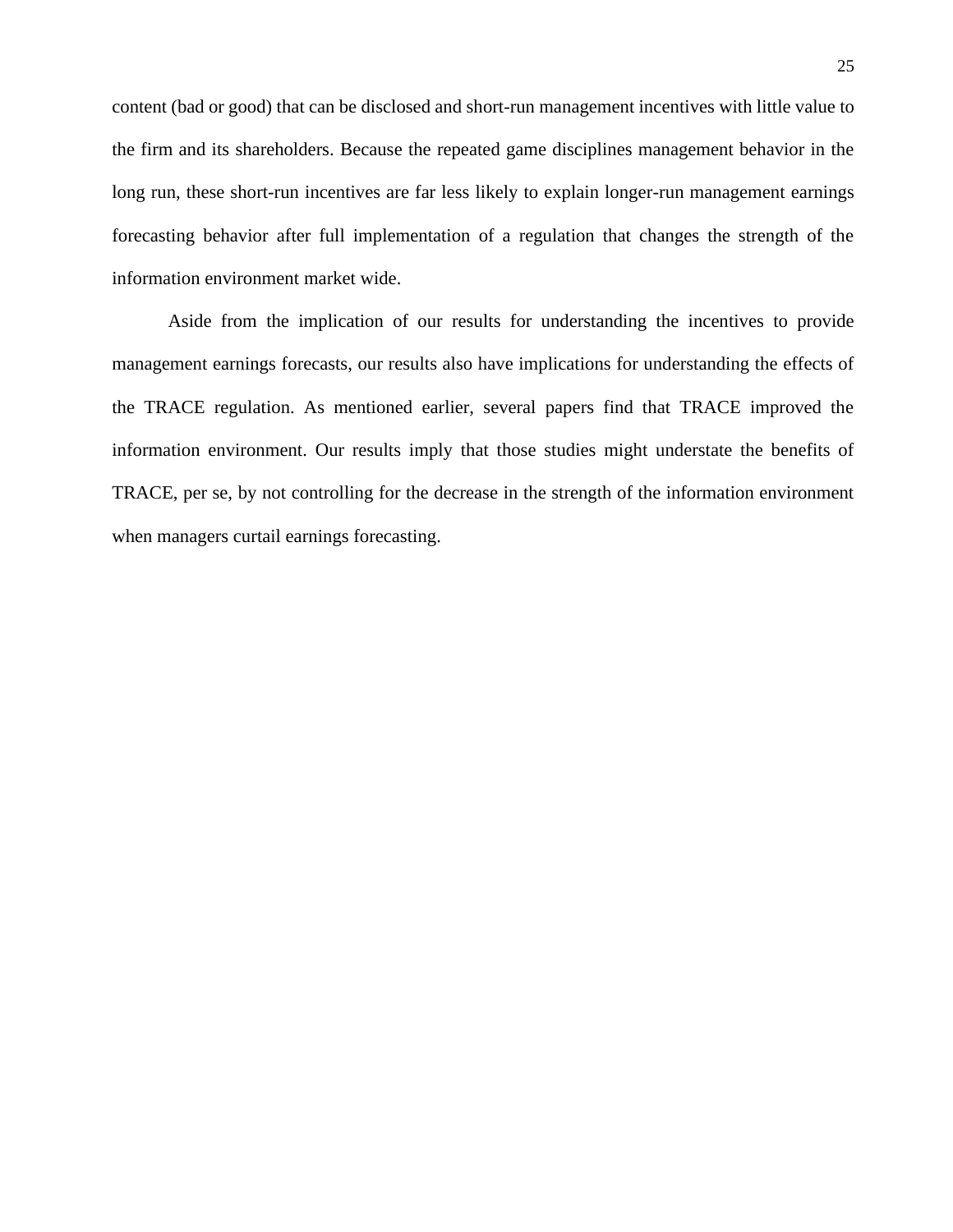#### **References**

Aboody, D., and R. Kasznik. 2000. CEO stock option awards and the timing of corporate voluntary disclosures. *Journal of Accounting and Economics* 29: 73-100.

Adams R.B., and D. Ferreira. 2007. A theory of friendly boards. *The Journal of Finance* 62: 217- 250.

Ajinkya, B., and M. Gift. 1984. 1984. Corporate managers' earnings forecasts and symmetrical adjustments of market expectations. *Journal of Accounting Research* 22: 425-444.

Altman E. 1968. Financial ratios, discriminant analysis and the prediction of corporate bankruptcy. *The Journal of Finance* 23: 589-609.

Amihud, Y., and H. Mendleson. 1986. Asset pricing and the bid-ask spread. *Journal of Financial Economics* 17: 223-249.

Anantharaman, D., and Y. Zhang. 2011. Cover me: Managers' responses to changes in analyst coverage in the post-Regulation FD period. *The Accounting Review* 86: 1851-1885.

Badoer D.C., and C. Demiroglu. 2007. The relevance of credit ratings in transparent bond markets. *The Review of Financial Studies* 32: 42-74.

Baginski, S. 1987. Intraindustry information transfers associated with management forecasts of earnings. *Journal of Accounting Research* 25: 196-216.

Baginski, S., S. Clinton, and S. McGuire. 2014. Forward-looking voluntary disclosure in proxy contests. *Contemporary Accounting Research* 31: 1008-1046.

Baginski, S., and L. Hinson. 2016. Cost of capital free-riders. *The Accounting Review* 91: 1291- 1313.

Baginski, S., and K. C. Rakow. 2012. Management earnings forecast disclosure policy and the cost of equity capital. *Review of Accounting Studies* 17: 279-321.

Balakrishnan, K., M. Billings, B. Kelly, and A. Ljungqvist. 2014. Shaping liquidity: On the causal effects of voluntary disclosure. *Journal of Finance* 69: 2237-2278.

Barry, C., and S. Brown. 1985. Differential information and security market equilibrium. *Journal of Financial and Quantitative Analysis* 20: 407-422.

Bessembinder H., and W. Maxwell. 2008. Markets: Transparency and the corporate bond market. *Journal of Economic Perspectives* 22: 217-234.

Beyer, A., D. Cohen, T. Lys, and B. Walther. 2010. The financial reporting environment: Review of the recent literature. *Journal of Accounting and Economics* 50 (2): 296-343.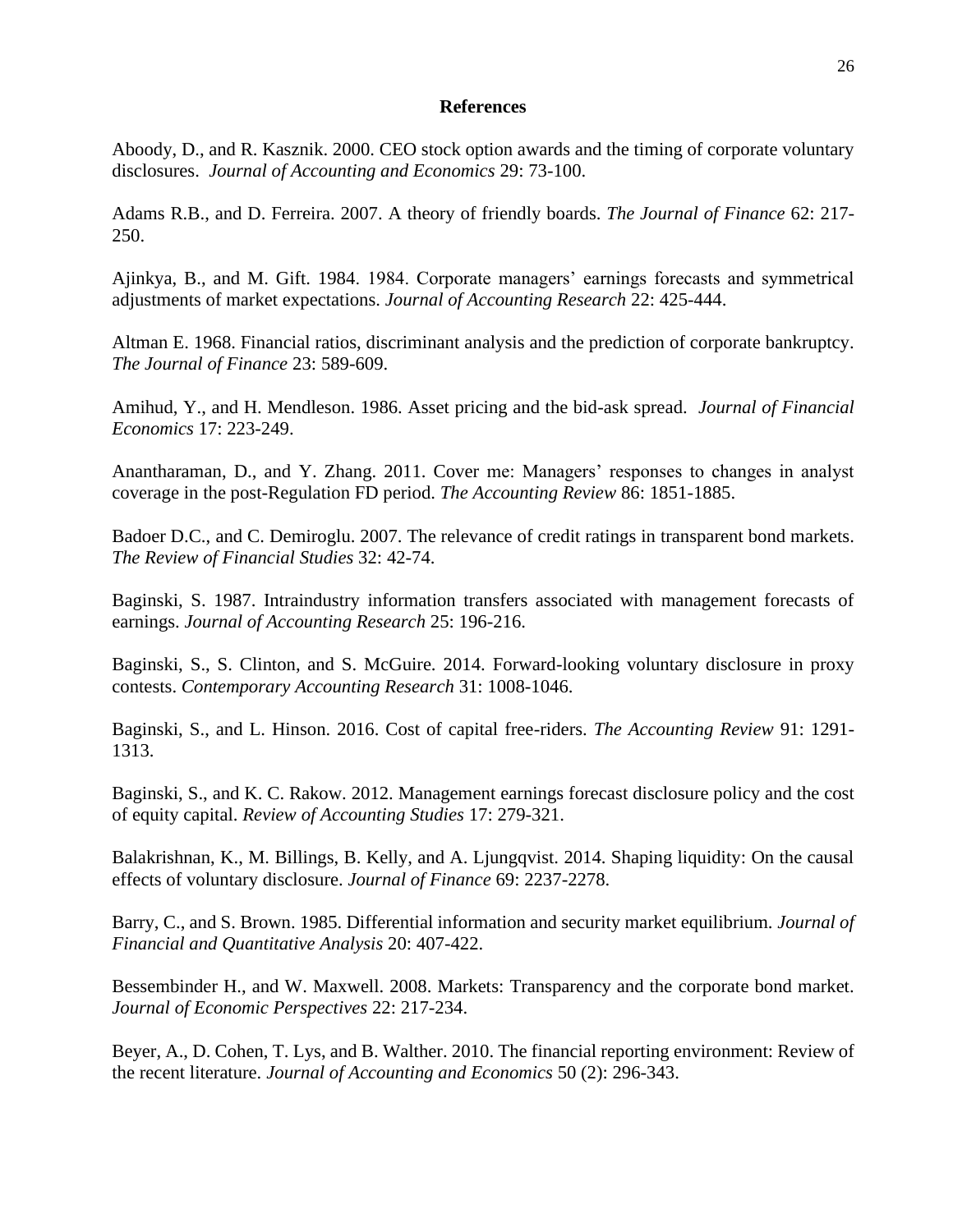Bloomfield R., and M. O'Hara. 1999. Market transparency: Who wins and who loses? *The Review of Financial Studies* 12: 5-35.

Brennan, N. 1999. Voluntary disclosure of profit forecasts by target companies in takeover bids. *Journal of Business Finance & Accounting* 26: 883-917.

Chen, S., D. Matsumoto, and S. Rajgopal. 2011. Is silence golden? An empirical analysis of firms that stop giving quarterly earnings guidance. *Journal of Accounting and Economics* 51: 134-150.

Cheng, Q., T. Luo, and H. Yue. 2013. Managerial incentives and management forecast precision. *The Accounting Review* 88: 1575-1602.

Coles, J., U. Loewenstein, and J. Suay. 1995. On equilibrium pricing under parameter uncertainty. *Journal of Financial and Quantitative Analysis* 30: 347-364.

Das, S., M. Kalimipalli, and S. Nayak. 2014. Did CDS trading improve the market for corporate bonds? *Journal of Financial Economics* 111: 495-525.

Defond, M., and J. Zhang. 2014. The timeliness of bond market reaction to bad earnings news. *Contemporary Accounting Research* 31 (3): 911-936.

Diamond, D., and R. Verrecchia. 1991. Disclosure, liquidity and the cost of equity capital. *The Journal of Finance* 46: 1325-1360.

Downing, C., S. Underwood, and Y. Xing. 2009. The relative informational efficiency of stocks and bonds: An intraday analysis. *Journal of Financial and Quantitative Analysis* 44 (5): 1081 -1102.

Dye, R. 1985. Disclosure of nonproprietary information. *Journal of Accounting Research* 23 (1): 123–45.

Easley, D., and M. O'Hara. 2004. Information and the cost of capital. *The Journal of Finance* 59: 1553-1583.

Easton P., S. Monahan, and F. Vasvari. 2009. Initial evidence on the role of accounting earnings in the bond market. *Journal of Accounting Research* 47: 721-766.

Edwards A., L. Harris, and M. Piwowar. 2007. Corporate bond market transaction costs and transparency. *The Journal of Finance* 62: 1421–1451.

Einhorn, E., and A. Ziv. 2008. Intertemporal dynamics of corporate voluntary disclosures. *Journal of Accounting Research* 46: 567-590.

Fama, E., and K. French. 1993. Common risk factors in the returns on stocks and bonds. *Journal of Financial Economics* 33: 3-56.

Faulkender M., M. Petersen. 2006. Does the source of capital affect capital structure? *The Review of Financial Studies* 19: 45-79.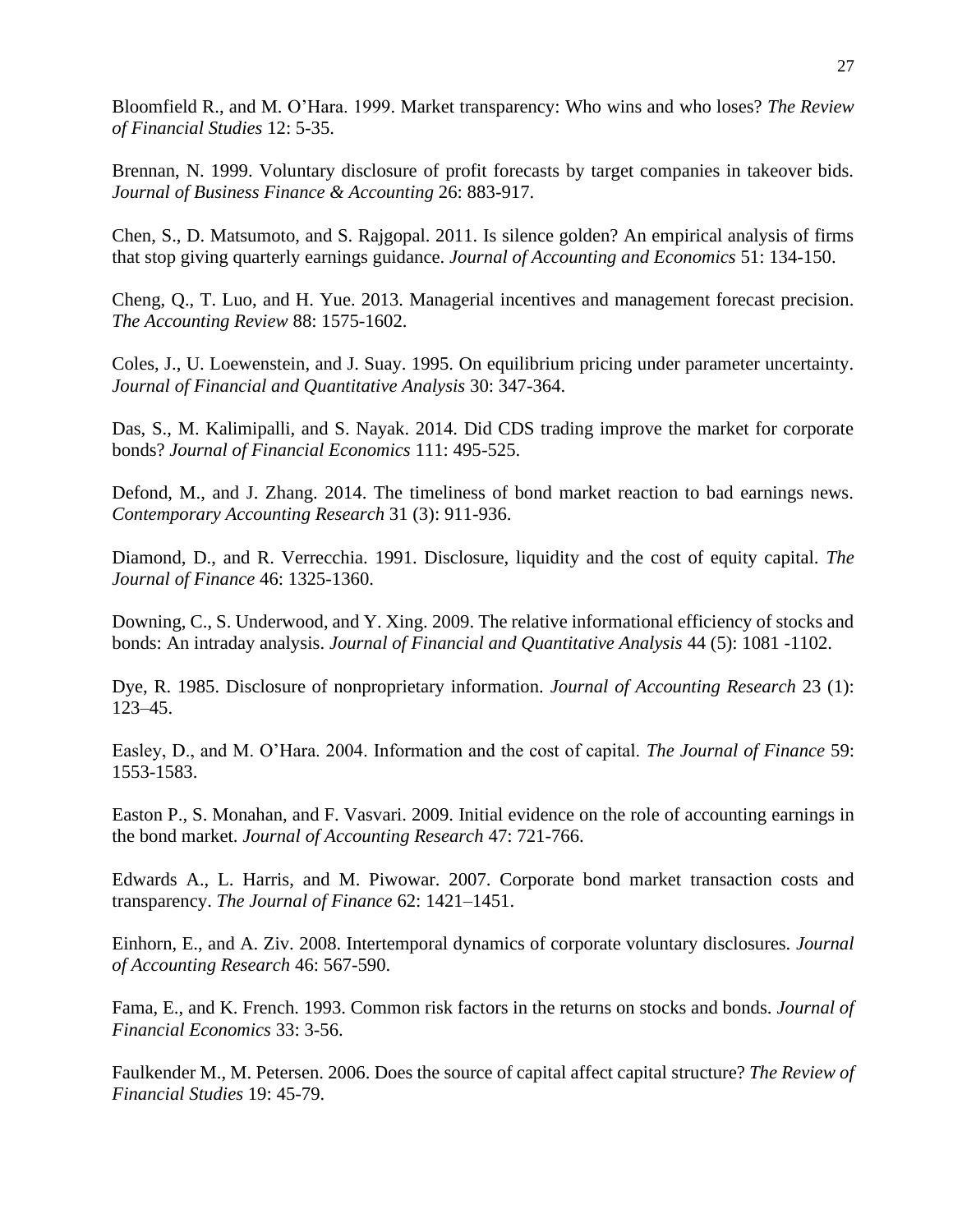Goldstein A., E. Hotchkiss, and E. Sirri. 2007. Transparency and liquidity: A controlled experiment on corporate bonds. *The Review of Financial Studies* 20: 235–273.

Graham, J., C. Harvey, and S. Rajgopal. 2005. The economic implications of corporate financial reporting. *Journal of Accounting & Economics* 40 (1–3): 3–73.

Han, J., J. Wild, and K. Ramesh. 1989. Managers' earnings forecasts and intra-industry information transfers. *Journal of Accounting and Economics* 11: 3-33.

Handa, P., and S. Linn. 1993. Arbitrage pricing with estimation risk. *Journal of Financial Economics*  33: 81-100.

Healy, P., and K. Palepu. 2001. Information asymmetry, corporate disclosure, and the capital markets: A review of the empirical disclosure literature. *Journal of Accounting and Economics* 31  $(1-3)$ : 405-440.

Heckman J. 1979. Sample selection bias as a specification error. *Econometrica* 47: 153-161.

Holmstrom B. 2005. Pay without performance and the managerial power hypothesis: A comment. *Journal of Corporation Law* 30: 703-713.

Houston, J., B. Lev, and J. Tucker. 2010. To guide or not to guide? Causes and consequences of stopping quarterly earnings guidance. *Contemporary Accounting Research* 27: 143-185.

Jorgensen, B., and M. Kirschenheiter. 2012. Interactive discretionary disclosures. *Contemporary Accounting Research* 29: 1-15.

Kim, J., P. Shroff, D. Vyas, and R. Wittenberg-Moerman. 2018. Credit default swaps and managers' voluntary disclosure. *Journal of Accounting Research* 56 (3): 953-988.

Kim, O., and R. Verrrecchia. 1991. Trading volume and price reactions to public announcements. *Journal of Accounting Research* 29 (2): 302–321.

King, R., G. Pownall, and G. Waymire. 1990. Expectations adjustments via timely management forecasts: Review, synthesis, and suggestions for future research. *Journal of Accounting Literature* 9: 113-114.

Kothari S. P., S. Shu, and P. Wysocki. 2009. Do managers withhold bad news? *Journal of Accounting Research* 47: 241-276.

Lambert, R., C. Leuz, and R. Verrecchia. 2007. Accounting information, disclosure, and the cost of capital. *Journal of Accounting Research* 45: 385-420

Lambert, R., C. Leuz, and R. Verrecchia. 2012. Information asymmetry, information precision, and the cost of capital. *Review of Finance* 16: 1-29.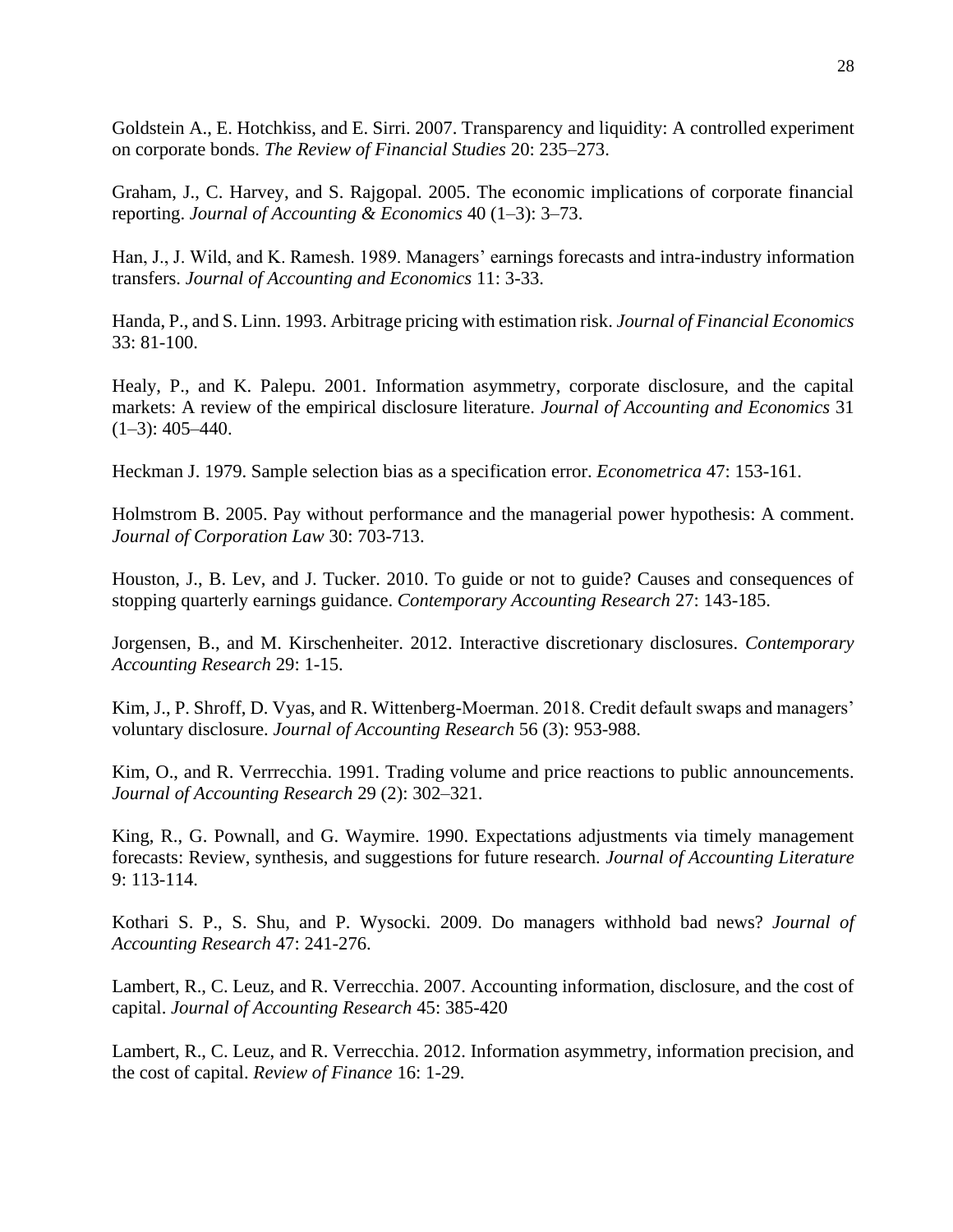Leuz, C. and R. Verrecchia. 2000. The economic consequences of increased disclosure. *Journal of Accounting Research* 38: 91-124.

Madhavan A. 1995. Consolidation, fragmentation, and the disclosure of trading information. *The Review of Financial Studies* 8: 579–603.

Miller, G. 2002. Earnings performance and discretionary disclosure. *Journal of Accounting Research* 40: 173-204.

Noe, C. 1999. Voluntary disclosures and insider transactions. *Journal of Accounting and Economics* 27: 305-326.

Pownall, G., and G. Waymire. 1989. Voluntary disclosure choice and earnings information transfer. *Journal of Accounting Research* 27: 85-105.

Rickman, G. 2019. The effect of market transparency on corporate disclosure. Working paper, Massachusetts Institute of Technology.

Rosenbaum P., and D. Rubin. 1983. The central role of the propensity score in observational studies for causal effects. *Biometrika* 70: 41-55.

Shivakumar, L., O. Urcan, F. Vasvari, and L. Zhang. 2011. The debt market relevance of management earnings forecasts: Evidence form before and during the credit crisis. *Review of Accounting Studies* 16: 464-486.

Skinner, D. 1994. Why firms voluntarily disclose bad news. *Journal of Accounting Research* 32: 38- 60.

Skinner, D. 1997. Earnings disclosure and stockholder lawsuits. *Journal of Accounting and Economics* 23: 249–282.

Stocken, P. 2000. Credibility of voluntary disclosure. *The RAND Journal of Economics* 32 (2): 359- 374.

Trueman, B. 1986. Why do managers voluntarily release earnings forecasts? *Journal of Accounting and Economics* 8 (1): 53–71.

Tse, S., and J. W. Tucker. 2010. Within-industry timing of earnings warnings: Do managers herd? *Review of Accounting Studies* 15: 879–914.

Tucker J. W. 2010. Selection bias and econometric remedies in accounting and finance research. *Journal of Accounting Literature* 29: 31-57.

Verrecchia, R. 1983. Discretionary disclosure. *Journal of Accounting and Economics* 5: 179–194.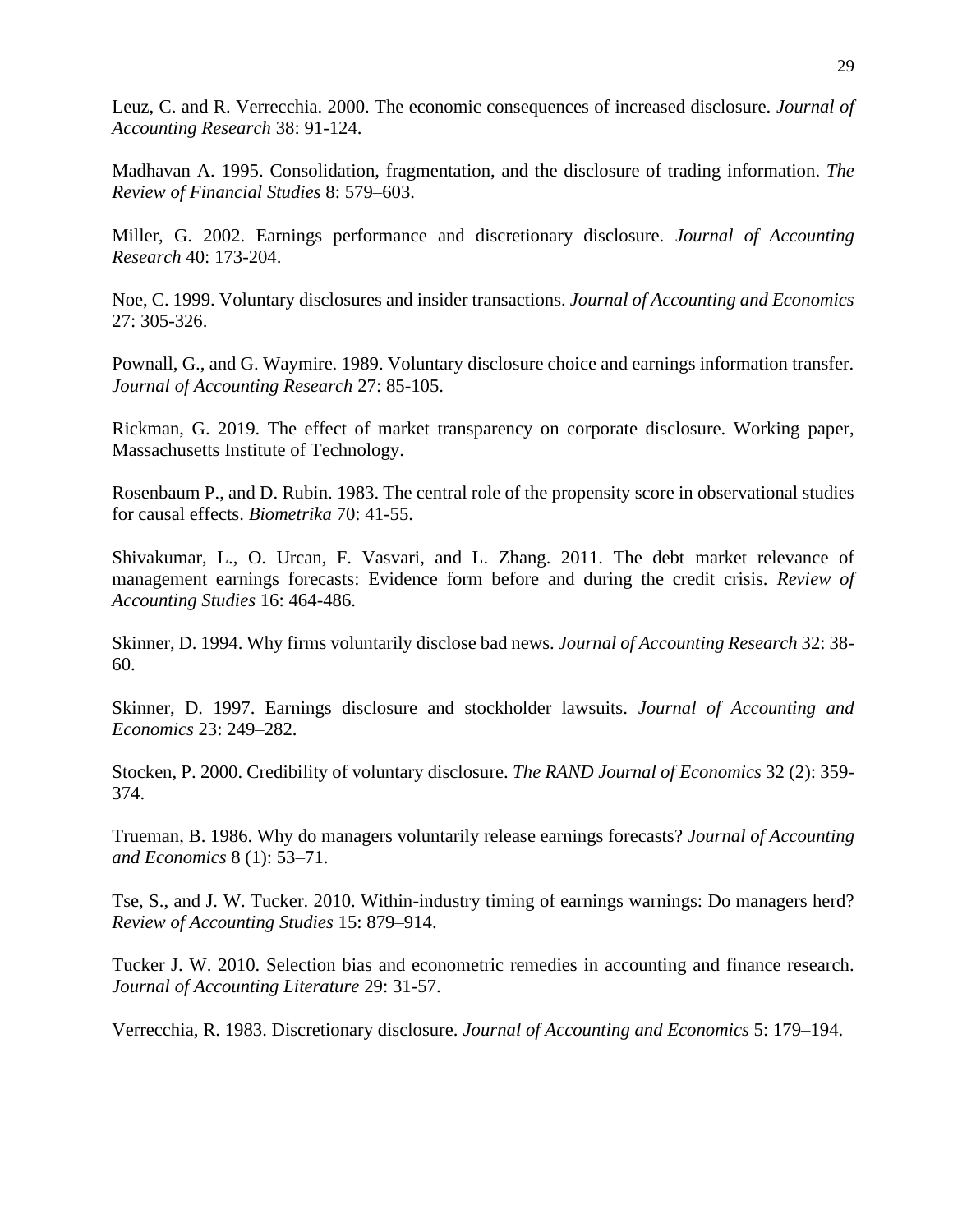| Variable                           | Definition                                                                                                                                                                                                                                                                                                                                                                                               |
|------------------------------------|----------------------------------------------------------------------------------------------------------------------------------------------------------------------------------------------------------------------------------------------------------------------------------------------------------------------------------------------------------------------------------------------------------|
| <b>Analyst Following</b>           | Analyst coverage, calculated as the natural logarithm of one plus the<br>number of analysts following each firm at the end of a given quarter.                                                                                                                                                                                                                                                           |
| Count                              | The number of EPS forecasts issued by a firm in a given quarter.                                                                                                                                                                                                                                                                                                                                         |
| <b>Equity Issuance</b>             | An indicator variable that equals one if a firm issues equity during a<br>given quarter, and zero otherwise.                                                                                                                                                                                                                                                                                             |
| Firm Size                          | The natural log of total assets at the end of each quarter.                                                                                                                                                                                                                                                                                                                                              |
| <b>High Litigation</b><br>Industry | An indicator variable that equals one if a firm belongs to a high<br>litigation industry (SIC codes: 2833-2836, 3570-3577, 7370-7374,<br>3600-3674, 5200-5961, and 8731-8734), and zero otherwise.                                                                                                                                                                                                       |
| <b>Institutional Ownership</b>     | The percentage (%) of total shares outstanding held by institutional<br>investors at the end of each quarter.                                                                                                                                                                                                                                                                                            |
| Issue                              | A binary variable that equals to one if a firm issues any management<br>EPS forecasts during a given quarter, and zero otherwise                                                                                                                                                                                                                                                                         |
| Leverage                           | Total liabilities divided by total assets at the end of each quarter.                                                                                                                                                                                                                                                                                                                                    |
| Market-to-Book (M/B)               | The market value of total assets divided by the book value of total<br>assets at the end of each quarter.                                                                                                                                                                                                                                                                                                |
| Mid Z-score                        | An indicator variable that is set to one if a firm's Altman (1968) Z-<br>score falls within the middle quintile of the sample distribution in a<br>given quarter, and zero otherwise.                                                                                                                                                                                                                    |
| Post                               | An indicator variable that is set to one for the post-TRACE period<br>$(2005:Q2 - 2007:Q1)$ , and zero otherwise. An indicator variable that<br>is set to one for the post-TRACE period $(2005:Q2 - 2007:Q1)$ , and<br>zero otherwise.                                                                                                                                                                   |
| <b>Return Volatility</b>           | The standard deviation of a firm's daily stock returns in a given<br>quarter reported in percentage.                                                                                                                                                                                                                                                                                                     |
| <b>ROA</b>                         | Return on assets, computed as income before extraordinary items<br>divided by total assets for each firm each quarter                                                                                                                                                                                                                                                                                    |
| Treated                            | A dummy variable that is set to one if a company has any bonds<br>outstanding prior to the implementation of TRACE, and zero<br>otherwise.                                                                                                                                                                                                                                                               |
| Z-Score                            | Altman (1968) Z-score, which is calculated as $1.2 \times$ (current assets<br>minus current liabilities, divided by total assets) + $1.4 \times$ (retained<br>earnings divided by total assets) + $3.3 \times$ (earnings before interest and<br>taxes divided by total assets) + $0.6 \times$ (market value of equity divided<br>by total liabilities) + $0.999 \times$ (sales divided by total assets). |

## **Table 1: Variable definitions**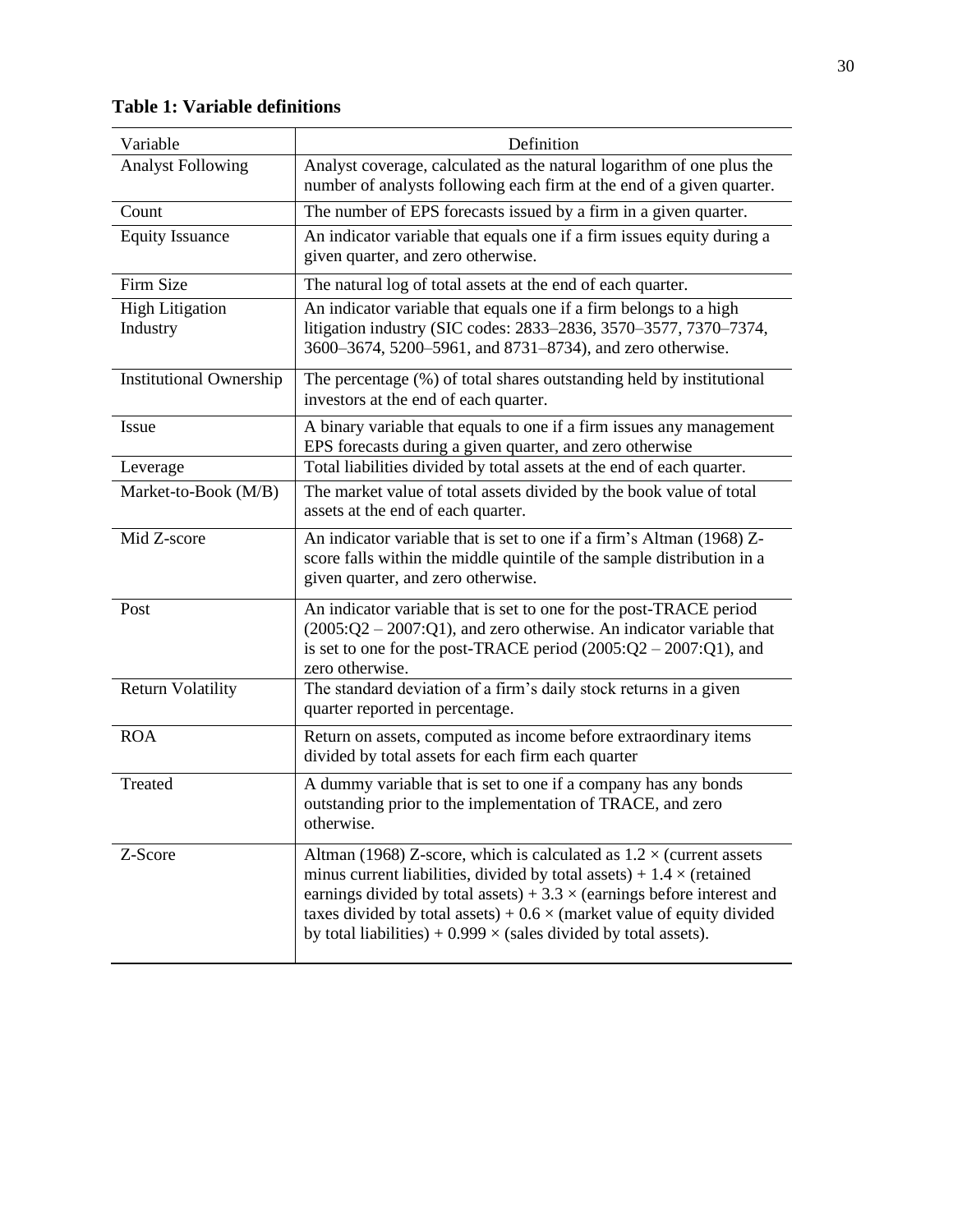| Variables                        | $\mathbf N$ | Mean    | <b>SD</b> | Q1        | Median  | Q <sub>3</sub> |     |
|----------------------------------|-------------|---------|-----------|-----------|---------|----------------|-----|
| Panel A: Full sample             |             |         |           |           |         |                |     |
| Post TRACE                       | 98,791      | 0.3610  | 0.4803    | 0.0000    | 0.0000  | 1.0000         |     |
| Treat                            | 98,791      | 0.1119  | 0.3153    | 0.0000    | 0.0000  | 0.0000         |     |
| Issue                            | 98,791      | 0.1889  | 0.3909    | 0.0000    | 0.0000  | 0.0000         |     |
| Count                            | 98,791      | 0.3617  | 0.9529    | 0.0000    | 0.0000  | 0.0000         |     |
| Firm Size                        | 98,791      | 5.2368  | 2.0596    | 3.7598    | 5.0205  | 6.5003         |     |
| Market to Book                   | 98,791      | 2.4580  | 3.5726    | 1.1064    | 1.5331  | 2.5324         |     |
| <b>ROA</b>                       | 98,791      | 0.0002  | 0.1187    | $-0.0099$ | 0.0232  | 0.0424         |     |
| Leverage                         | 98,791      | 0.2168  | 0.2821    | 0.0077    | 0.1550  | 0.3429         |     |
| Institutional Ownership (%)      | 98,791      | 40.1569 | 31.4376   | 11.3800   | 34.7875 | 66.0057        |     |
| <b>Analyst Following</b>         | 98,791      | 1.0133  | 0.9690    | 0.0000    | 0.6931  | 1.7918         |     |
| <b>Return Volatility</b>         | 98,791      | 4.8637  | 3.3423    | 2.4938    | 3.8981  | 6.2239         |     |
| Equity Issuance (dummy)          | 98,791      | 0.0203  | 0.1409    | 0.0000    | 0.0000  | 0.0000         |     |
| High Litigation Industry (dummy) | 98,791      | 0.3757  | 0.4843    | 0.0000    | 0.0000  | 1.0000         |     |
| Z-score                          | 98,791      | 5.6769  | 12.1642   | 1.2117    | 2.4485  | 5.1812         |     |
| Mid Z-score (dummy)              | 98,791      | 0.2294  | 0.4205    | 0.0000    | 0.0000  | 0.0000         |     |
| <b>Panel B: Treatment Sample</b> |             |         |           |           |         |                |     |
| Issue                            | 11,056      | 0.4206  | 0.4937    | 0.0000    | 0.0000  | 1.0000         | *** |
| Count                            | 11,056      | 0.9083  | 1.4596    | 0.0000    | 0.0000  | 1.0000         | *** |
| Firm Size                        | 11,056      | 8.2320  | 1.5831    | 7.1998    | 8.3120  | 9.4186         | *** |
| Market to Book                   | 11,056      | 1.8926  | 1.6748    | 1.1785    | 1.4888  | 2.0668         | *** |
| <b>ROA</b>                       | 11,056      | 0.0349  | 0.0301    | 0.0225    | 0.0342  | 0.0476         | *** |
| Leverage                         | 11,056      | 0.3264  | 0.1912    | 0.2038    | 0.3024  | 0.4156         | *** |
| Institutional Ownership (%)      | 11,056      | 67.5129 | 23.8991   | 52.6855   | 70.8910 | 83.8875        | *** |
| <b>Analyst Following</b>         | 11,056      | 2.0602  | 0.8548    | 1.6094    | 2.1972  | 2.7081         | *** |
| <b>Return Volatility</b>         | 11,056      | 2.6468  | 1.6396    | 1.6198    | 2.2334  | 3.1623         | *** |
| Equity Issuance (dummy)          | 11,056      | 0.0197  | 0.1390    | 0.0000    | 0.0000  | 0.0000         |     |
| High Litigation Industry (dummy) | 11,056      | 0.2071  | 0.4053    | 0.0000    | 0.0000  | 0.0000         | *** |
| Z-score                          | 11,056      | 2.6336  | 4.2458    | 1.1726    | 1.9241  | 3.0067         | *** |
| Mid Z-score (dummy)              | 11,056      | 0.3275  | 0.4693    | 0.0000    | 0.0000  | 1.0000         | *** |

# **Table 2: Summary Statistics**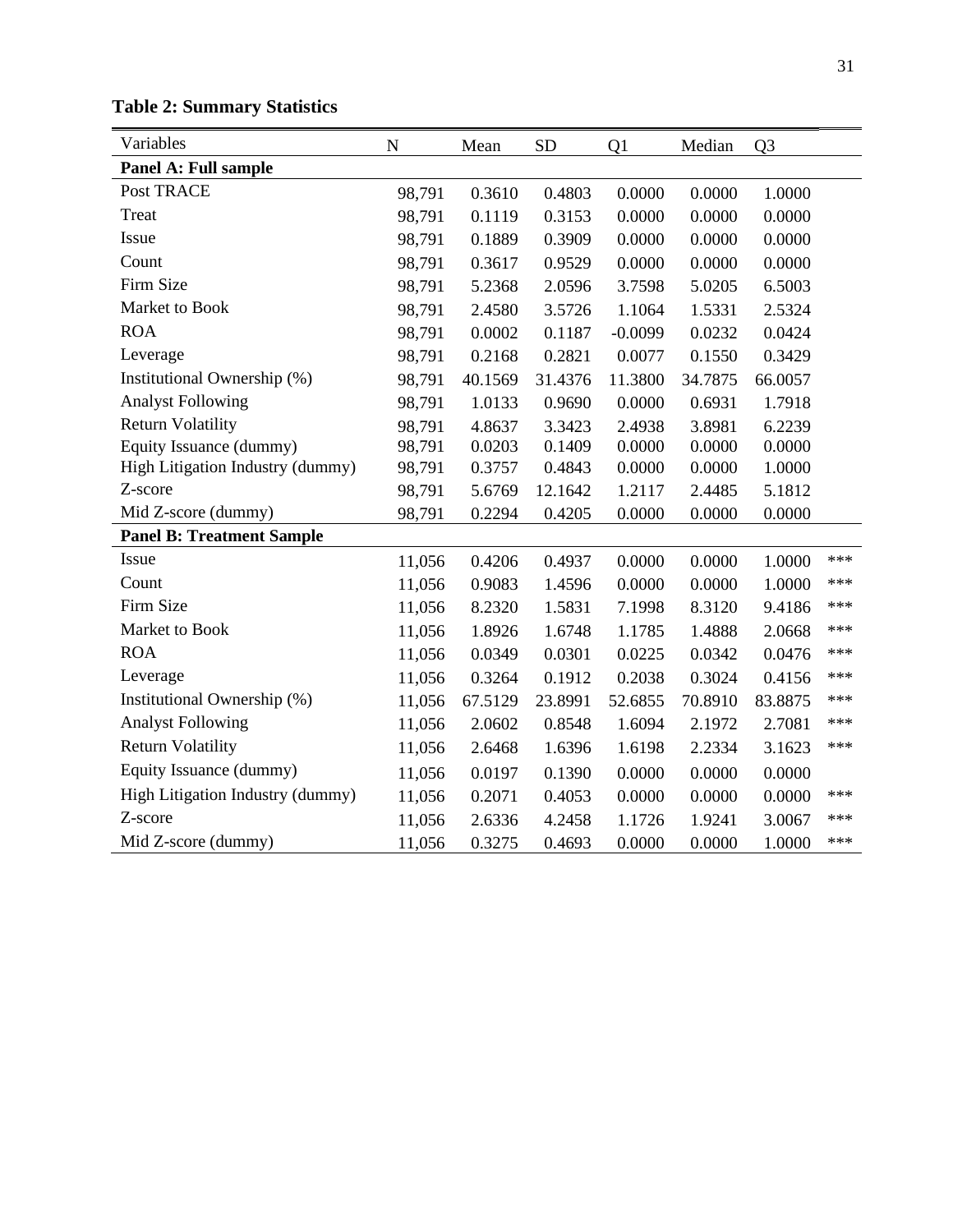## **Table 2 (continued)**

| <b>Panel C: Control Sample</b>   |        |           |         |           |         |         |  |  |
|----------------------------------|--------|-----------|---------|-----------|---------|---------|--|--|
| Issue                            | 87,735 | 0.1590    | 0.3656  | 0.0000    | 0.0000  | 0.0000  |  |  |
| Count                            | 87,735 | 0.2928    | 0.8435  | 0.0000    | 0.0000  | 0.0000  |  |  |
| Firm Size                        | 87,735 | 4.8586    | 1.7839  | 3.6011    | 4.7620  | 5.9863  |  |  |
| Market to Book                   | 87,735 | 2.5292    | 3.7381  | 1.0917    | 1.5416  | 2.6142  |  |  |
| <b>ROA</b>                       | 87,735 | $-0.0041$ | 0.1248  | $-0.0168$ | 0.0208  | 0.0414  |  |  |
| Leverage                         | 87,735 | 0.2029    | 0.2886  | 0.0030    | 0.1222  | 0.3251  |  |  |
| Institutional Ownership (%)      | 87,735 | 37.7096   | 30.5731 | 9.4889    | 30.0066 | 59.8616 |  |  |
| <b>Analyst Following</b>         | 87,735 | 0.8814    | 0.8999  | 0.0000    | 0.6931  | 1.6094  |  |  |
| <b>Return Volatility</b>         | 87,735 | 5.1431    | 3.3974  | 2.7134    | 4.2039  | 6.5780  |  |  |
| Equity Issuance (dummy)          | 87,735 | 0.0203    | 0.1411  | 0.0000    | 0.0000  | 0.0000  |  |  |
| High Litigation Industry (dummy) | 87,735 | 0.3970    | 0.4893  | 0.0000    | 0.0000  | 1.0000  |  |  |
| Z-score                          | 87,735 | 6.0604    | 12.7682 | 1.2218    | 2.5649  | 5.6836  |  |  |
| Mid Z-score (dummy)              | 87,735 | 0.2171    | 0.4122  | 0.0000    | 0.0000  | 0.0000  |  |  |

Table 2 reports descriptive statistics for firms included in the study. Summary statistics are calculated by pooling quarterly observations over the sample period (1999:Q3 - 2008:Q1). Panel A presents results for the entire sample, including bond issuing companies that are affected by TRACE (treatment sample), as well as non-bond-issuing companies unaffected (control sample). Panel B and C present statistics for the treatment and control group, respectively. Panel B also reports whether the means of each firm characteristic differs significantly between the treatment and control samples. \*\*\*, \*\*, and \* indicate significance at the 0.01, 0.05, and 0.10 levels, respectively.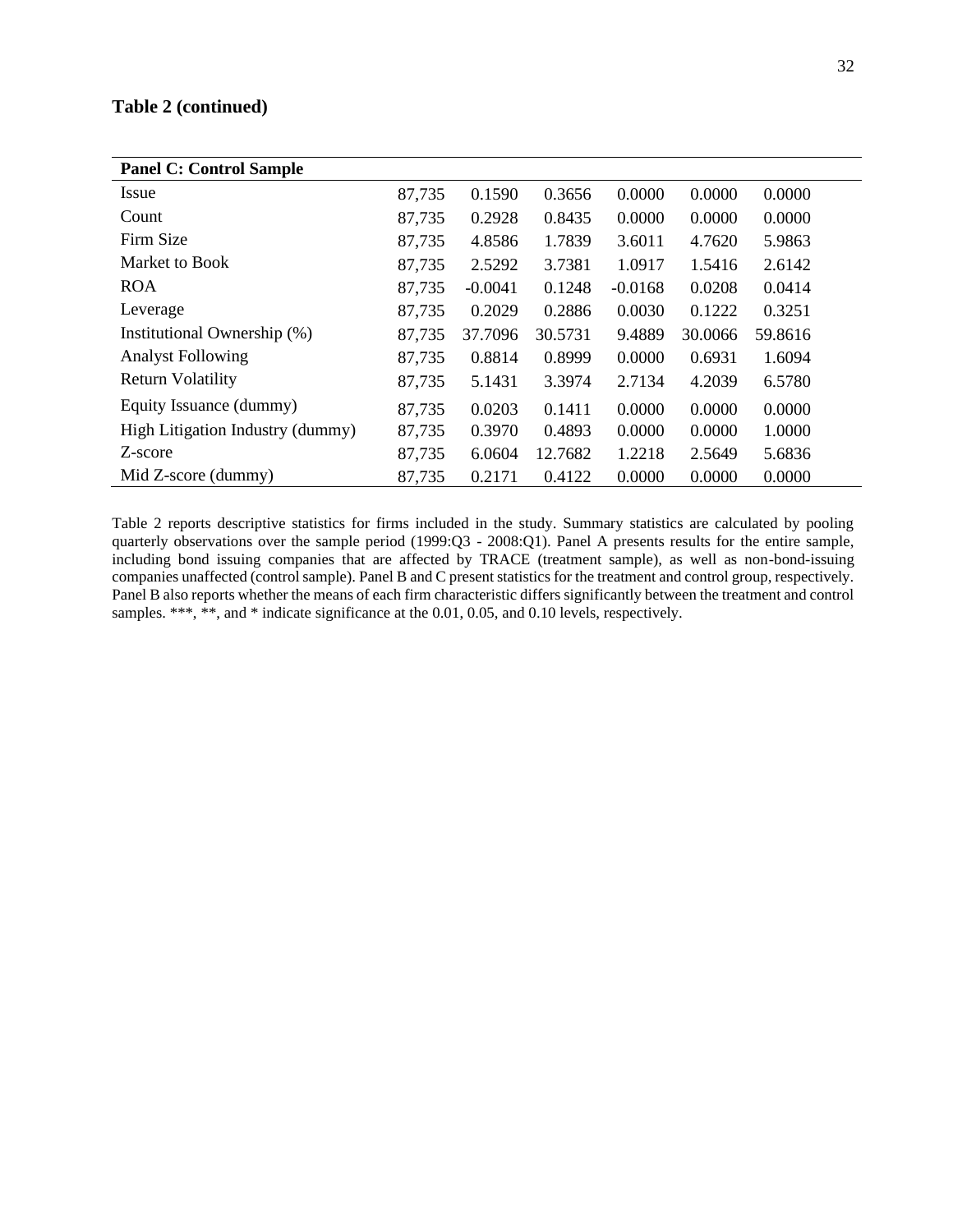|                                 | (1)         | (2)         | (3)         | (4)         | (5)              | (6)              |
|---------------------------------|-------------|-------------|-------------|-------------|------------------|------------------|
|                                 | Issue       | Issue       | Count       | Count       | $log(1 + count)$ | $log(1 + count)$ |
| Treated $\times$ Post           | $-0.156***$ | $-0.205***$ | $-0.225***$ | $-0.224***$ | $-0.119***$      | $-0.119***$      |
|                                 | $-4.64$     | $-4.89$     | $-3.03$     | $-3.06$     | $-2.93$          | $-2.97$          |
| <b>ROA</b>                      |             | $-0.094***$ |             | $-0.157***$ |                  | $-0.092***$      |
|                                 |             | $-6.04$     |             | $-5.22$     |                  | $-5.4$           |
| Firm Size                       |             | $0.035***$  |             | $0.073***$  |                  | $0.042***$       |
|                                 |             | 6.54        |             | 6.94        |                  | 7.1              |
| Leverage                        |             | $-0.022*$   |             | $-0.028$    |                  | $-0.018$         |
|                                 |             | $-1.9$      |             | $-1.23$     |                  | $-1.37$          |
| M/B                             |             | $-0.005***$ |             | $-0.007***$ |                  | $-0.004***$      |
|                                 |             | $-8.46$     |             | $-6.8$      |                  | $-7.13$          |
| Mid Z-score                     |             | $0.012***$  |             | $0.022**$   |                  | $0.014***$       |
|                                 |             | 2.82        |             | 2.49        |                  | 2.8              |
| <b>Institutional Ownership</b>  |             | $0.119***$  |             | $0.247***$  |                  | $0.140***$       |
|                                 |             | 7.19        |             | 7.47        |                  | 7.5              |
| <b>Return Volatility</b>        |             | $0.003***$  |             | $0.004***$  |                  | $0.003***$       |
|                                 |             | 6.32        |             | 4.69        |                  | 5.17             |
| <b>Equity Issuance</b>          |             | $-0.023***$ |             | $-0.025$    |                  | $-0.015*$        |
|                                 |             | $-3.07$     |             | $-2.64$     |                  | $-1.83$          |
| <b>High Litigation Industry</b> |             | 0.007       |             | 0.007       |                  | 0.008            |
|                                 |             | 0.37        |             | 0.2         |                  | 0.37             |
| <b>Analyst Following</b>        |             | $0.083***$  |             | $0.151***$  |                  | $0.086***$       |
|                                 |             | 19.33       |             | 18.07       |                  | 18.47            |
| Observations                    | 98,791      | 98,791      | 98,791      | 98,791      | 98,791           | 98,791           |
| <b>Adjusted R-square</b>        | 0.081       | 0.151       | 0.081       | 0.151       | 0.085            | 0.158            |
| Time trend & Interaction        | Yes         | Yes         | Yes         | Yes         | Yes              | Yes              |
| Quarter fixed effects           | Yes         | Yes         | Yes         | Yes         | Yes              | Yes              |
| Firm fixed effects              | Yes         | Yes         | Yes         | Yes         | Yes              | Yes              |

**Table 3: Impact of Bond Market Transparency on Firm Disclosure**

This table reports results from the regression specified in (1) in the text. All variables are defined in Table 1. In columns (1) and (2), we report regression results where the dependent variable is *Issue,* a dummy that takes on a value of one if a firm has issued forecasts in a given quarter.In column (3)-(6), we report regression results where the dependent number of management forecasts (*Count*) and the natural log of one plus this variable (*log(1+Count)*). All regressions control for time trend interactions, quarter and firm fixed effects. Standard errors are clustered at firm level. T-stats are reported below each estimated coefficient. \*\*\*, \*\*, and \* indicate significance at 1%, 5%, and 10% levels, respectively.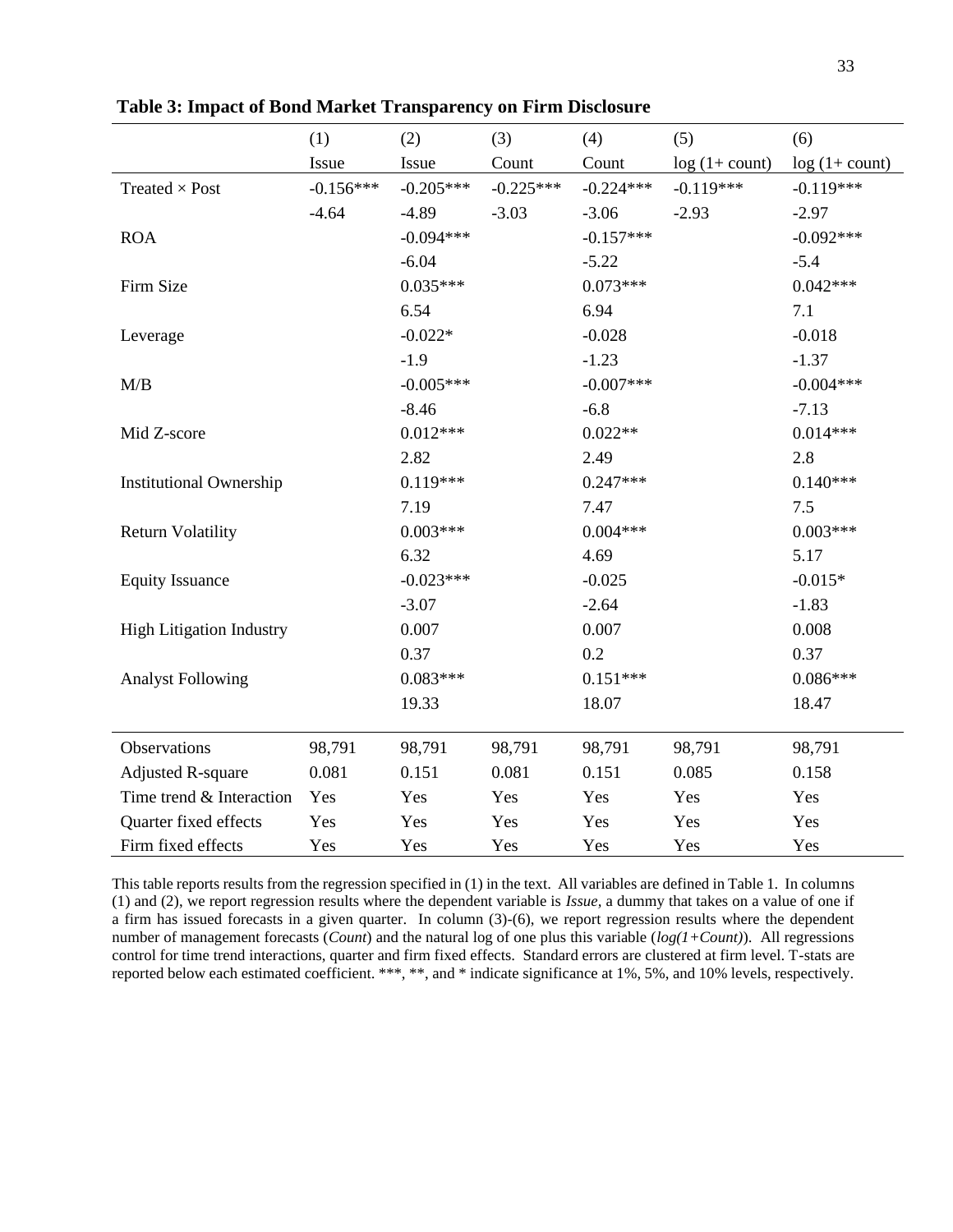#### **Table 4: Placebo Tests**

|                                                                    | (1)       | (2)      | (3)            |
|--------------------------------------------------------------------|-----------|----------|----------------|
|                                                                    | Issue     | Count    | $Log(1+Count)$ |
| <b>Before TRACE Launch</b>                                         |           |          |                |
| P1 (Coefficient $\beta_1$ on <i>Treated</i> $\times$ <i>Post</i> ) | 0.056     | 0.118    | 0.039          |
| <b>Observations</b>                                                | 88,800    | 88,800   | 88,800         |
| <b>Adjusted R-square</b>                                           | 0.1673    | 0.1447   | 0.1752         |
| P2 (Coefficient $\beta_1$ on <i>Treated</i> × <i>Post</i> )        | $0.117**$ | 0.026    | 0.018          |
| Observations                                                       | 89,475    | 89,475   | 89,475         |
| <b>Adjusted R-square</b>                                           | 0.1704    | 0.1098   | 0.1698         |
|                                                                    |           |          |                |
|                                                                    |           |          |                |
| <b>After TRACE Launch</b>                                          |           |          |                |
| P3 (Coefficient $\beta_1$ on <i>Treated</i> $\times$ <i>Post</i> ) | 0.016     | $-0.030$ | $-0.041$       |
| Observations                                                       | 73,025    | 73,025   | 73,025         |
| <b>Adjusted R-square</b>                                           | 0.1776    | 0.1822   | 0.1857         |
|                                                                    |           |          |                |
| P4 (Coefficient $\beta_1$ on <i>Treated</i> $\times$ <i>Post</i> ) | $-0.021$  | $-0.061$ | $-0.031$       |
| <b>Observations</b>                                                | 69,593    | 69,593   | 69,593         |
| <b>Adjusted R-square</b>                                           | 0.1792    | 0.1831   | 0.1872         |

This table reports placebo tests whereby we counterfactually move the event window forwards and backwards in time and run the regression specified in (1). The top panel with the header, *Before TRACE Launch*, presents results for the two pseudo-events (*P1* and *P2*) that are two and three years before the actual event window, respectively. The bottom panel with the header, *After TRACE Launc*h, presents the results for the two pseudo-events (*P3* and *P4*) that are two and three years after the actual event window, respectively. In column (1), we report regression results where the dependent variable is *Issue,* a dummy that takes on a value of one if a firm has issued forecasts in a given quarter.In column (2), we report regression results where the dependent number of management forecasts (*Count*), and in column (3) we report results where the dependent variable is the natural log of one plus the number of forecasts  $(log(1+Count))$ . All regressions control for firm characteristics in column (2) of Table 3, time trend interactions, quarter and firm fixed effects. Standard errors are clustered at the firm level and t-stats are reported below coefficient estimates. \*\*\*, \*\*, or \* indicates that the coefficient estimate is significant at the 1%, 5%, or 10%.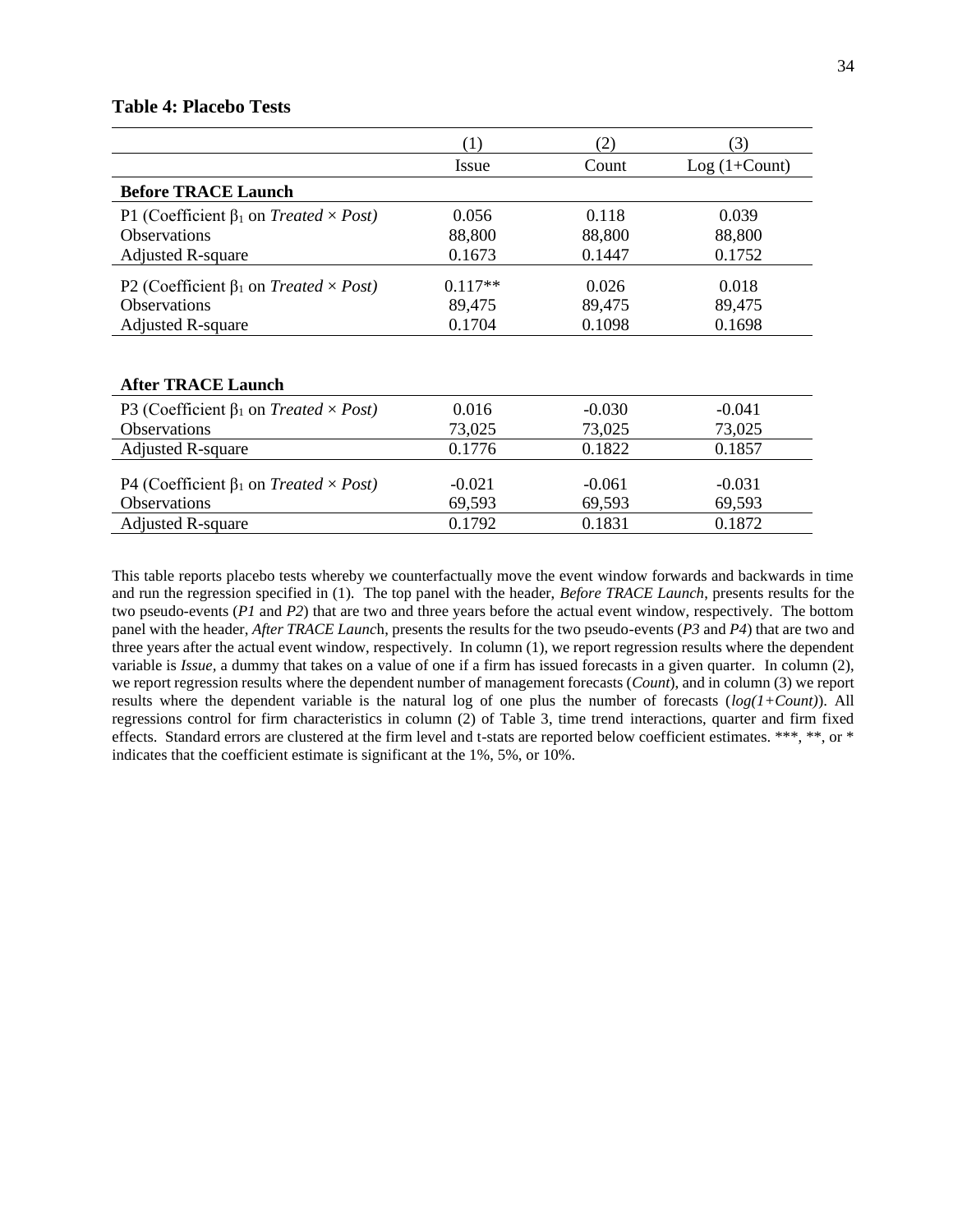| <b>Variables</b>                | Coefficient   |  |
|---------------------------------|---------------|--|
|                                 | (t-statistic) |  |
| <b>ROA</b>                      | $-1.515$      |  |
|                                 | $-1.02$       |  |
| Firm Size                       | $0.535***$    |  |
|                                 | 9.12          |  |
| Leverage                        | $1.102***$    |  |
|                                 | 3.99          |  |
| M/B                             | $0.058*$      |  |
|                                 | 1.66          |  |
| Mid Z-score                     | 0.037         |  |
|                                 | 0.29          |  |
| <b>Institutional Ownership</b>  | 0.093         |  |
|                                 | 0.32          |  |
| <b>Return Volatility</b>        | $-0.264***$   |  |
|                                 | $-5.58$       |  |
| <b>Equity Issuance</b>          | 0.188         |  |
|                                 | 0.84          |  |
| <b>High Litigation Industry</b> | $-0.162$      |  |
|                                 | $-1.00$       |  |
| <b>Analyst Following</b>        | $0.674***$    |  |
|                                 | 7.97          |  |
| Observations                    | 5394          |  |
| Pseudo R-square                 | 0.4329        |  |

**Table 5: Propensity Score Matching**

This table presents the results from a first stage logit regression used in propensity score matching. The dependent variable is a dummy that takes on a value of one if a firm in our sample has bonds outstanding one year before our event window (1998: Q3 – 1999: Q2). The variables are described in Table 1. Robust t-stats are reported below coefficient estimates. \*\*\*, \*\*, or \* indicates that the coefficient estimate is significant at the 1%, 5%, or 10%.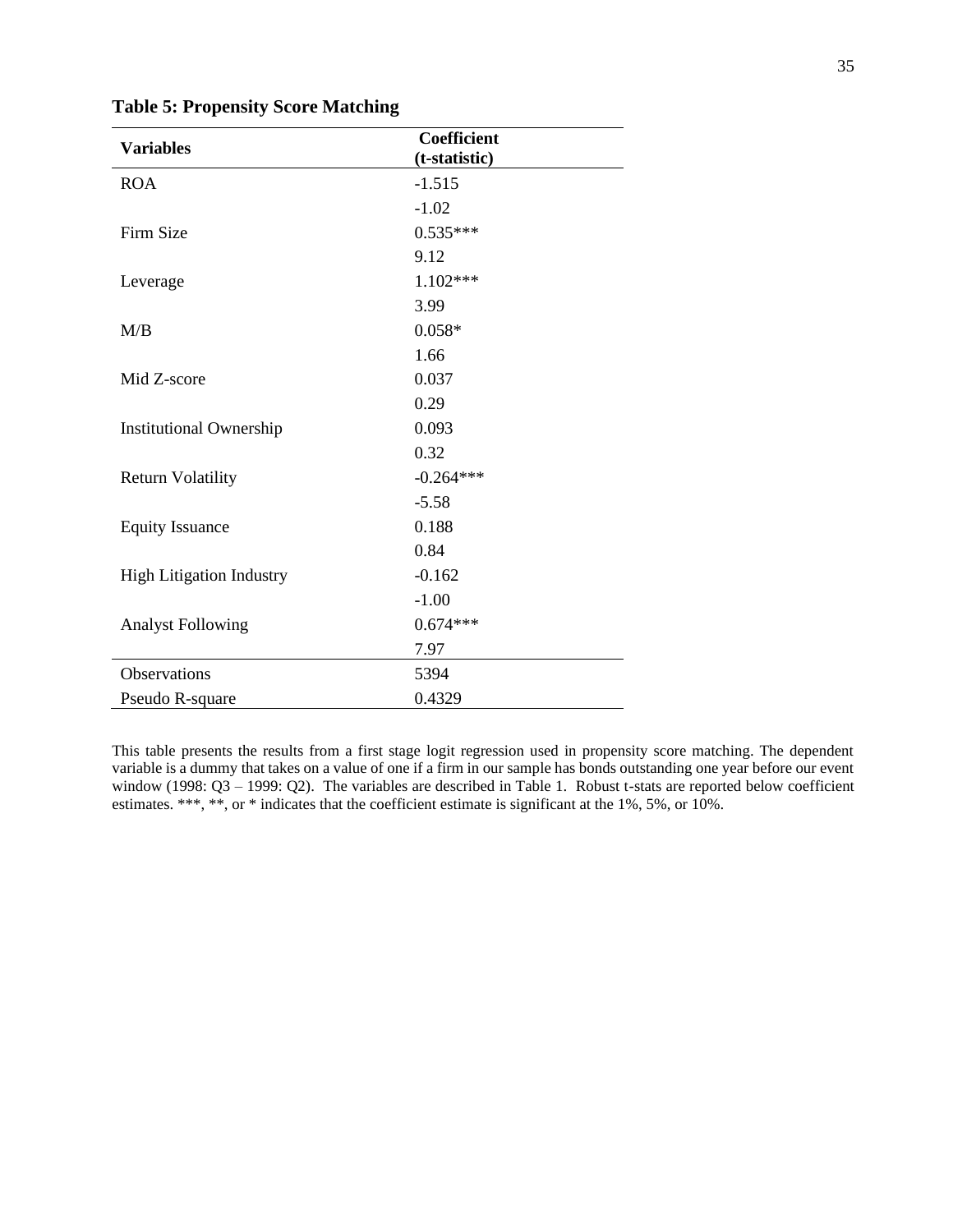| <b>Matching Methods</b>   | <b>PSM</b> without replacement |             |                    | <b>PSM</b> with replacement |           |                    |  |
|---------------------------|--------------------------------|-------------|--------------------|-----------------------------|-----------|--------------------|--|
|                           | $\bf(1)$                       | (2)         | (3)                | (4)                         | (5)       | (6)                |  |
| <b>Dependent Variable</b> | <b>Issue</b>                   | Count       | Log<br>$(1+count)$ | <b>Issue</b>                | Count     | Log<br>$(1+count)$ |  |
| Treated $\times$ Post     | $-0.222***$                    | $-0.288***$ | $-0.197***$        | $-0.182**$                  | $-0.312*$ | $-0.176**$         |  |
|                           | $-6.49$                        | $-2.77$     | $-4.80$            | $-2.24$                     | $-1.77$   | $-2.01$            |  |
| <b>Observations</b>       | 22,112                         | 22,112      | 22,112             | 14,738                      | 14,738    | 14,738             |  |
| <b>Adjusted R-square</b>  | 0.297                          | 0.2085      | 0.2736             | 0.1399                      | 0.1232    | 0.1337             |  |
| <b>Firm Controls</b>      | Yes                            | <b>Yes</b>  | Yes                | <b>Yes</b>                  | Yes       | <b>Yes</b>         |  |
| Time trend & Interaction  | Yes                            | Yes         | Yes                | Yes                         | Yes       | Yes                |  |
| Quarter fixed effects     | Yes                            | Yes         | Yes                | Yes                         | Yes       | Yes                |  |
| Firm fixed effects        | Yes                            | <b>Yes</b>  | Yes                | Yes                         | Yes       | <b>Yes</b>         |  |
| Firm Clustering           | Yes                            | Yes         | Yes                | Yes                         | Yes       | Yes                |  |

**Table 6: Impact of Bond Market Transparency on Firm Disclosure – Propensity Score Matching**

This table shows the results from regression specified in (1) in the text. The control group of firms are determined using propensity score matching (PSM). Based on the propensity score estimated from Table 5, we pair treatment and control firms with the smallest score differences. Specifically, we use nearest-neighbor matching without and with replacement. Column  $(1) - (3)$  report estimates obtained from matched sample with no replacements, while column  $(4) - (6)$  report estimates obtained from matched sample with replacements. In columns (1) and (4), we report regression results where the dependent variable is *Issue,* a dummy that takes on a value of one if a firm has issued forecasts in a given quarter. In column (2) and (5), we report regression results where the dependent number of management forecasts (*Count*), and in columns (3) and (6) we report results where the dependent variable is the natural log of one plus the number of forecasts (*log(1+Count)*). All regressions control for firm characteristics in column (2) of Table 3, time trend interactions, quarter and firm fixed effects. For brevity, we only report the estimated coefficient for the interaction term *Treated\* Post TRACE*. Standard errors are clustered at the firm level and t-stats are reported below coefficient estimates. \*\*\*, \*\*, or \* indicates that the coefficient estimate is significant at the 1%, 5%, or 10%.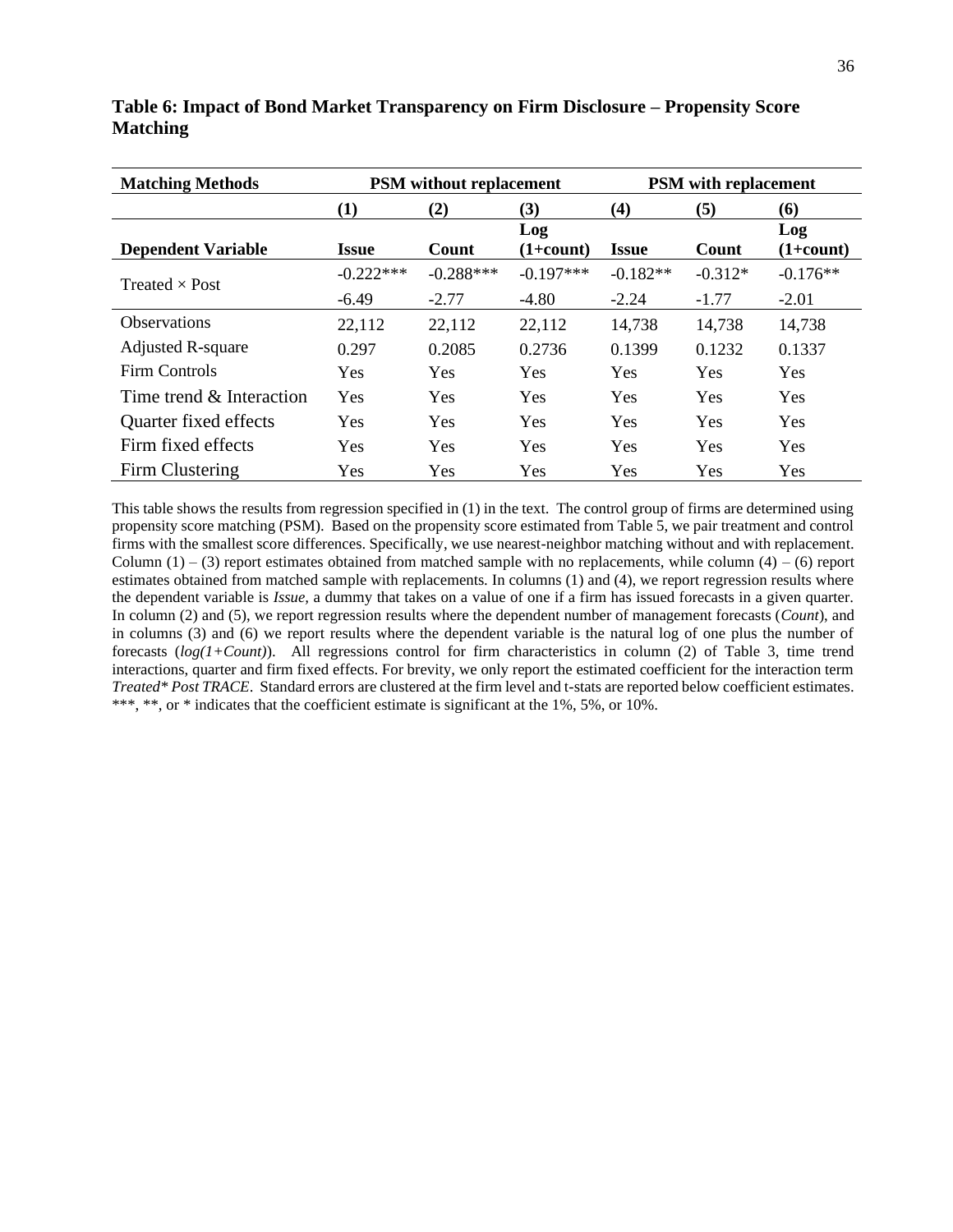| <b>Test</b>                 | <b>First Stage Heckman</b><br><b>Selection (Probit)</b> | <b>Heckman Selection Model</b><br><b>Outcome Equation</b> |              |                |  |  |
|-----------------------------|---------------------------------------------------------|-----------------------------------------------------------|--------------|----------------|--|--|
| <b>Dependent Variable</b>   | <b>Treat</b>                                            | <b>Issue</b>                                              | <b>Count</b> | $Log(1+count)$ |  |  |
| Rated                       | $0.916***$                                              |                                                           |              |                |  |  |
|                             | 43.09                                                   |                                                           |              |                |  |  |
| Treated $\times$ Post       |                                                         | $-0.108***$                                               | $-0.150**$   | $-0.102***$    |  |  |
|                             |                                                         | $-2.96$                                                   | $-2.35$      | $-2.87$        |  |  |
| Lambda                      |                                                         | $-1.125***$                                               | $-1.509***$  | $-1.008***$    |  |  |
|                             |                                                         | $-19.11$                                                  | $-19.00$     | $-19.23$       |  |  |
| <b>Observations</b>         | 82,613                                                  | 82,613                                                    |              |                |  |  |
| <b>Adjusted R-Square</b>    | 0.315                                                   | 0.171                                                     | 0.175        | 0.178          |  |  |
| STATE fixed effect          | <b>Yes</b>                                              | n/a                                                       |              |                |  |  |
| Firm controls               | <b>Yes</b>                                              | Yes                                                       |              |                |  |  |
| Quarter fixed effect        | <b>Yes</b>                                              | Yes                                                       |              |                |  |  |
| Time trend $\&$ Interaction | N <sub>0</sub>                                          | <b>Yes</b>                                                |              |                |  |  |
| Firm fixed effects          | No                                                      |                                                           | Yes          |                |  |  |

**Table 7: Impact of Bond Market Transparency on Firm Disclosure – Heckman Selection Model**

This table shows the results from the two-step Heckman selection model described in section 4.3 of the text. In the first step, we run a probit regression where the dependent variable is a dummy set to one for firms that have bonds outstanding in a given quarter. The results are reported in column (1). The probit regression includes all the firm controls used in the regression reported in column (2) of Table 3 and includes two potentially exogenous variables. These variables are i) a dummy variable that takes on a value of one if a firm is rated (*Rated*), ii) a set of dummy variables indicating the *State* in which a firm is head-quartered. In the second step, we compute the inverse mill's ratio (*Lambda*) using the coefficients calculated from the first step probit regression and include it as an additional covariate in the regression model specified in equation (1). The results from these second stage regressions are reported in columns (2) to (4). In column (2), we report regression results where the dependent variable is *Issue,* a dummy that takes on a value of one if a firm has issued forecasts in a given quarter.In column (3), we report regression results where the dependent number of management forecasts (*Count*), and in columns (4) we report results where the dependent variable is the natural log of one plus the number of forecasts (*log(1+Count)*). All regressions control for firm characteristics in column (2) of Table 3, time trend interactions, quarter and firm fixed effects. For brevity, we only report the estimated coefficient for the interaction term *Treated\* Post* and on *Lambda*. Standard errors are clustered at the firm level and t-stats are reported below coefficient estimates. \*\*\*, \*\*, or \* indicates that the coefficient estimate is significant at the 1%, 5%, or 10%.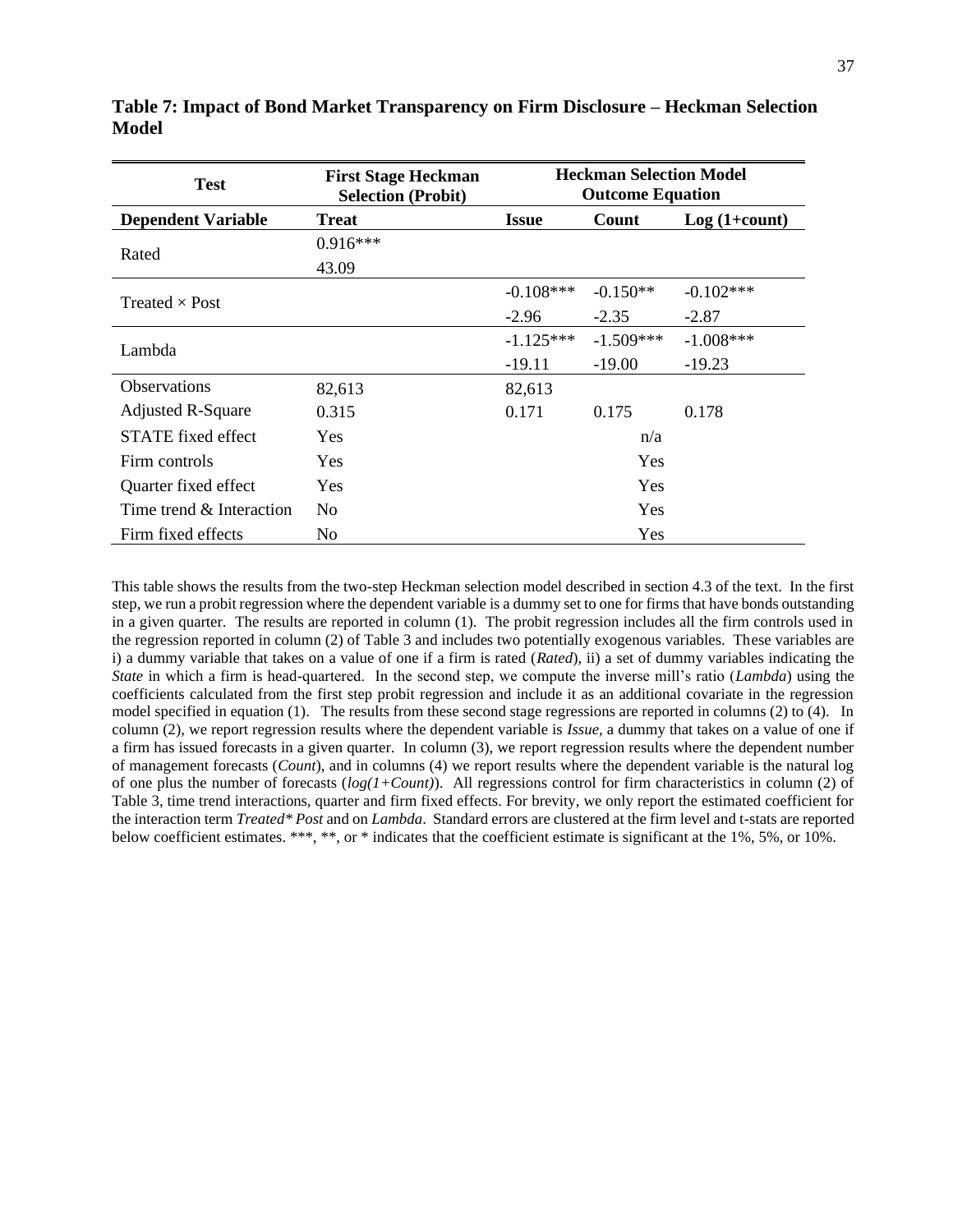|                                 | <b>Bad News</b> |             |                      | <b>Good News</b> |            |                      | Market<br>Reaction |
|---------------------------------|-----------------|-------------|----------------------|------------------|------------|----------------------|--------------------|
|                                 | (1)             | (2)         | (3)                  | (4)              | (5)        | (6)                  | (7)                |
|                                 | <b>Issue</b>    | Count       | Log<br>$(1 + count)$ | Issue            | Count      | Log<br>$(1 + count)$ | $ CAR(-1, +1) $    |
| Treated $\times$ Post           | $-0.125***$     | $-0.167***$ | $-0.158***$          | 0.012            | 0.005      | 0.004                | $-2.433***$        |
|                                 | $-3.71$         | $-2.85$     | $-3.17$              | 0.6              | 0.27       | 0.27                 | $-3.71$            |
| <b>ROA</b>                      | $-0.068***$     | $-0.094***$ | $-0.058***$          | 0.006            | 0.006      | 0.004                | $-1.465$           |
|                                 | $-4.75$         | $-4.03$     | $-4.29$              | 0.93             | 0.99       | 0.99                 | $-0.38$            |
| Firm Size                       | $0.031***$      | $0.052***$  | $0.300***$           | $0.011***$       | $0.009***$ | $0.006***$           | 0.401              |
|                                 | 6.08            | 6.19        | 6.21                 | 4.92             | 4.48       | 4.48                 | 1.38               |
| Leverage                        | $-0.019*$       | $-0.022$    | $-0.014$             | 0.007            | 0.005      | 0.003                | $-1.473*$          |
|                                 | $-1.77$         | $-1.19$     | $-1.38$              | 1.47             | 1.15       | 1.15                 | $-1.92$            |
| M/B                             | $-0.002***$     | $-0.003***$ | $-0.002***$          | 0.000            | 0.000      | 0.000                | $-0.092$           |
|                                 | $-4.56$         | $-3.76$     | $-4.04$              | $-0.66$          | $-0.6$     | $-0.6$               | $-0.69$            |
| Mid Z-score                     | $0.012***$      | $0.018***$  | $0.011***$           | $0.004*$         | $0.003*$   | $0.002*$             | $-0.233$           |
|                                 | 2.83            | 2.64        | 2.74                 | 1.84             | 1.75       | 1.75                 | $-1.4$             |
| <b>Institutional Ownership</b>  | $0.138***$      | $0.229***$  | $0.133***$           | $0.243***$       | $0.030***$ | $0.021***$           | 0.144              |
|                                 | 8.44            | 8.5         | 8.57                 | 3.82             | 5.31       | 5.30                 | 0.21               |
| <b>Return Volatility</b>        | $0.004***$      | $0.005***$  | $0.003***$           | 0.000            | 0.000      | 0.000                | 2.941 ***          |
|                                 | 7.07            | 6.39        | 6.68                 | 0.33             | $-0.88$    | $-0.89$              | 22.42              |
| <b>Equity Issuance</b>          | $-0.021***$     | $-0.022*$   | $-0.015**$           | $-0.002$         | $-0.002$   | $-0.001$             | $-0.209$           |
|                                 | $-2.88$         | $-1.82$     | $-2.17$              | $-0.45$          | $-0.43$    | $-0.43$              | $-0.54$            |
| <b>High Litigation Industry</b> | $-0.001$        | $-0.012$    | $-0.005$             | 0.008            | 0.006      | 0.004                | $-2.386**$         |
|                                 | $-0.09$         | $-0.42$     | $-0.33$              | 1.02             | 0.93       | 0.93                 | $-2.41$            |
| <b>Analyst Following</b>        | $0.076***$      | $0.115***$  | $0.068***$           | $0.011***$       | $0.008***$ | $0.006***$           | 1.328***           |
|                                 | 18.13           | 16.91       | 17.47                | 6.06             | 5.03       | 5.04                 | 7.47               |
| Observations                    | 98,791          | 98,791      | 98,791               | 98,791           | 98,791     | 98,791               | 18,593             |
| <b>Adjusted R-square</b>        | 0.1502          | 0.1499      | 0.1539               | 0.0212           | 0.0294     | 0.0294               | 0.3025             |
| Time trend & Interaction        | Yes             |             |                      | Yes              |            |                      | Yes                |
| Quarter fixed effects           | Yes             |             |                      | Yes              |            |                      | Yes                |
| Firm fixed effect               | Yes             |             |                      | Yes              |            |                      | Yes                |
| Firm Clustering                 | Yes             |             |                      | Yes              |            |                      | Yes                |

**Table 8: Impact of TRACE on the Content of Management Disclosures**

This table reports results from the regression specified in (1) in the text. The dependent variables proxy for the content of management forecasts. We classify management forecasts as good (bad) news, if management quarterly earnings forecast is higher (lower) than the most recent analyst consensus forecast. If a range forecast is provided, we use the mid-point of the range to estimate the difference between the mid-point forecast and the analyst consensus forecast. We run the regression specified in (1), and use issuance and number of bad and good news forecasts as our dependent variables. In the left panel under the heading *Bad News*, we report the results using the bad news forecasts as the dependent variable. In the panel to the right under the heading *Good News*, we report the results using the good news forecasts as the dependent variable. We use the absolute value of cumulative abnormal returns (*|CAR|*) computed over a three day window using a 3-factor model to measure short-term market reaction to management forecasts. In columns (1) and (4), we report regression results where the dependent variable is *Issue,* a dummy that takes on a value of one if a firm has issued forecasts in a given quarter.In column (2) and (5), we report regression results where the dependent number of management forecasts (*Count*), and in columns (3) and (6) we report results where the dependent variable is the natural log of one plus the number of forecasts (*log(1+Count)*). In column (7) the dependent variable is *|CAR|.* All regressions control for firm characteristics in column (2) of Table 3, time trend interactions, quarter and firm fixed effects. Standard errors are clustered at the firm level and t-stats are reported below coefficient estimates. \*\*\*, \*\*, or \* indicates that the coefficient estimate is significant at the 1%, 5%, or 10%.